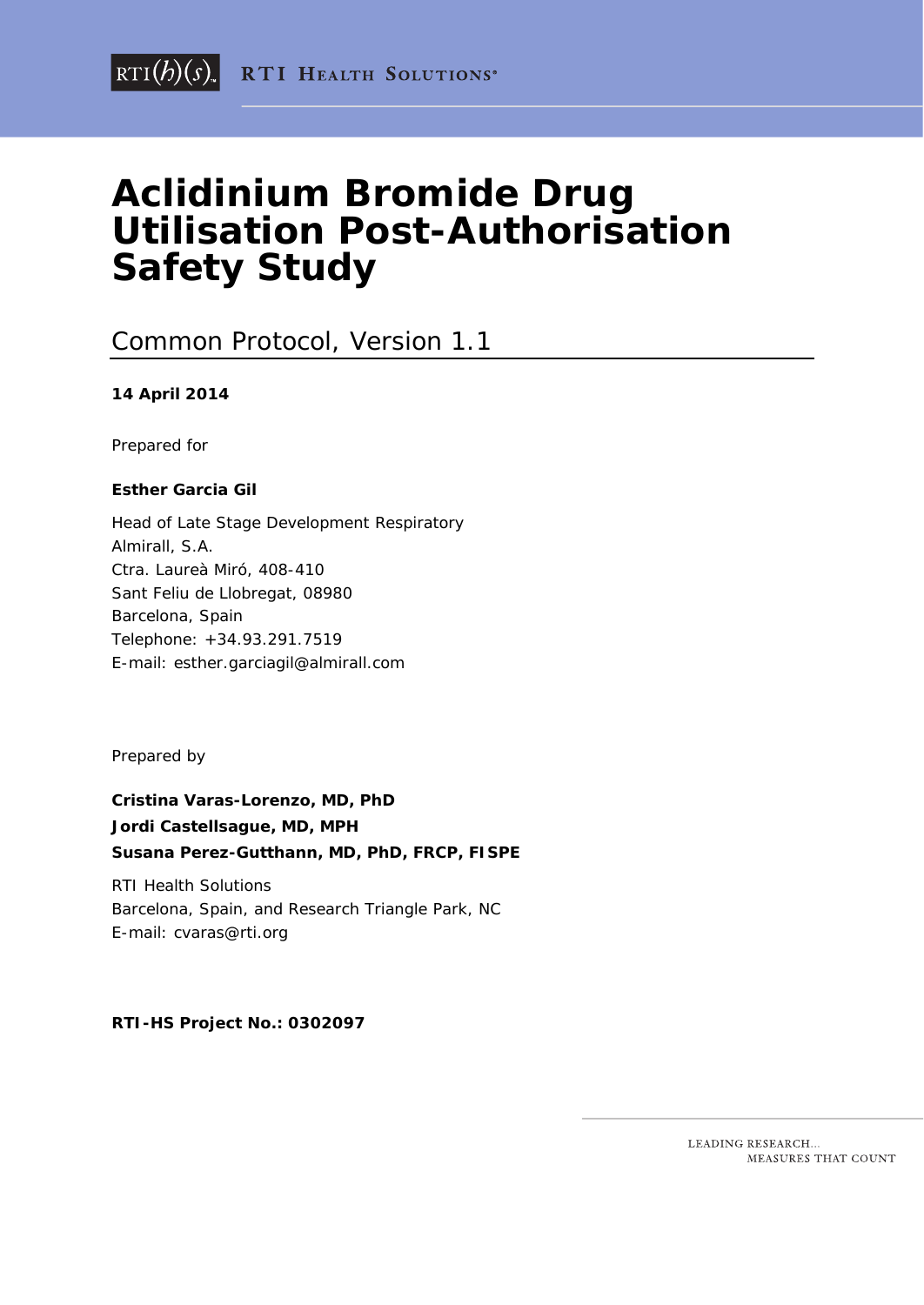# <span id="page-1-0"></span>**APPROVAL PAGE**

Project Title: Aclidinium Bromide Drug Utilisation Post-Authorisation Safety Study, Common Protocol, Version 1.1

Protocol ID Number: M/34273/41

| Authors       | Cristina Varas-Lorenzo, MD, PhD; Jordi Castellsague, MD, MPH;<br>Susana Perez-Gutthann, MD, PhD<br>(RTI Health Solutions) |
|---------------|---------------------------------------------------------------------------------------------------------------------------|
| Version Date: | 14 April 2014                                                                                                             |

The following people have reviewed the protocol and give their approval:

#### **RTI Health Solutions**

| Cristina Varas-Lorenzo, MD, PhD<br>Signature<br>Director, Epidemiology                                                 | Date |
|------------------------------------------------------------------------------------------------------------------------|------|
| Susana Perez-Gutthann MD, PhD<br>Signature<br>Vice-President, Global Head Epidemiology<br>Almirall, S.A.               | Date |
|                                                                                                                        |      |
| Esther Garcia Gil, MD<br>Signature<br>Head of Late Stage Development Respiratory<br><b>Global Clinical Development</b> | Date |
| Gemma Jiménez, EU QPPV Corporate Drug Safety<br>Signature                                                              | Date |
| <b>Database Investigators</b>                                                                                          |      |
| Signature                                                                                                              | Date |
|                                                                                                                        |      |
| Signature                                                                                                              | Date |
|                                                                                                                        |      |
| Signature                                                                                                              | Date |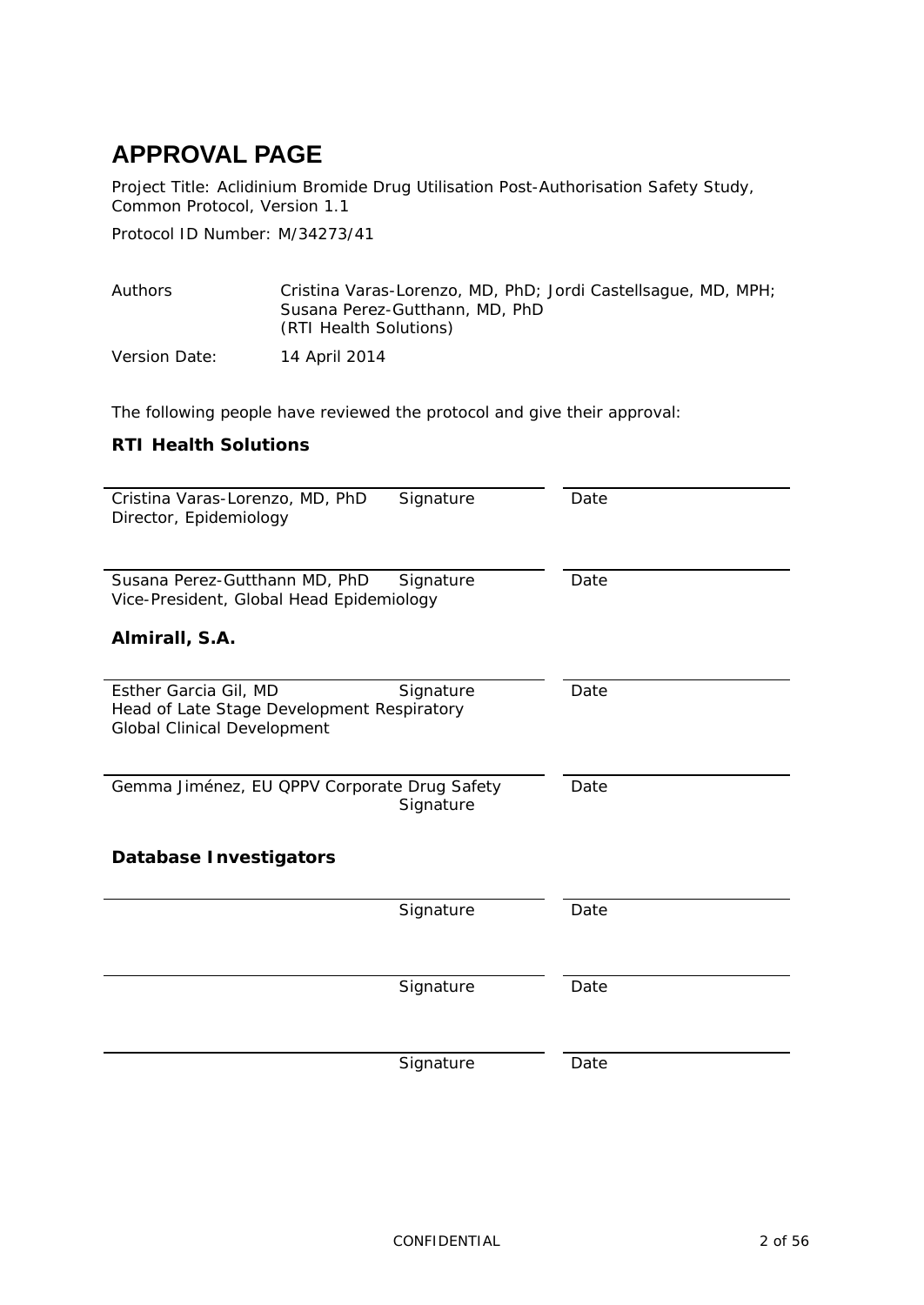# **TABLE OF CONTENTS**

| 1  |     |                |                                                                    |  |  |
|----|-----|----------------|--------------------------------------------------------------------|--|--|
| 2  |     |                |                                                                    |  |  |
| 3  |     |                |                                                                    |  |  |
| 4  |     |                |                                                                    |  |  |
| 5  |     |                |                                                                    |  |  |
| 6  |     |                |                                                                    |  |  |
| 7  |     |                |                                                                    |  |  |
|    |     |                |                                                                    |  |  |
| 8  |     |                |                                                                    |  |  |
| 9  |     |                |                                                                    |  |  |
|    | 9.1 |                |                                                                    |  |  |
|    |     | 9.1.1<br>9.1.2 |                                                                    |  |  |
|    | 9.2 |                |                                                                    |  |  |
|    |     | 9.2.1          |                                                                    |  |  |
|    |     | 9.2.2          |                                                                    |  |  |
|    |     | 9.2.3          |                                                                    |  |  |
|    | 9.3 |                |                                                                    |  |  |
|    |     | 9.3.1<br>9.3.2 |                                                                    |  |  |
|    |     | 9.3.3          | Treatment Indication and Identification of Off-Label Use 25        |  |  |
|    |     | 9.3.4          |                                                                    |  |  |
|    |     | 9.3.5          |                                                                    |  |  |
|    |     | 9.3.6          | Comorbidities of Interest Including Those With Missing Information |  |  |
|    |     | 9.3.7          |                                                                    |  |  |
|    |     | 9.3.8          |                                                                    |  |  |
|    | 9.4 |                |                                                                    |  |  |
|    | 9.5 |                |                                                                    |  |  |
|    |     | 9.5.1          |                                                                    |  |  |
|    | 9.6 |                |                                                                    |  |  |
|    | 9.7 |                |                                                                    |  |  |
|    | 9.8 |                |                                                                    |  |  |
|    | 9.9 |                |                                                                    |  |  |
| 10 |     |                | Protection of Human Subjects and Good Research Practice 40         |  |  |
|    |     |                |                                                                    |  |  |
|    |     |                |                                                                    |  |  |
|    |     |                |                                                                    |  |  |
| 11 |     |                |                                                                    |  |  |
| 12 |     |                | Plans for Disseminating and Communicating Study Results 42         |  |  |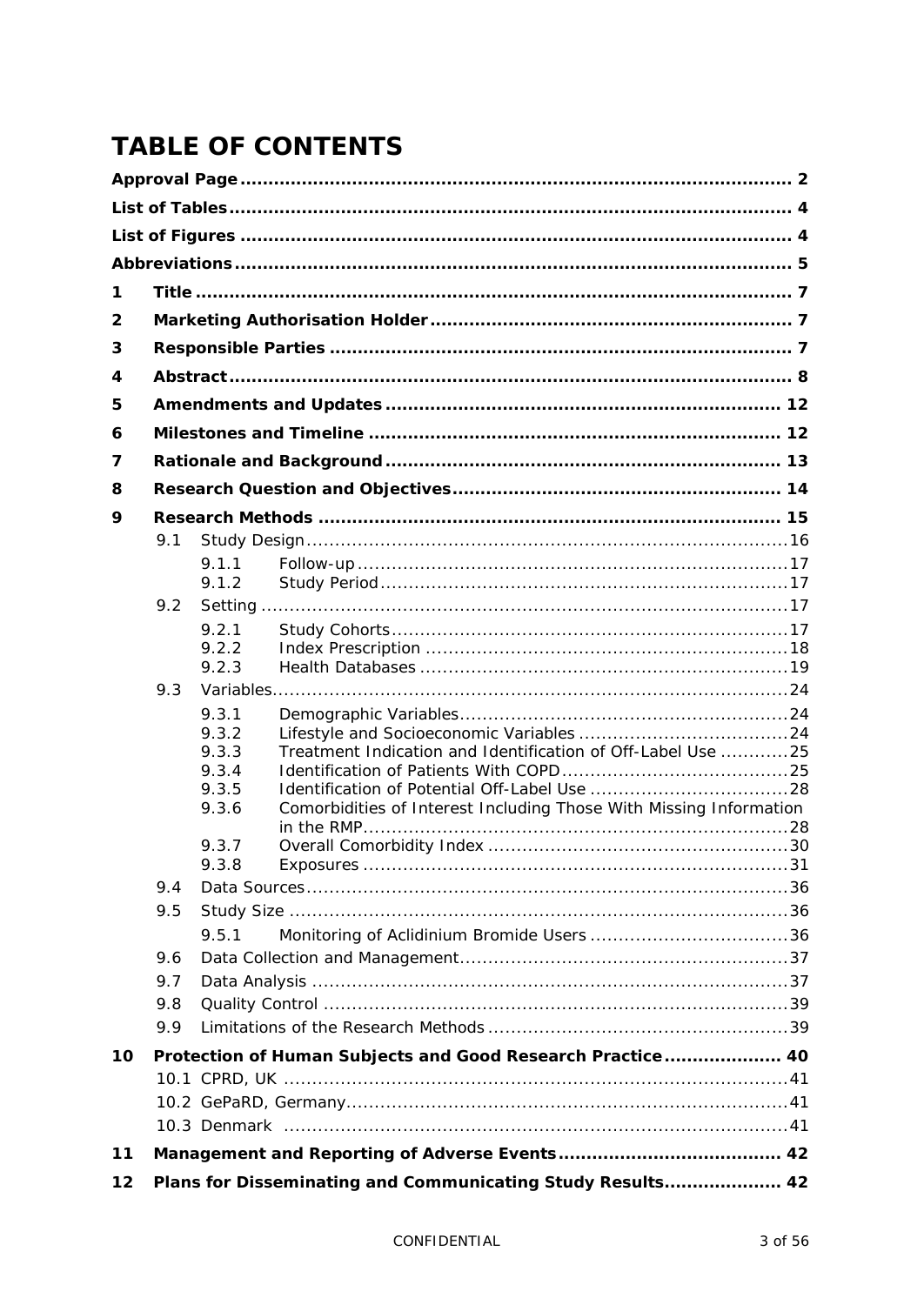| Annex 1. ATC Codes: Respiratory Medications and Other Medications of Interest |  |
|-------------------------------------------------------------------------------|--|
|                                                                               |  |
|                                                                               |  |

## <span id="page-3-0"></span>**LIST OF TABLES**

| Table 1. | Inhaled Long-Acting Anticholinergic and Selective Beta <sub>2</sub> -Adrenoreceptor                   |  |
|----------|-------------------------------------------------------------------------------------------------------|--|
| Table 2. |                                                                                                       |  |
| Table 3. | Diagnoses to Identify Users of Aclidinium Bromide, by Indication26                                    |  |
| Table 4. |                                                                                                       |  |
| Table 5. | Comorbidities-Including Those Listed in the Risk Management Plan as                                   |  |
|          |                                                                                                       |  |
| Table 6. | The Charlson Comorbidity Index Components and Weights30                                               |  |
| Table 7. | Initial Pharmacologic Management of COPD According to European Clinical                               |  |
|          |                                                                                                       |  |
| Table 8. | Binomial Confidence Intervals for Different Study Sizes and Possible                                  |  |
|          |                                                                                                       |  |
|          | Table 1-1. Inhaled Selective Beta <sub>2</sub> -Adrenoreceptor Agonists and Anticholinergics Used for |  |
|          |                                                                                                       |  |

# <span id="page-3-1"></span>**LIST OF FIGURES**

| Figure 2. Model of Symptoms/Risk of Evaluation for COPD 32 |  |
|------------------------------------------------------------|--|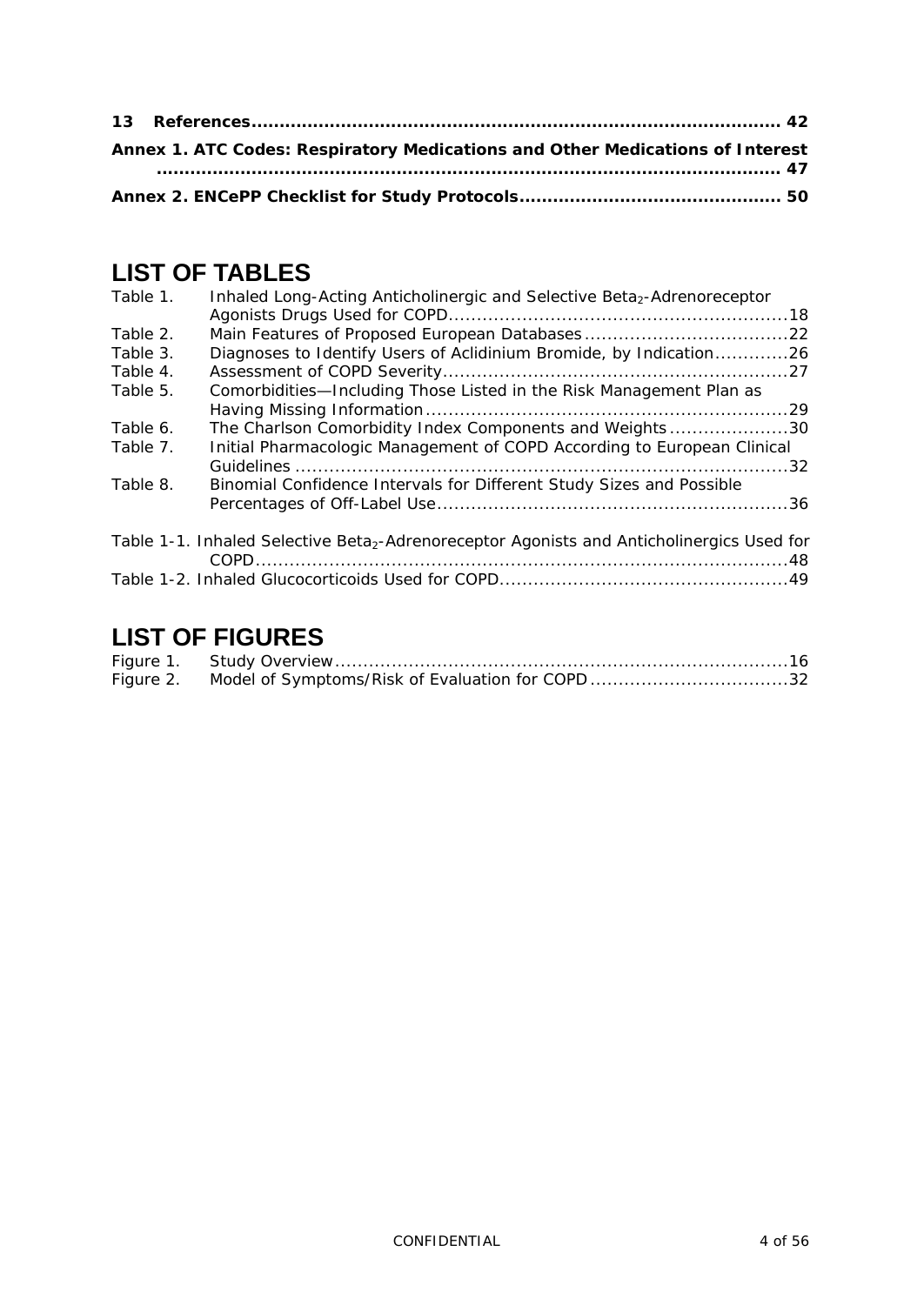# <span id="page-4-0"></span>**ABBREVIATIONS**

| AIDS             | acquired immune deficiency syndrome                                                                                       |
|------------------|---------------------------------------------------------------------------------------------------------------------------|
| AMI              | acute myocardial infarction                                                                                               |
| ATC              | Anatomical Therapeutic Chemical (classification)                                                                          |
| BMI              | body mass index                                                                                                           |
| CAT              | $CAT = COPD$ assessment test                                                                                              |
| <b>CHMP</b>      | Committee for Medicinal Products for Human Use                                                                            |
| СI               | confidence interval                                                                                                       |
| <b>CONSORT</b>   | <b>Consolidated Standards of Reporting Trials</b>                                                                         |
| COPD             | chronic obstructive pulmonary disease                                                                                     |
| <b>CPRD</b>      | Clinical Practice Research Database (UK)                                                                                  |
| <b>DDD</b>       | defined daily dose                                                                                                        |
| DUS              | drug utilisation study                                                                                                    |
| EBM              | Einheitlicher Bewertungsmaßstab codes (Germany)                                                                           |
| EMA              | European Medicines Agency                                                                                                 |
| GOLD             | Global Initiative for Chronic Obstructive Lung Disease                                                                    |
| GP               | general practitioner                                                                                                      |
| GPP              | Good Pharmacoepidemiology Practices                                                                                       |
| GPRD             | General Practice Research Database (UK)                                                                                   |
| <b>HES</b>       | Hospital Episode Statistics (UK)                                                                                          |
| HIV              | human immunodeficiency virus                                                                                              |
| $ICD-10$         | International Statistical Classification of Diseases and Related Health Problems,<br>10th Revision                        |
| $ICD-10-CM$      | International Statistical Classification of Diseases and Related Health Problems,<br>10th Revision, Clinical Modification |
| <b>ICD-10-GM</b> | International Statistical Classification of Diseases and Related Health Problems,<br>10th Revision, German Modification   |
| ICH.             | International Conference on Harmonisation of Technical Requirements for<br>Registration of Pharmaceuticals for Human Use  |
| <b>ICMJE</b>     | International Committee of Medical Journal Editors                                                                        |
| ID               | identification number                                                                                                     |
| <b>ISPE</b>      | International Society for Pharmacoepidemiology                                                                            |
| LA               | long-acting                                                                                                               |
| LABA             | long-acting beta-agonist                                                                                                  |
| OPED             | Odense University Pharmacoepidemiology Database                                                                           |
| PASS             | post-authorisation safety study                                                                                           |
| <b>PPV</b>       | positive predictive value                                                                                                 |
| <b>PSUR</b>      | Periodic Safety Update Report                                                                                             |
| <b>RMP</b>       | risk management plan                                                                                                      |
| RTI-HS           | RTI Health Solutions                                                                                                      |
| SA               | short-acting                                                                                                              |
| SES              | socioeconomic status                                                                                                      |
| <b>SHI</b>       | statutory health insurance agency (Germany)                                                                               |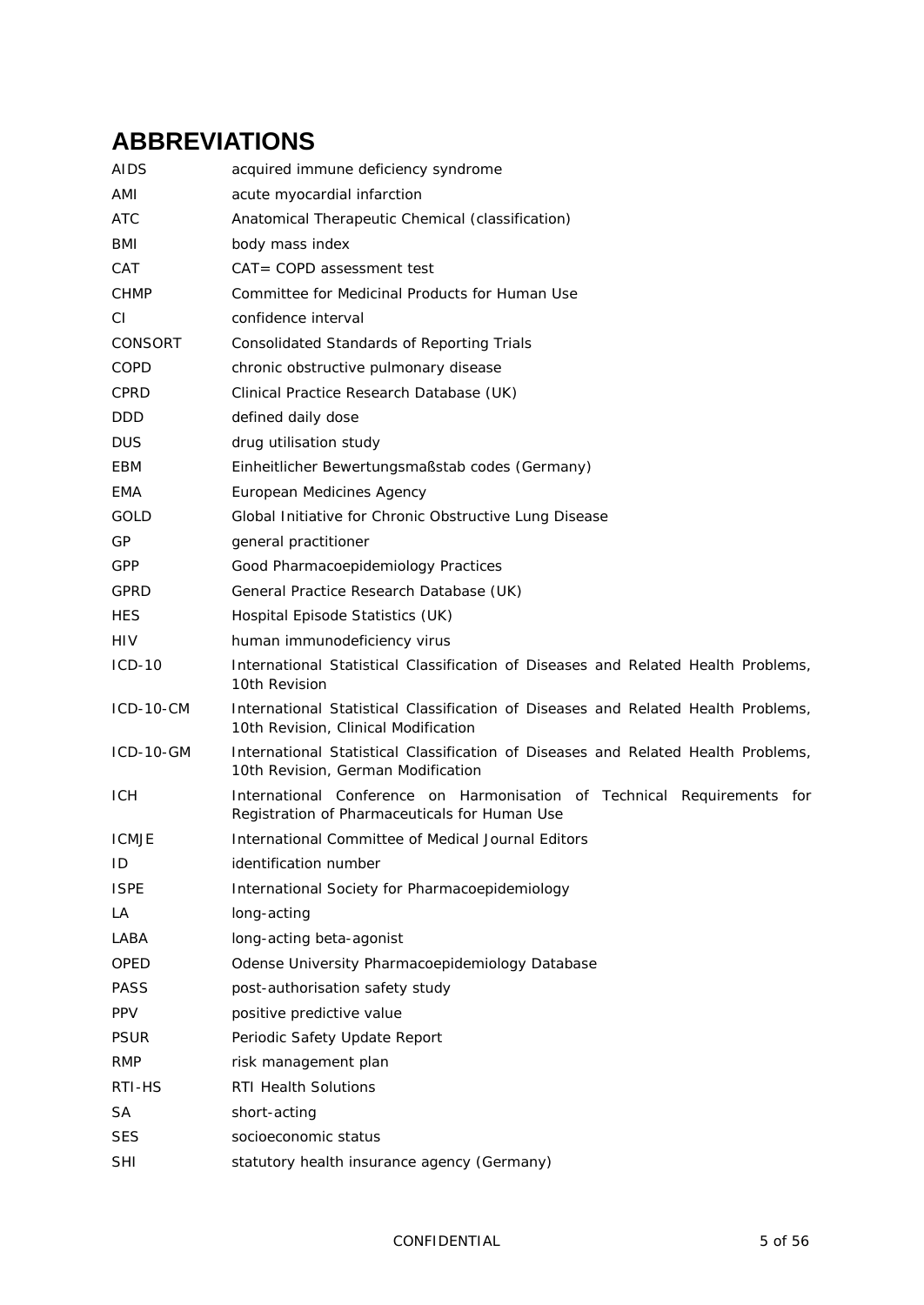| <b>STROBE</b> | Strengthening the Reporting of Observational Studies in Epidemiology (checklist) |
|---------------|----------------------------------------------------------------------------------|
| UK            | United Kingdom                                                                   |
| <b>WHO</b>    | World Health Organization                                                        |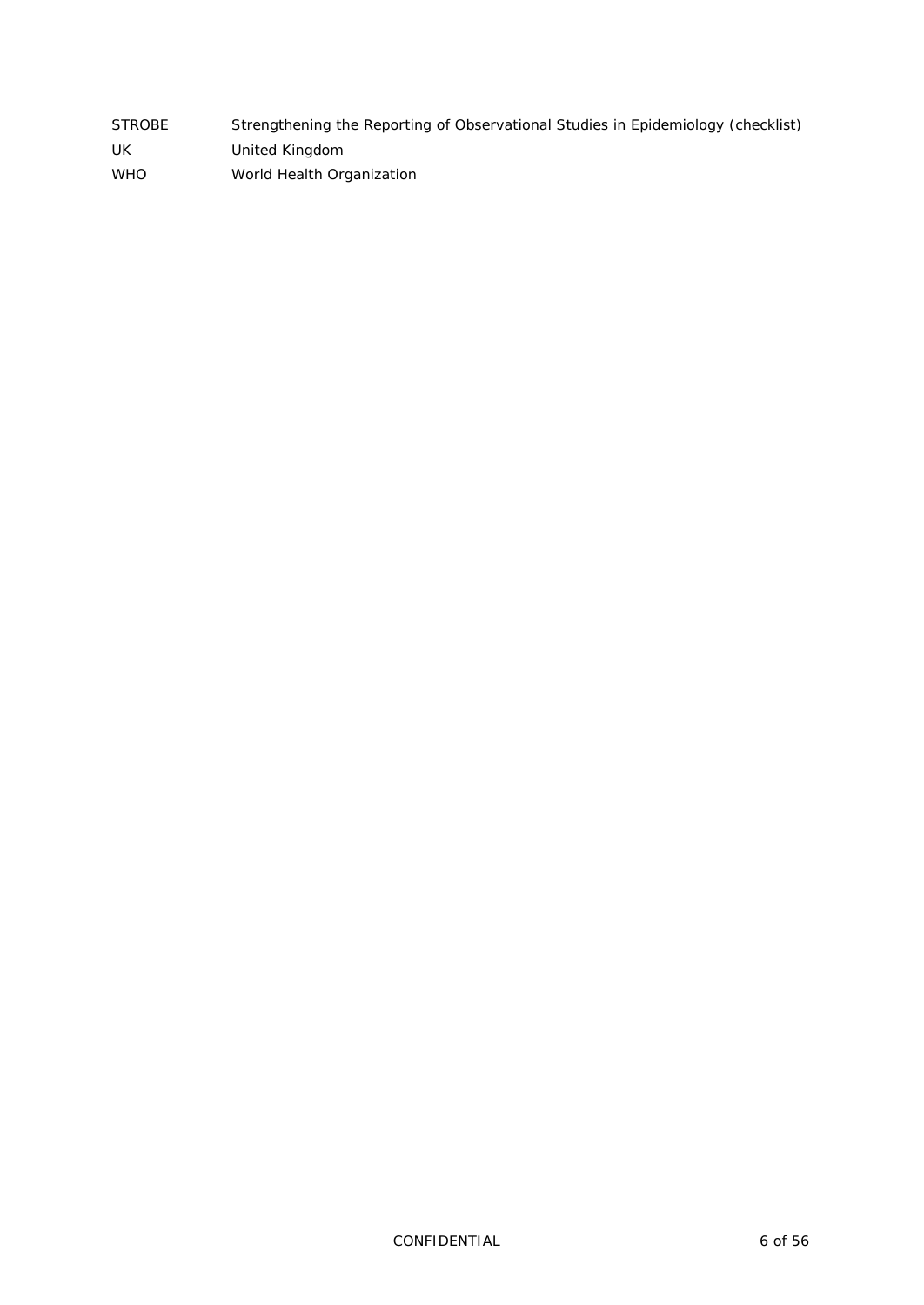# <span id="page-6-0"></span>**1 TITLE**

Aclidinium Bromide Drug Utilisation Post-Authorisation Safety Study: Common Protocol, Version 1.1

# <span id="page-6-1"></span>**2 MARKETING AUTHORISATION HOLDER**

<span id="page-6-2"></span>Almirall, S.A.

## **3 RESPONSIBLE PARTIES**

#### **RTI Health Solutions—Barcelona**

Trav. Gracia 56, Atico 1 08006 Barcelona, Spain

Cristina Varas-Lorenzo, MD, PhD; Director, Epidemiology

Jordi Castellsague, MD, MPH; Director, Epidemiology

Susana Perez-Gutthann MD, PhD, FRCP, FISPE*;* Vice-President, Global Head Epidemiology

#### **Almirall, S.A.**

Ctra. Laureà Miró, 408-410 Sant Feliu de Llobregat, 08980 Barcelona, Spain

Esther Garcia Gil, MD; Head of Late Stage Development Respiratory

Gemma Jiménez, EU QPPV, Head of Corporate Drug Safety

Note: Additional research teams may participate, depending on the actual use of aclidinium bromide in countries with databases.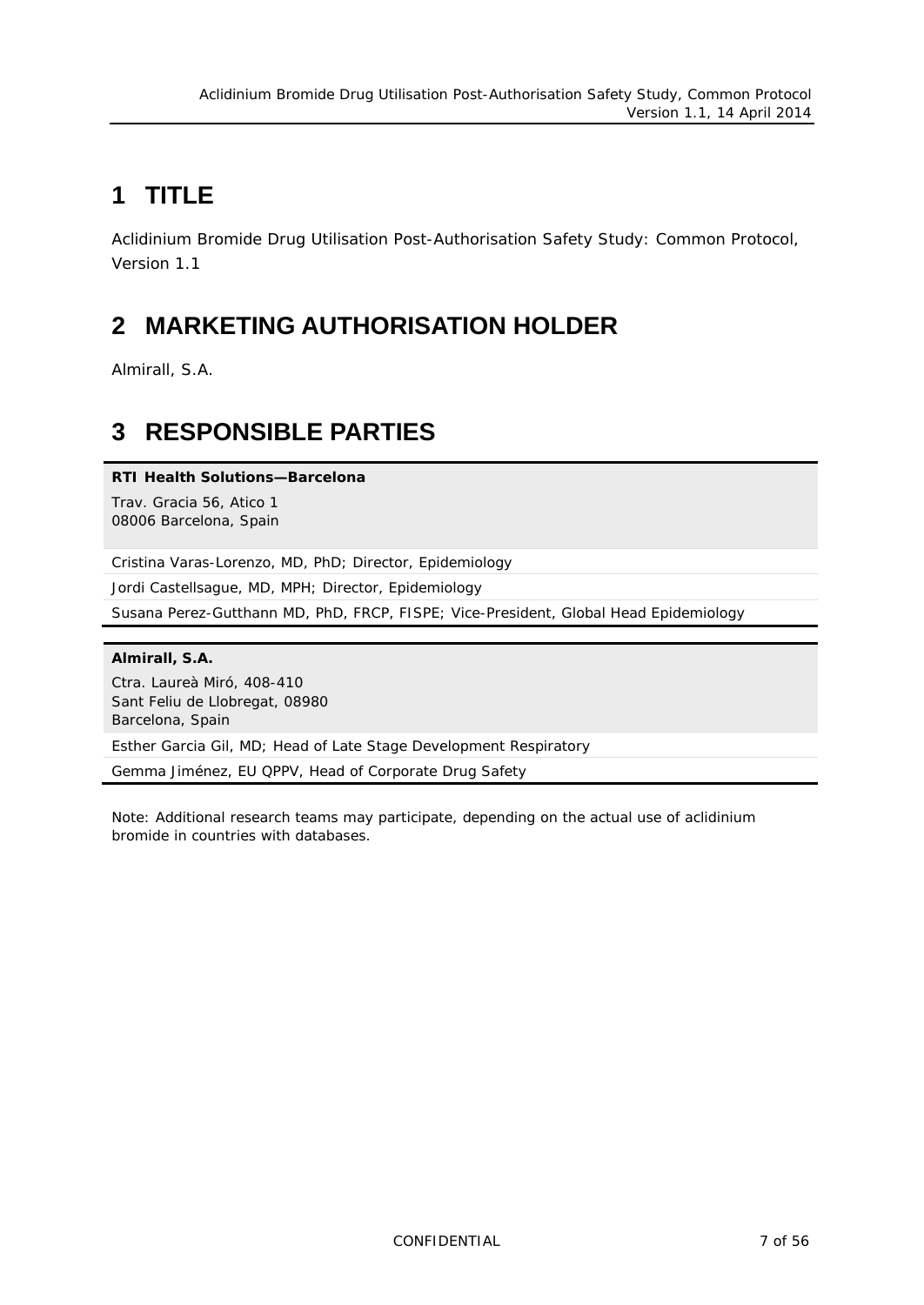# <span id="page-7-0"></span>**4 ABSTRACT**

#### **Title**

Aclidinium Bromide Drug Utilisation Post-Authorisation Safety Study: Common Protocol, Version 1.1, 14 April 2014

Cristina Varas-Lorenzo, MD, PhD; RTI Health Solutions; Barcelona, Spain

#### **Rationale and Background**

Aclidinium bromide (Eklira/Bretaris Genuair) is a new, long-acting and potent antagonist of lung M3 receptors indicated as maintenance bronchodilator treatment to relieve symptoms in adult patients with chronic obstructive pulmonary disease (COPD).

A pharmacovigilance plan, including a post-authorisation safety study (PASS), for Eklira/Bretaris Genuair will be implemented as part of the marketing authorisation in Europe. The first step in the European PASS is to cover aspects related to drug utilisation, off-label use, and identification of patient groups with missing information in the risk management plan (RMP).

A multicountry database drug utilisation study (DUS) in a cohort of new users of aclidinium bromide and new users of other inhaled medications frequently used by patients with COPD will be implemented.

#### **Research Question and Objectives**

The objectives of this DUS are as follows:

- To describe the characteristics and patterns of use of new users of aclidinium bromide and new users of other selected COPD treatments.
- To evaluate the potential off-label use of aclidinium bromide
- To describe users of aclidinium bromide in subgroups of patients for whom there is missing information in the RMP
- To establish a core cohort of new users of aclidinium bromide for the future evaluation of safety concerns described in the RMP

#### **Study Design**

Non-interventional, multicountry European cohort study of new users of aclidinium bromide and new users of tiotropium, glycopyrronium bromide, fixed-dose combinations of long-acting beta-agonists with inhaled corticosteroids (LABA+ICS), and LABA.

New users of the study medications will be characterised (1) at the index date according to prior clinical information and prior and concurrent use of medications and (2) during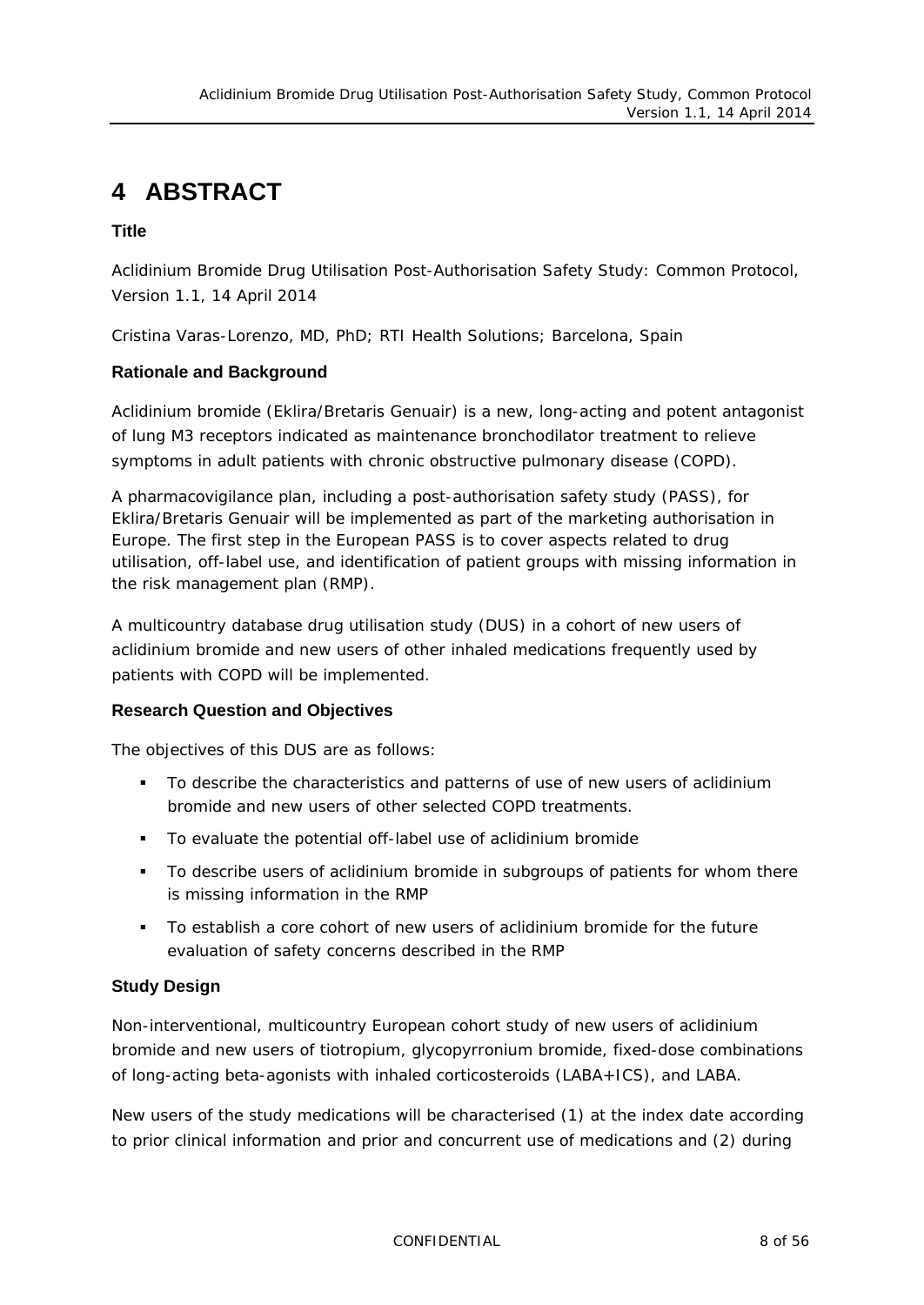the year following the index date to assess patterns of use of aclidinium bromide including duration, dose, switching, and concomitant use of other medications.

#### **Population**

New users of aclidinium bromide, tiotropium, LABA+ICS, and LABA will be identified in selected European databases. Patients will be required to have at least 1 year of enrolment in the database and to have not been prescribed aclidinium bromide or a study medication of interest during the 6 months before the date of the first prescription for each study medication.

#### *Health Databases*

This study will be conducted using information collected in automated health care databases. Based on the latest available launch sequence and the projected number of patients to be treated by country, the primary potential databases are the Clinical Practice Research Datalink (CPRD)—formerly the General Practice Research Database (GPRD)—in the United Kingdom, the German Pharmacoepidemiological Research Database (GePaRD) at the Leibniz Institute for Prevention Research and Epidemiology (BIPS GmbH) in Germany (approvals pending), and the national health databases in Denmark. The DUS will be implemented in these three databases if possible. However, actual capture of the use of aclidinium bromide can be monitored in other available databases in Spain and Italy to finally select the three best candidates based on the number of users.

#### **Variables**

Comorbidities of interest will be assessed by outpatient visits, hospitalisations, and procedures, as available in each database.

#### *Baseline Characteristics, Comorbidities, and Comedications*

The following characteristics will be ascertained for the year before the index date of each study medication:

- Demographics: age and sex
- Lifestyle (smoking, body mass index) and socioeconomic status (SES) indicators
- Diagnosis of COPD including emphysema or chronic bronchitis
- **Indicators of COPD severity, including recent exacerbations**
- History of cardiovascular diseases and baseline cardiovascular risk profile, including diabetes, recent acute myocardial infarction (AMI), unstable angina, arrhythmias, or heart failure
- **Renal impairment**
- **Hepatic impairment**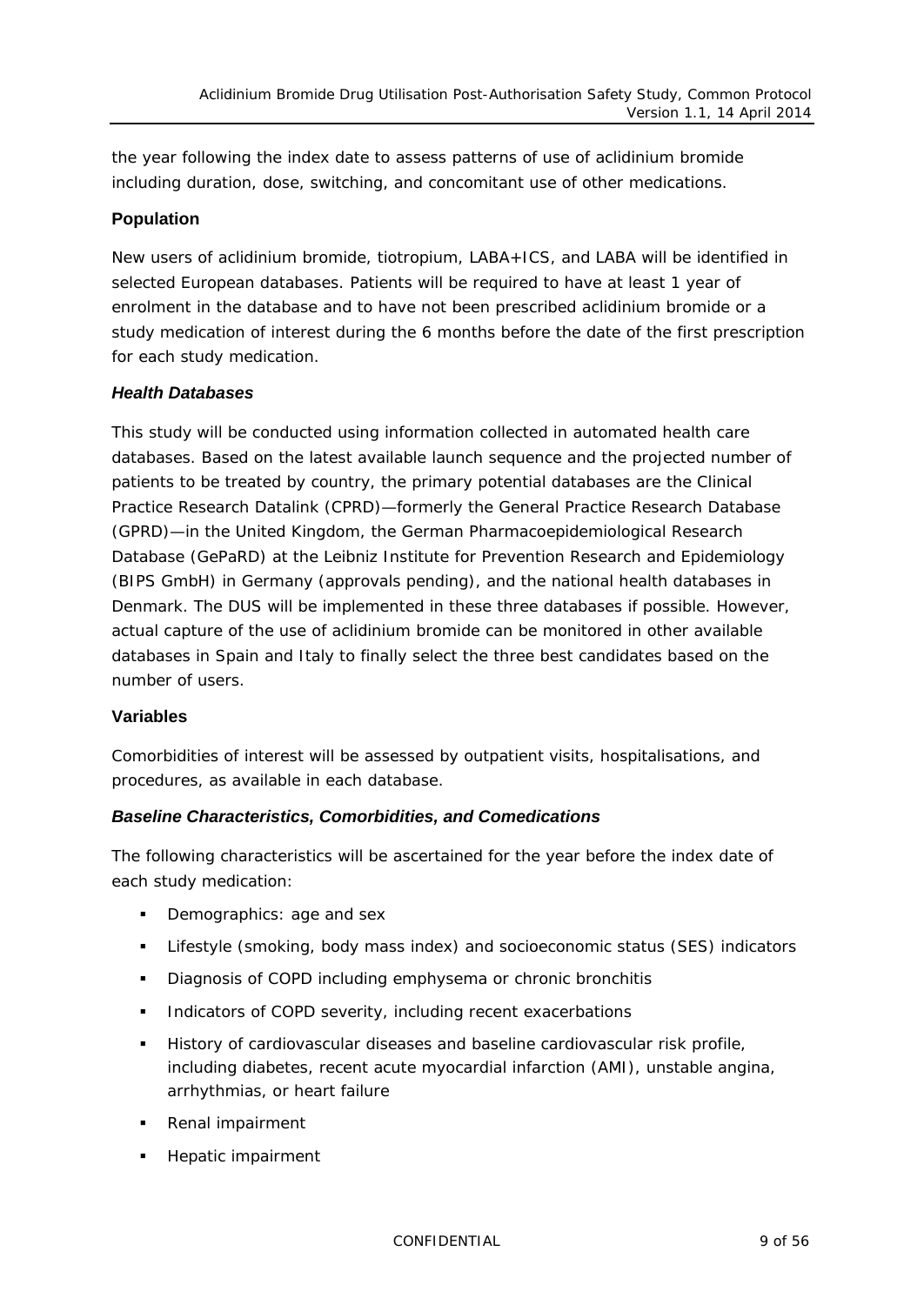- Benign prostatic hyperplasia, bladder neck obstruction, urinary retention
- **Narrow-angle glaucoma**
- **•** Overall comorbidity index
- **Use of respiratory medications**
- **•** Comedications
- Pregnancy

#### *Identification of Potential Off-Label Use*

Off-label use will be evaluated by treatment indications, based on available diagnostic information or by the presence of an aclidinium bromide prescription with a diagnosis of asthma with or without any records (drugs or diagnoses) suggesting a COPD diagnosis. The proportion of patients with codes for both COPD and asthma will be evaluated.

The potential frequency of use in the pediatric population or during pregnancy will be evaluated.

#### *Exposures*

The exposures of interest are aclidinium bromide, tiotropium, glycopyrronium bromide, LABA+ICS, and LABA. LABA+ICS includes formoterol plus budesonide and salmeterol plus fluticasone propionate. LABA includes formoterol, salmeterol, and indacaterol. Any LABA+ICS combinations that may become available during the study period will be included if users are captured in the databases.

Patterns of use of each study medication will be ascertained among patients diagnosed with COPD by the total number of prescriptions, prescription rates, duration of use, switching patterns, and concomitant use of other medications.

*Duration* of use will be estimated through the number of consecutive prescriptions with a maximum interval of 60 days between them.

#### **Data Sources**

Study variables including endpoints, exposures, and covariates will be ascertained in the database(s) selected for this study according to the definitions and procedures provided in the corresponding section on variables.

#### **Study Size**

All available new users of aclidinium bromide at study initiation in each database will be included. The estimated study target for the DUS is between 1,500 and 2,000 new users of aclidinium bromide and a random sample of 2,000 new users of each of the comparators—tiotropium, LABA+ICS, and LABA—in each country-specific database.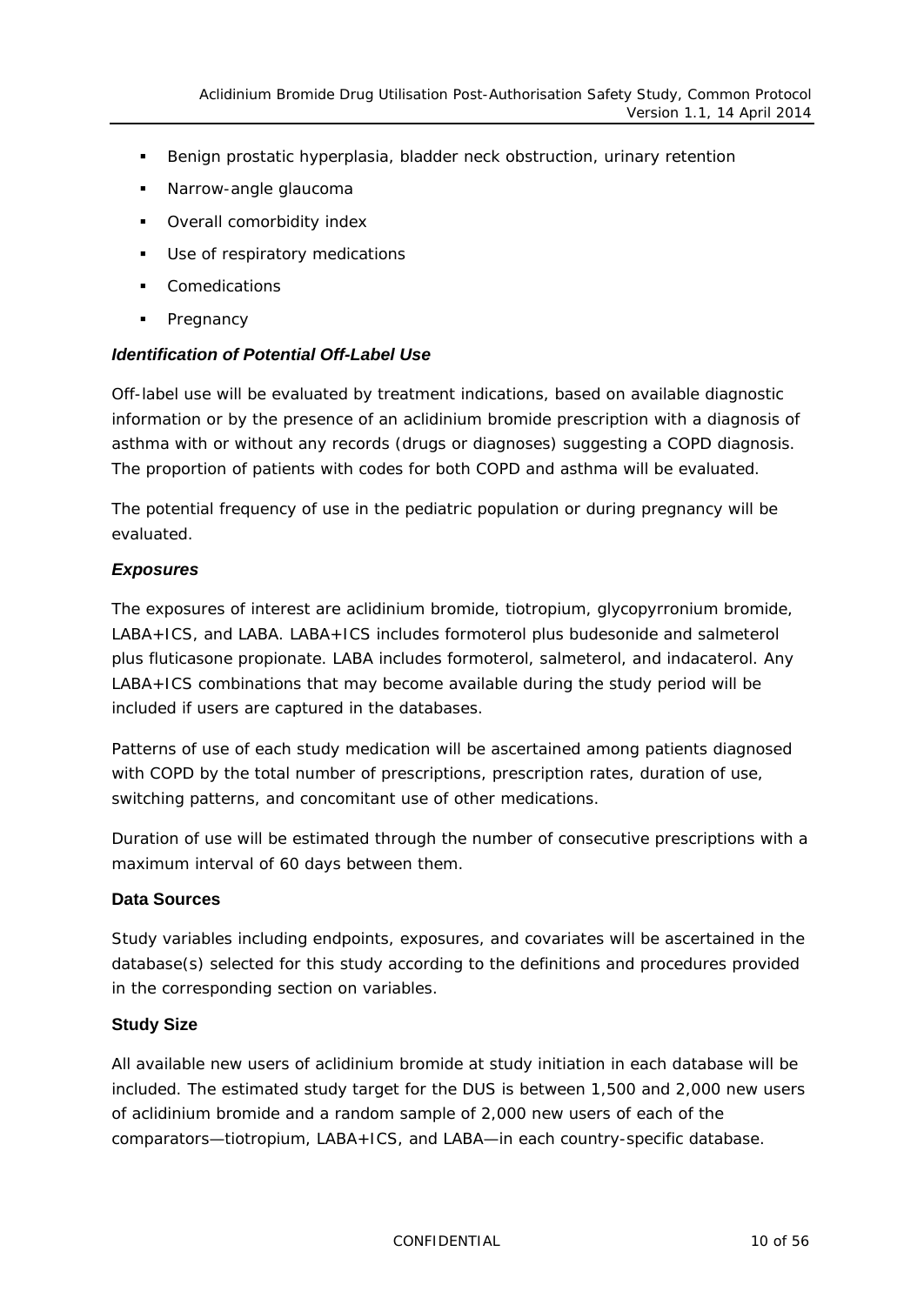A study size between 1,500 and 2,000 new users of aclidinium bromide per database offers an acceptable level of precision in the different scenarios when estimating the percentage of off-label use or use by different subgroups with missing information in the RMP.

#### **Data Analysis**

The analysis will be implemented in two phases:

Phase 1. Baseline analysis:

- Age and sex distribution of users
- Proportion of patients with the above listed characteristics, comorbidities, and comedications for up to 1 year before the index date.
- **Proportion and description of patients with off-label use.**

Phase 2. Follow-up analysis:

 Assessment of relevant comorbidities, pregnancies, and treatment patterns (duration, dose, and switching patterns) during 1 year after the index date.

#### **Milestones**

In 2012 Eklira/Bretaris Genuair was launched in Denmark, Germany, and the United Kingdom. The launch in Spain occurred in January 2013. Monitoring of the number of users of aclidinium bromide in each database started in December 2013, and data collection is expected to start in 2015. In each study database, phase 1 analyses will be conducted when the number of users of aclidinium bromide reaches the target range, and phase 2 analyses are anticipated to occur 1 year after the phase 1 analyses. Study progress reports will be submitted at 6-month intervals, with the Periodic Safety Update Reports. A final report of study results is anticipated 6 months following the phase 2 analyses.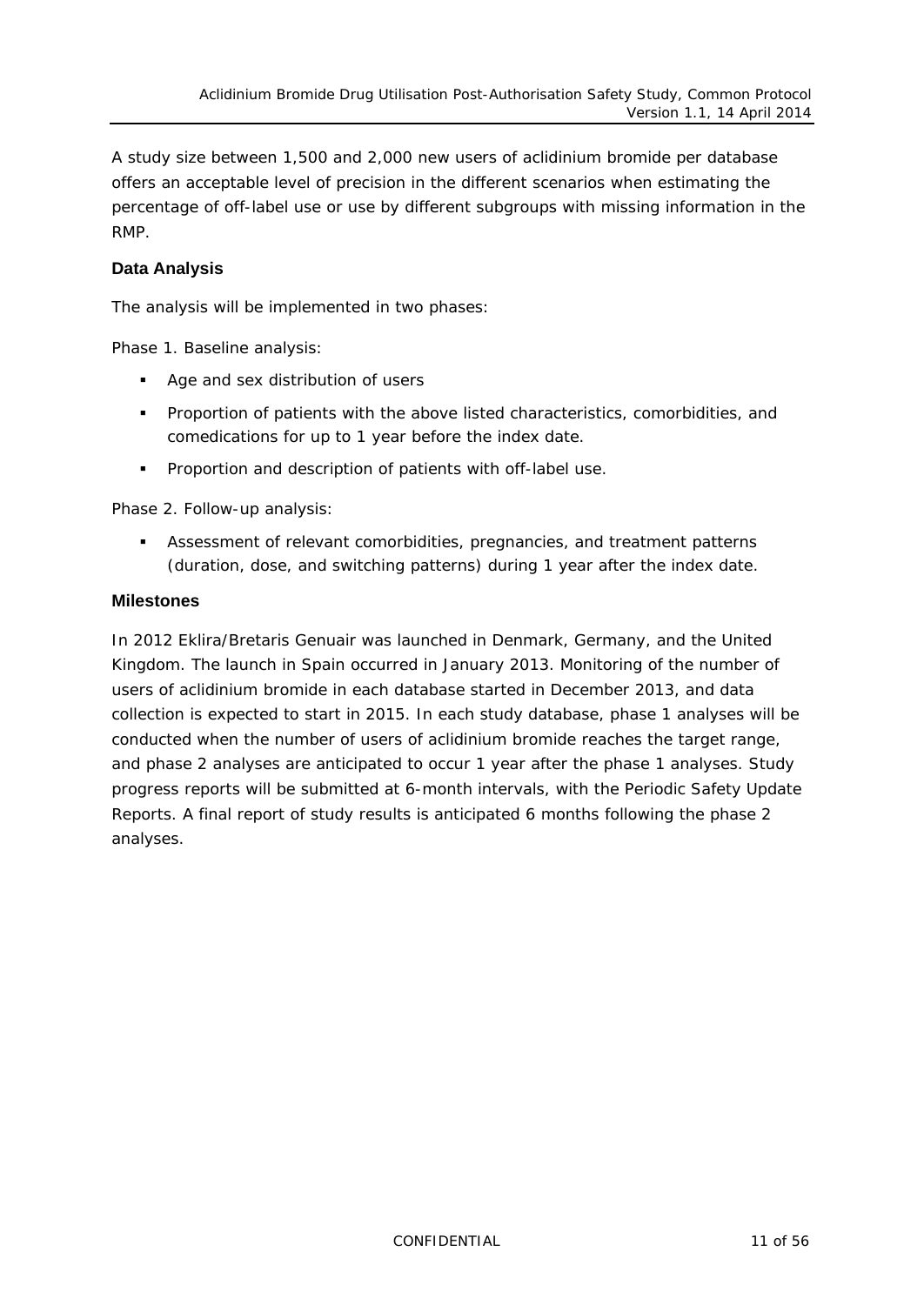## <span id="page-11-0"></span>**5 AMENDMENTS AND UPDATES**

| <b>Number</b> | Date           | Section of<br><b>Study Protocol</b> | Amendment or update                                                           | Reason                                                                     |
|---------------|----------------|-------------------------------------|-------------------------------------------------------------------------------|----------------------------------------------------------------------------|
|               | 10 Mar<br>2014 | Abstract, Study<br>Design, Setting  | Definition of new user period has<br>been reduced from 1 year to 6<br>months. | To allow capture<br>of a larger<br>number of new<br>users                  |
|               | 10 Mar<br>2014 | <b>Milestones</b>                   | Timelines have been adjusted                                                  | Number of<br>aclidinium users<br>in the CPRD is<br>lower than<br>expected. |

### <span id="page-11-1"></span>**6 MILESTONES AND TIMELINE**

| <b>Milestone</b>                                             | Date                                                                                                                              |
|--------------------------------------------------------------|-----------------------------------------------------------------------------------------------------------------------------------|
| Launch <sup>a</sup> of aclidinium in the United Kingdom      | October 2012                                                                                                                      |
| Launch <sup>a</sup> of aclidinium in Germany                 | October 2012                                                                                                                      |
| Launch of aclidinium in Denmark                              | September 2012                                                                                                                    |
| Launch of aclidinium in Spain <sup>a</sup>                   | January 2013                                                                                                                      |
| Common protocol v1.0, 23 January 2013<br>endorsed by EMA     | 30 April 2013                                                                                                                     |
| EU PAS registration                                          | <b>Planned 20 2014</b>                                                                                                            |
| Start monitoring number of users                             | December 2013                                                                                                                     |
| Start of data collection <sup>b</sup>                        | Expected in 2015                                                                                                                  |
| End of data collection for phase $1^c$ ; phase 1<br>analysis | Expected in 2015; Time period will be adjusted<br>based on the use in the target countries and<br>final confirmation of databases |
| End of data collection for phase $2^c$ ; Phase 2<br>analysis | 1 year after the phase 1 analysis                                                                                                 |
| Study progress report(s)                                     | 6-month intervals, with PSURs                                                                                                     |
| Interim report(s) of study results, if applicable            | <b>NA</b>                                                                                                                         |
| Final report of study results                                | 6 months following after phase 2 analysis start.                                                                                  |

<sup>a</sup> Aclidinium reimbursement is available in the United Kingdom, Germany, Denmark, and Spain.

**b** The date from which data extraction starts.

<sup>c</sup> The date from which the analytical dataset is completely available.

EMA = European Medicines Agency.

Note: Contracts with some research organizations and approvals by data protection/data custodian/ethics/scientific review bodies are pending. Timelines may be impacted by duration of contract reviews, approvals of mentioned bodies, and availability of data and staff at research institutions once contracts and approvals are finalized.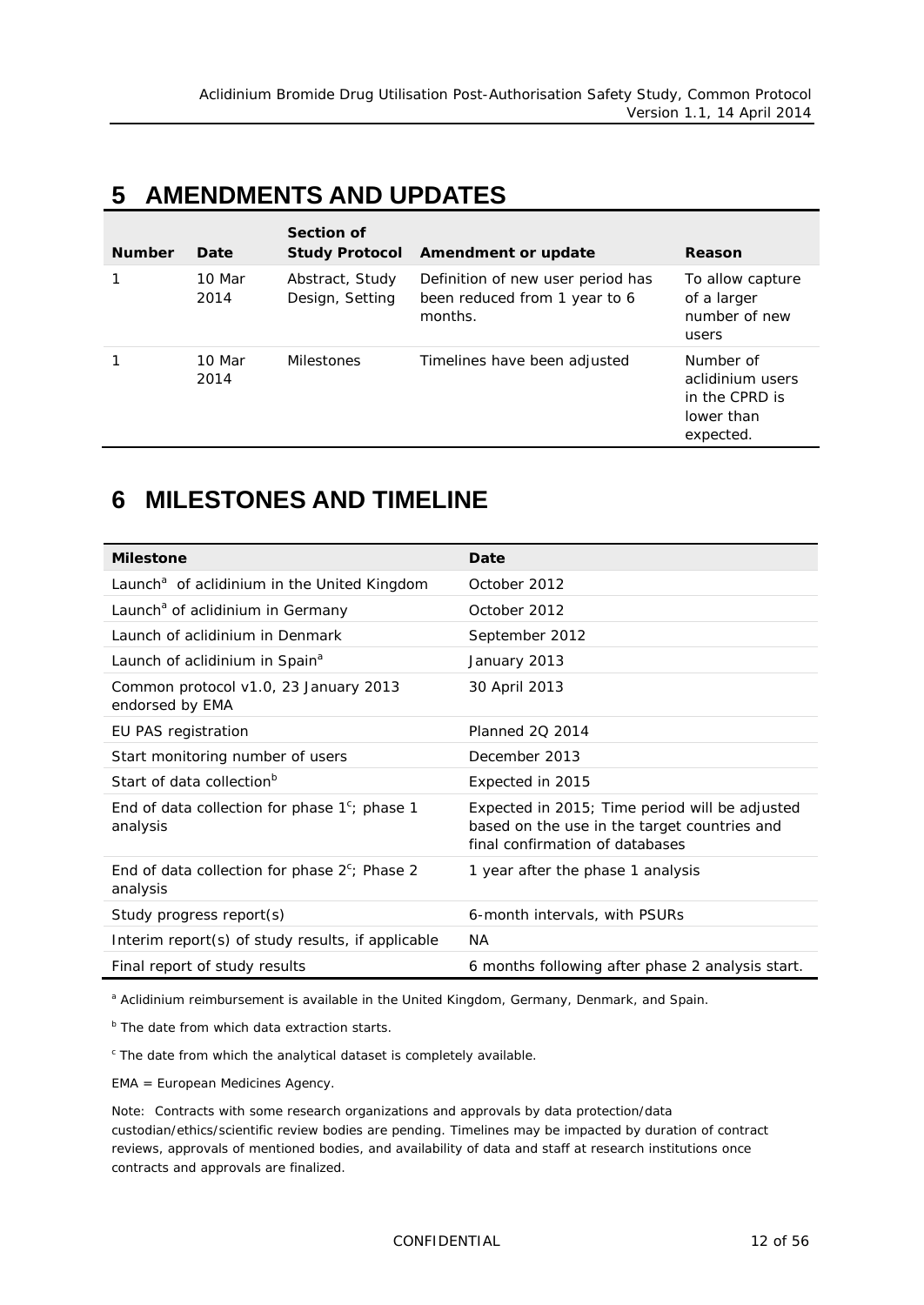# <span id="page-12-0"></span>**7 RATIONALE AND BACKGROUND**

Chronic obstructive pulmonary disease (COPD) is an important cause of morbidity and mortality worldwide (Mannino and Buist, 2007). The Global Initiative for Chronic Obstructive Lung Disease (GOLD) defined COPD as "*a preventable and treatable disease characterized by persistent airflow limitation that is usually progressive and associated with an enhanced chronic inflammatory response in the airways and the lung to noxious particles or gases. Exacerbations and comorbidities contribute to the overall severity in individual patients*." (GOLD, 2011). The updated GOLD report provided the foundation for a global strategy for the diagnosis, management, and prevention of COPD. Different pharmacologic approaches are recommended to reduce COPD symptoms, reduce the frequency and severity of exacerbations, and improve health status and exercise tolerance. GOLD identified four categories—determined by the patient's lung function as measured by spirometry, presence of symptoms, and number of exacerbations per year—to guide the initial pharmacological management of COPD, including the use of long-acting inhaled anticholinergics.

In July 2012, Eklira/Bretaris Genuair (aclidinium bromide 322 µg twice daily) was approved in the European Union (EU) for maintenance bronchodilator treatment to relieve symptoms in adult patients with COPD (European Medicines Agency [EMA], 2012a). The Food and Drug Administration (FDA) in the United States (US) also approved aclidinium bromide for the long-term maintenance treatment of bronchospasm associated with COPD, including chronic bronchitis and emphysema (National Health Service, 2012).

The active substance, aclidinium bromide (Anatomical Therapeutic Chemical [ATC] category R03BB, anticholinergics), is a kinetically selective, long-acting, and potent muscarinic receptor antagonist whose relevant pharmacological effect is on lung M3 receptors, antagonising the bronchoconstrictive response of acetylcholine, leading to smooth muscle relaxation.

A pharmacovigilance plan, including a post-authorisation safety study (PASS), for Eklira/Bretaris Genuair will be implemented as part of the marketing authorisation in Europe. The first step in the European PASS is to cover aspects related to drug utilisation, off-label use, and identification of patient groups with missing information in the risk management plan (RMP), version 2.3, May 2012 (see the specific objectives listed on the next page in Section [8\)](#page-13-0). To investigate these aspects, we propose to conduct a multicountry database drug utilisation study (DUS) in a cohort of new users of aclidinium bromide and new users of other inhaled medications frequently used by patients with COPD. The study will be conducted using information from automated health databases that record clinical information on an ongoing basis. This common protocol is based on the study protocol summary included in Annex 5 of the risk management programme for aclidinium bromide in Europe.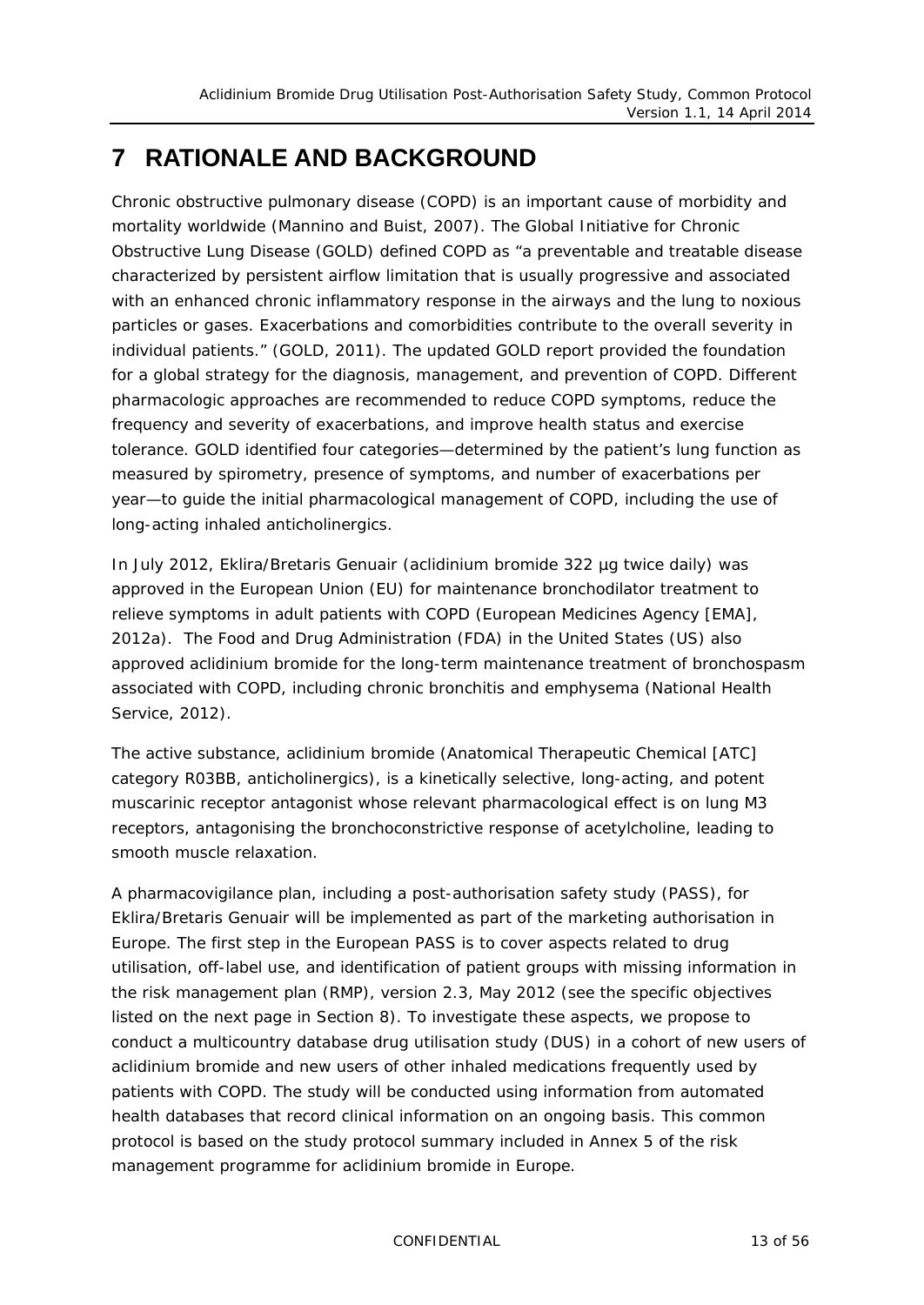The patients included in this DUS will also become the core of a larger patient cohort in which many of the safety concerns outlined in the RMP can be evaluated in a later stage.

### <span id="page-13-0"></span>**8 RESEARCH QUESTION AND OBJECTIVES**

Epidemiological studies on the use of drugs are essential to evaluate the intended and adverse effects of prescription medications as they are used in clinical practice across populations under different health care systems. Drug use studies allow for characterisation of users of the medication in terms of age and sex, treatment indication, use of concurrent medications, prior morbidity, and other characteristics including those subgroups for which there is missing information in the RMP. The description of users of aclidinium bromide according to their clinical indication for use will allow for the evaluation of potential off-label use.

The main objectives of the DUS for aclidinium bromide are as follows:

- To describe the characteristics of new users of aclidinium bromide and of other selected COPD treatments, including agents in the same class, regarding age, sex, history of chronic disease including cardiovascular diseases, COPD severity, and prior use of COPD medications and other medications
- To describe the patterns of use of aclidinium bromide and other selected COPD treatments, among new users, regarding duration of treatment, dose, switching patterns, and use of concomitant medications
- To evaluate the potential off-label use of aclidinium bromide in adults and children
- To identify and describe users of aclidinium bromide in patient subgroups for which there is missing information in the RMP
- To establish the core of a cohort of new users of aclidinium bromide for the future evaluation of safety concerns described in the RMP

After launch, the number of users of aclidinium bromide will be monitored until the target number of new users required for analysis is reached in targeted population-based databases (see Section [9.4\)](#page-35-0).

The following specific evaluations will meet the main objectives and enable the EMA reviewers' requests to be addressed:

Describe new users of aclidinium bromide and other COPD regimens—including tiotropium, glycopyrronium bromide, the inhaled long-acting beta-agonists (LABA) formoterol, salmeterol, and indacaterol; the fixed-dose combinations of LABA (formoterol or salmeterol) with inhaled corticosteroids (ICS) currently available plus any LABA+ICS combinations that may become available during the study period if users are captured in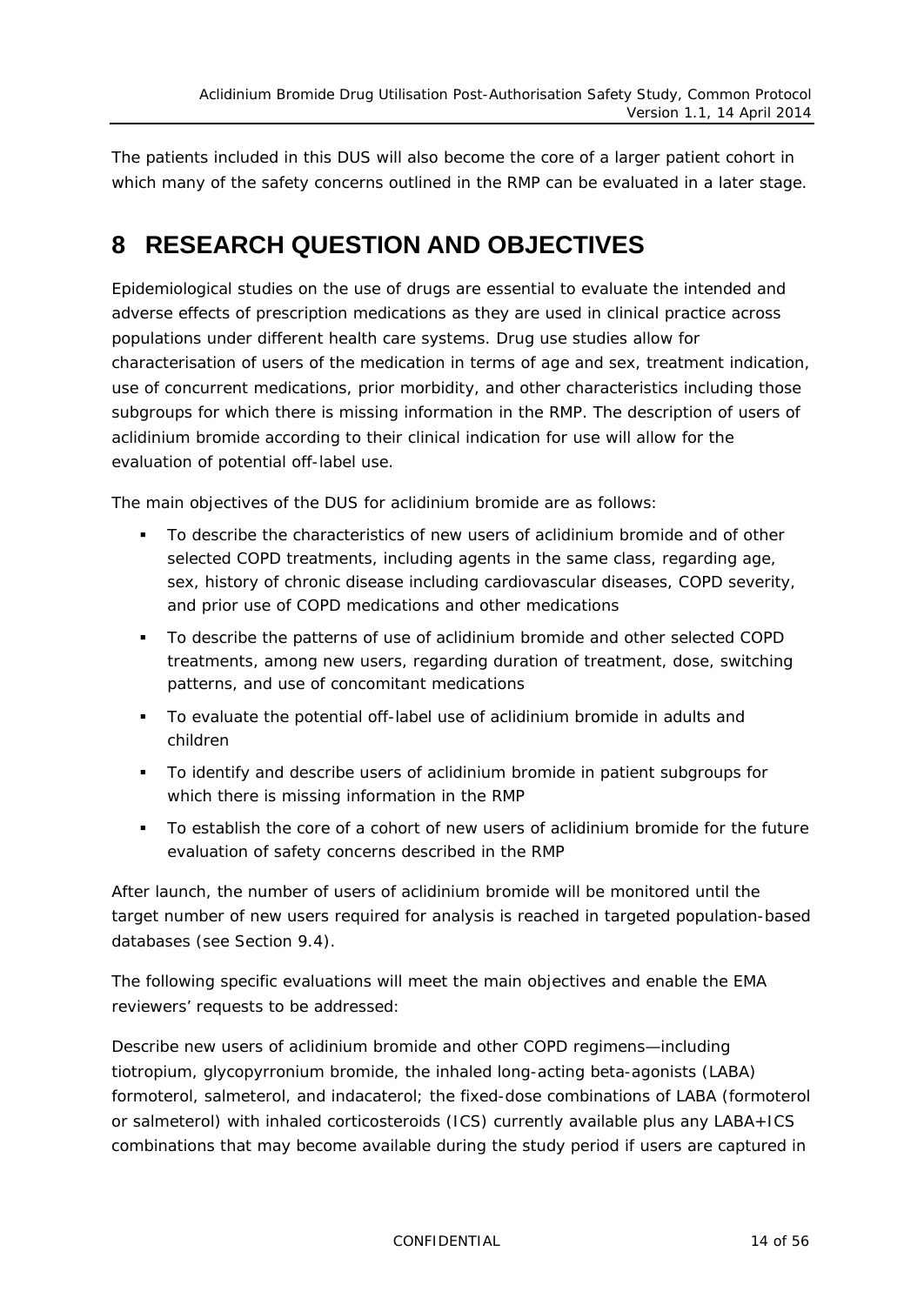the databases—at the first prescription (index date) according to medical history during the year before the index date.

- Characterise new users according to the following characteristics, as available:
	- − Age and sex distribution
	- − Smoking history or status
	- − Diagnosis of COPD including emphysema or chronic bronchitis
	- − Indicators of COPD severity
	- − History of cardiovascular diseases and baseline cardiovascular risk profile, including diabetes
	- − Overall comorbidity index
	- − Use of respiratory medications
- Characterise potential off-label use in adults and the paediatric population
	- − The frequency of users of aclidinium bromide who have an asthma diagnosis concomitantly with COPD or in the absence of other drugs or diagnoses suggestive of COPD
	- − The frequency of pregnancies during use of medication
	- − The frequency of use and indication in the paediatric population and comorbidity profile in paediatric patients.
- Obtain baseline frequency of the following groups of patients, to the extent that information is available, for whom the RMP lists important information as missing:
	- Patients with recent acute myocardial infarction (AMI), unstable angina, unstable arrhythmias, or heart failure
	- − Patients with renal or hepatic impairment
	- − Patients with benign prostatic hyperplasia, bladder neck obstruction, urinary retention, or narrow-angle glaucoma
	- Patients who have experienced a recent exacerbation
- **•** Describe the patterns of use of new users of aclidinium bromide and other selected COPD medications regarding duration of use, dose, switching patterns, and concomitant use of other medications.

# <span id="page-14-0"></span>**9 RESEARCH METHODS**

Observational research methodology will be applied to accomplish the objectives listed above.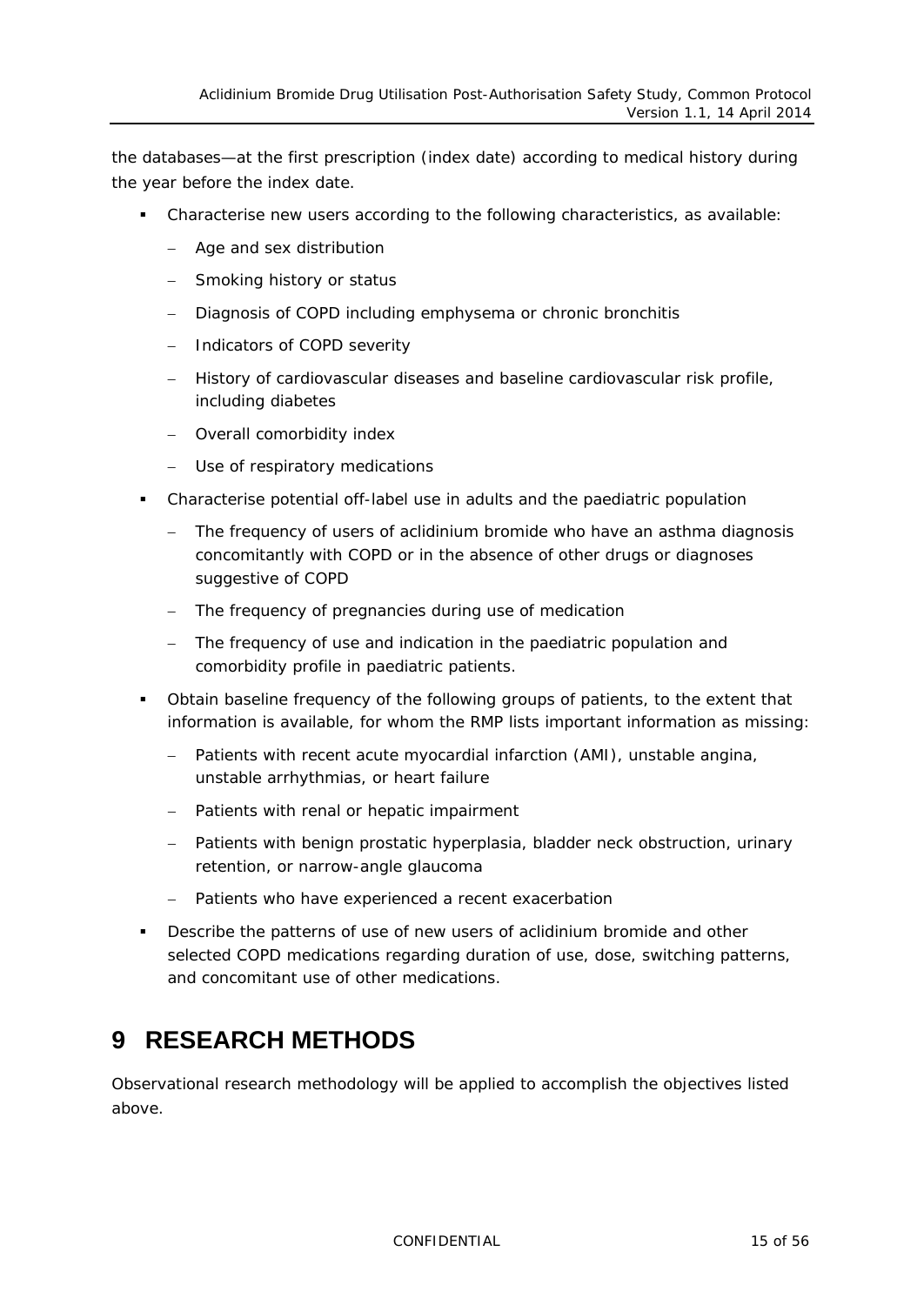### <span id="page-15-0"></span>**9.1 Study Design**

This common protocol is for a descriptive, non-interventional, multicountry European cohort study of new users of aclidinium bromide and new users of other selected treatments for COPD including tiotropium, glycopyrronium bromide, inhaled long-acting beta-agonists (LABAs), and fixed-dose combinations of LABA+ICS (formoterol plus budesonide, salmeterol plus fluticasone propionate, and any combinations that may become available during the study period) (see Section [9.3.8\)](#page-30-0).

A *new user* will be defined as a patient who receives a first prescription for aclidinium bromide or one of the other listed COPD drugs of interest during the study period and has no previous prescription for that specific drug in the 6 months before that first prescription. The date of the first prescription for a given medication during the study period will define the index date for that individual new user.

New users of aclidinium bromide or of the other selected COPD medications will be characterised (1) at the index date according to prior clinical information and prior and concurrent use of medications and (2) during the year following the index date to assess patterns of use of aclidinium bromide including duration, dose, switching, and concomitant use of other medications [\(Figure](#page-15-1) 1).

| <b>New Medication Use</b><br>(first prescription date = index date = baseline)                                                                                                                                                                                                                                                                                                                                                                                             |                                                                                                                                      |  |
|----------------------------------------------------------------------------------------------------------------------------------------------------------------------------------------------------------------------------------------------------------------------------------------------------------------------------------------------------------------------------------------------------------------------------------------------------------------------------|--------------------------------------------------------------------------------------------------------------------------------------|--|
| 1 year prior                                                                                                                                                                                                                                                                                                                                                                                                                                                               | 1 year of follow-up                                                                                                                  |  |
| • COPD severity, demographics<br>• History/comorbidity: cardiovascular<br>disease (including heart failure, recent<br>AMI, and unstable angina), cerebrovas-<br>cular accident, gastrointestinal, others<br>• Medications COPD/switchers, other<br>comedications<br>• Potential off-label use in adults and<br>children, pregnancies<br>• Renal and hepatic impairment, severe<br>heart failure, recent AMI, and unstable<br>angina, among others<br>• Recent exacerbation | • Repeat prescriptions (compliance) and<br>switching patterns<br>• Use of comedications and comorbidity<br>assessment<br>• Pregnancy |  |

#### <span id="page-15-1"></span>**Figure 1. Study Overview**

Note: The same approach will be used for the aclidinium bromide user group and for the comparator groups.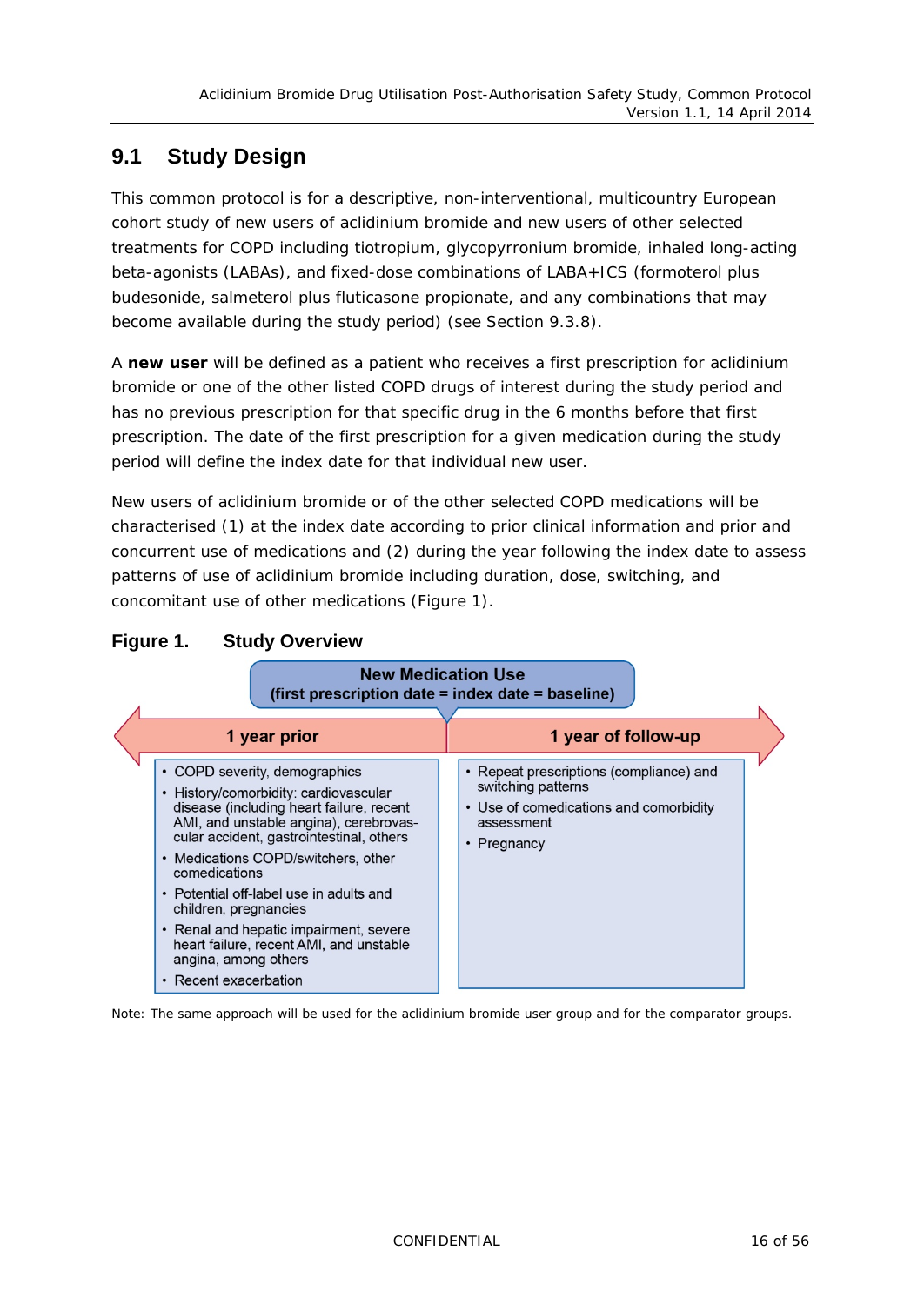#### <span id="page-16-0"></span>*9.1.1 Follow-up*

To evaluate the patterns of use of the medications of interest, each member of the study cohorts will be followed from the first date the patient is prescribed aclidinium bromide or another selected COPD medication to the earliest of the following dates:

- (1) 1 year from index date, or
- (2) Death, or
- (3) Disenrolment from the database.

#### <span id="page-16-1"></span>*9.1.2 Study Period*

The *study period* will encompass the time period from the launch of aclidinium bromide in each country until the target number of new users is reached in each selected country-specific database and these new users complete the 1-year follow-up period. The country-specific studies may start on different dates and may have study periods of different durations.

### <span id="page-16-3"></span><span id="page-16-2"></span>**9.2 Setting**

#### *9.2.1 Study Cohorts*

New users of aclidinium bromide, tiotropium, glycopyrronium bromide, LABA (formoterol, salmeterol, or indacaterol), and LABA+ICS (formoterol plus budesonide, salmeterol plus fluticasone propionate, and any combinations that may become available during the study period) will be identified and included in the specific exposure cohort of interest.

#### **9.2.1.1 Inclusion Criteria**

Patients in the study will be required to meet the following criteria, as ascertained from each of the automated databases:

- To have at least 1 year of enrolment in the database.
- To have not been prescribed aclidinium bromide during the 6 months before the date of first prescription of aclidinium bromide.

The same inclusion criteria will be applied for each of the comparator drugs.

#### **9.2.1.2 Exclusion Criteria**

No age restrictions or exclusion criteria will be applied. This will allow for the characterisation of all users of aclidinium bromide and comparator drugs irrespective of the indication for which these medications are used. Identification of potential off-label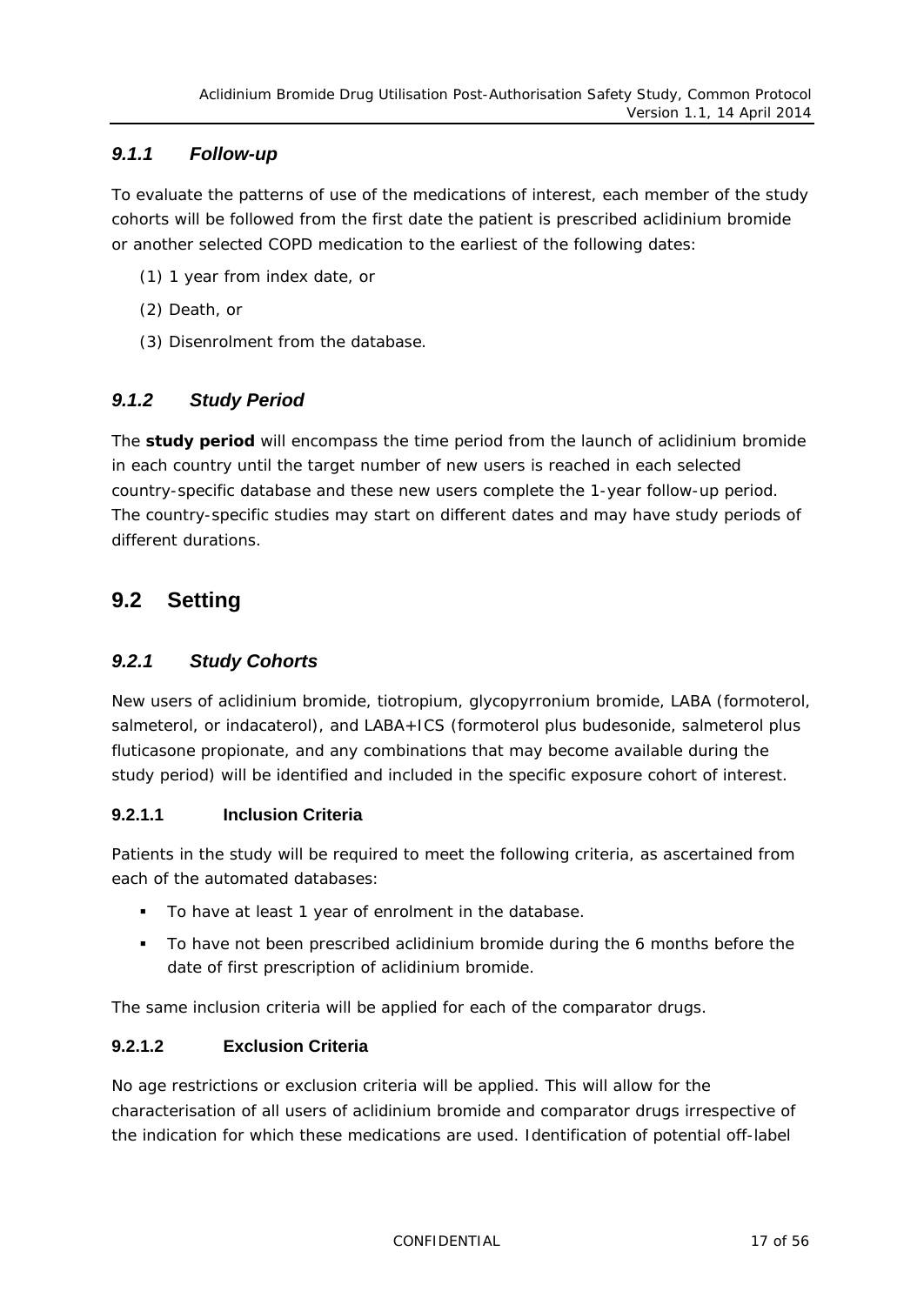use of aclidinium bromide in the paediatric and adult populations is one of the specific objectives of this DUS.

#### <span id="page-17-0"></span>*9.2.2 Index Prescription*

The first captured prescription for aclidinium bromide in the study period for each new user in the source population will be the *index prescription*. Aclidinium bromide is assigned an ATC code R03BB05 classified under the inhalant anticholinergic category (ATC R03BB). The ATC codes for the other available long-acting inhaled anticholinergics (tiotropium) and for the other study exposures of interest are included in [Table](#page-17-1) 1.

| <b>ATC Code</b>    | <b>Category Description</b>                                    | Defined Daily Dose <sup>a</sup> Units<br>(Administration Route) |
|--------------------|----------------------------------------------------------------|-----------------------------------------------------------------|
| R <sub>03</sub>    | Drugs for obstructive airway diseases                          |                                                                 |
| <b>R03B</b>        | Other drugs for obstructive airway<br>diseases, inhalants      |                                                                 |
| R03BB              | Anticholinergics                                               |                                                                 |
| R03BB04            | Tiotropium bromide (long-acting)                               | 18 mcg (aerosol)<br>5 mcg (solution)                            |
| R03BB05            | Aclidinium bromide                                             | NA <sup>b</sup>                                                 |
| R03BB06            | Glycopyrronium bromide                                         | NA <sup>b</sup>                                                 |
| <b>RO3A</b>        | Adrenergics, inhalants                                         |                                                                 |
| R03AC              | Selective beta <sub>2</sub> -adrenoreceptor agonists           |                                                                 |
| R03AC12            | Salmeterol (long-acting)                                       | 0.1 mg (aerosol powder)                                         |
| R03AC13            | Formoterol (long-acting)                                       | 24 mcg (aerosol powder)                                         |
| R03AC18            | Indacaterol                                                    | 0.15 mg (inhaled powder)                                        |
| R <sub>0</sub> 3AK | Adrenergics and other drugs for obstructive<br>airway diseases |                                                                 |
| R03AK06            | Salmeterol and other drugs for obstructive<br>airway diseases  |                                                                 |
| <b>R03AK07</b>     | Formoterol and other drugs for obstructive<br>airway diseases  |                                                                 |

#### <span id="page-17-1"></span>**Table 1.** Inhaled Long-Acting Anticholinergic and Selective Beta<sub>2</sub>-**Adrenoreceptor Agonists Drugs Used for COPD**

ATC = Anatomical Therapeutic Chemical (classification system); NA = not yet available in the online ATC/DDD index

<sup>a</sup> The defined daily dose is the assumed average maintenance dose per day for a drug used for its main indication in adults.

 $b$  Calculated DDD: For aclidinium bromide = 750 mcg (inhaled powder); For glycopyrronium bromide = 55 mcg, inhaled powder

Source: WHO Collaborating Centre for Drug Statistics Methodology. ATC/DDD index 2013. Updated: 20 December 2012. Available at: [http://www.whocc.no/atc\\_ddd\\_index/.](http://www.whocc.no/atc_ddd_index/) Accessed 21 January 2013.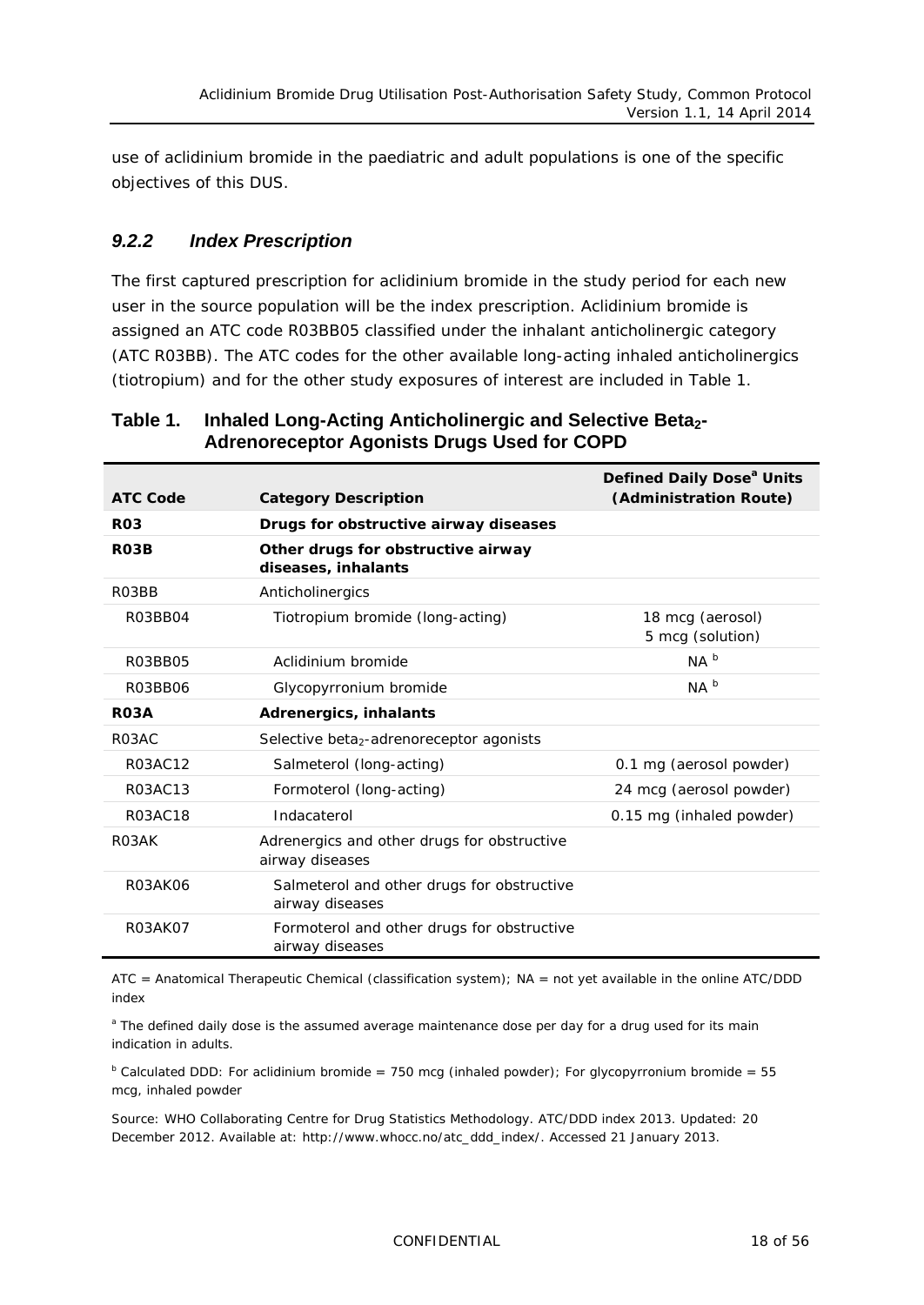#### <span id="page-18-0"></span>*9.2.3 Health Databases*

The study will be conducted using information collected in automated health care databases, in which information on prescriptions and disease occurrence is recorded on an ongoing basis.

Based on the latest available launch sequence and projected estimated number of patients to be treated by country, the number of new users is planned to be monitored in the United Kingdom (UK), Germany, and Denmark, the first countries where aclidinium bromide is already available. For the initial monitoring, the Clinical Practice Research Datalink (CPRD)—formerly the General Practice Research Database (GPRD)—in the UK, the German Pharmacoepidemiological Research Database (GePaRD) at the Leibniz Institute for Prevention Research and Epidemiology (BIPS GmbH) in Germany (approvals pending), and the national health databases in Denmark are proposed as primary potential population data sources. The plan is to conduct the DUS in three populations that will be selected finally based on data availability. [Table](#page-21-0) 2 on page [22](#page-21-0) provides a summarised overview of the main features of these three initially proposed databases, including population coverage and data availability.

Based on the sales forecast provided by Almirall, S.A., (Almirall) and population coverage, the number of users of aclidinium bromide in each database has been estimated; the schedule will be updated as new information becomes available. Other potential candidate databases, such as the Italian Regional Databases in Friuli Venezia Giulia and the Information System for the Advancement of Research in Primary Care (SIDIAP) database in Catalonia in Spain can be explored during the monitoring phase to offer alternatives if the expected number of new users of aclidinium bromide is not reached in the planned countries during a reasonable time frame. At this time, no contacts have yet been established to explore interest in this study and availability of the database custodians to participate in this study.

#### **9.2.3.1 CPRD, United Kingdom**

The CPRD (http://www.cprd.com/) contains diagnostic and prescribing information recorded by general practitioners (GPs) as part of their routine clinical practice in the UK. The database covers approximately 5 million of the UK population (the population coverage and linkage are expected to increase in the next years). Patients registered are representative of the whole UK population in terms of age and sex. These data are linkable, at least partially, with other health care data sets (e.g., hospitalisation records, national mortality data) via the patient's National Health Service number, sex, date of birth, and postal code. Updated, valid, linked CPRD data are available through the GPRD Division of the UK Medicines and Health Care Products Regulatory Agency (MHRA).

Detailed information on prescriptions written by GPs, including prescribed dose and duration, is routinely recorded in the database. Read codes are used for diagnoses and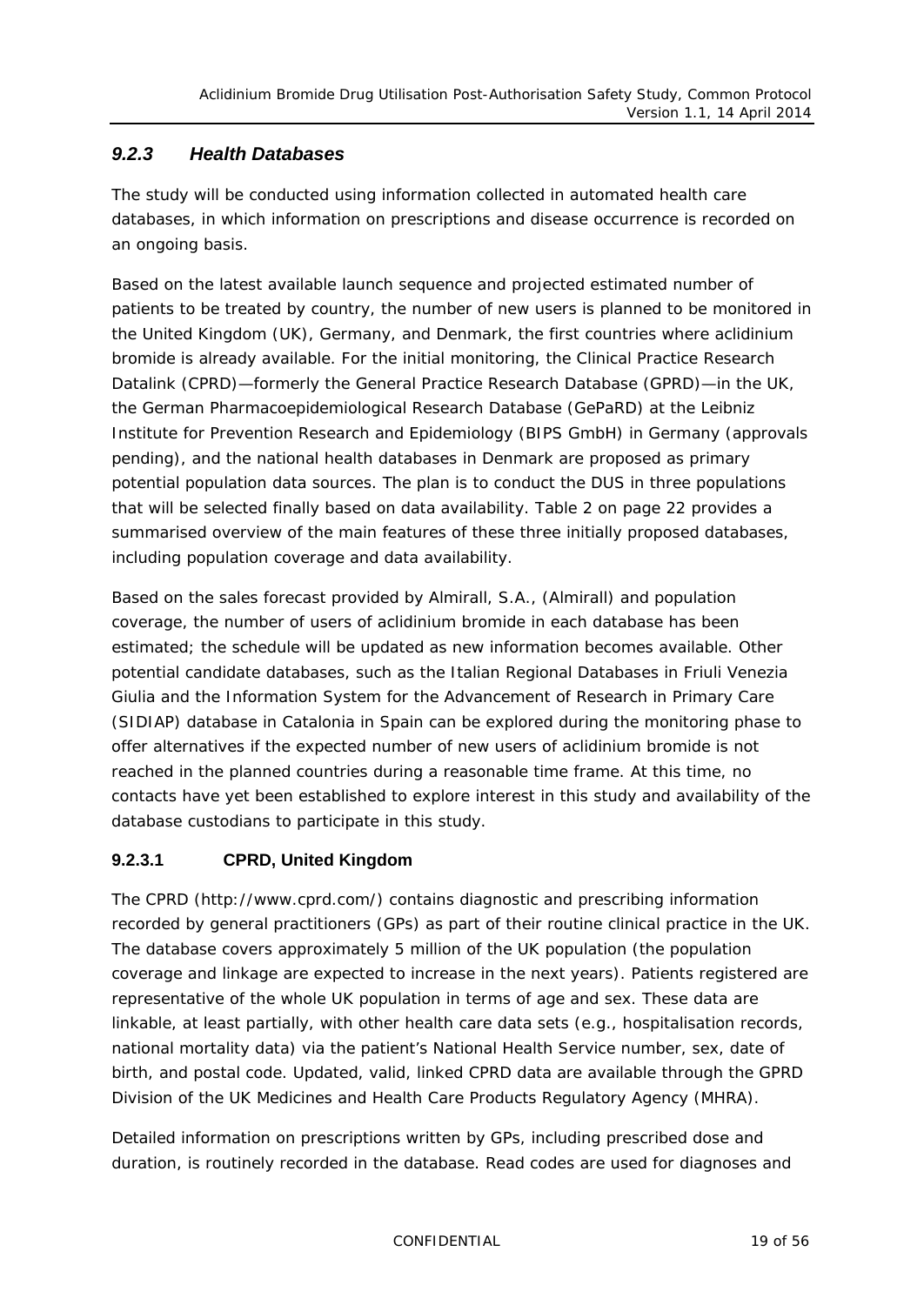Multilex codes are used for medications. Additional diagnostic and treatment information can be found in free-text fields, letters from specialists and hospitals, and other sources. Identifying patients who have both GPRD and Hospital Episode Statistics (HES) data enables access to hospital discharge diagnosis and procedural coding. The validity of the GPRD as a reliable data source for drug safety studies in numerous therapeutic areas is well established (Jick et al., 1991; Jick et al., 2003).

Studies have been conducted using data from the CPRD to characterise the COPD population and evaluate the safety of medications used for COPD. The demographic and selected clinical characteristics of patients newly diagnosed with COPD were described in a study using information from this population between 1996 and 1999 (Soriano et al., 2005). A total of 2,699 patients with COPD were identified and included in the study. About 55% of patients were aged older than 65 years, and 51% were women. Current smoking was found in about 46% of patients. The patterns of comorbidities were identified in these patients and described in comparison with matched subjects without COPD. Respiratory infections, pneumonia, osteoporosis, myocardial infarction, angina, glaucoma, and fractures were the comorbidities that were more frequent in patients with COPD than in patients without COPD. In addition, the validity of the clinical diagnosis of COPD in practices participating in the CPRD has been reported (Soriano et al., 2001).

#### **Estimated Use of Aclidinium Bromide**

Based on forecasts provided by Almirall, between 2013 and 2014, this database is expected to capture an estimated 1,500 to more than 3,000 users of aclidinium bromide.

#### **9.2.3.2 National Databases, Denmark**

The Danish health care system provides universal coverage to all Danish residents (5.5 million inhabitants). Health care coverage includes visits to general practitioners and specialists, hospital admissions, and outpatient visits. The costs of medicines are partially covered by the Danish health system. The centralised Civil Registration System in Denmark allows for personal identification of each person in the entire Danish population and for the possibility of linkage to all Danish registries containing civil registration numbers such as the Danish National Registry of Patients, Danish National Prescription Database, Prescription Databases of the Central Denmark Region, and the Danish Registry of Causes of Death. Data collected in these registries are available for research purposes. The process requires collaboration with a local university or investigator affiliated with a research institute to access the data and ethics committee notification or approval to handle data (Danish Data Protection Agency, 2011; Danish National Board of Health, 2011). ICD-10-CM codes are used for disease diagnoses.

Denmark's primary health care sector, which includes general practitioners, specialists, and dentists, generates about 96% of the prescription sales, most of which are reimbursable and are dispensed by community pharmacies. Each dispensing record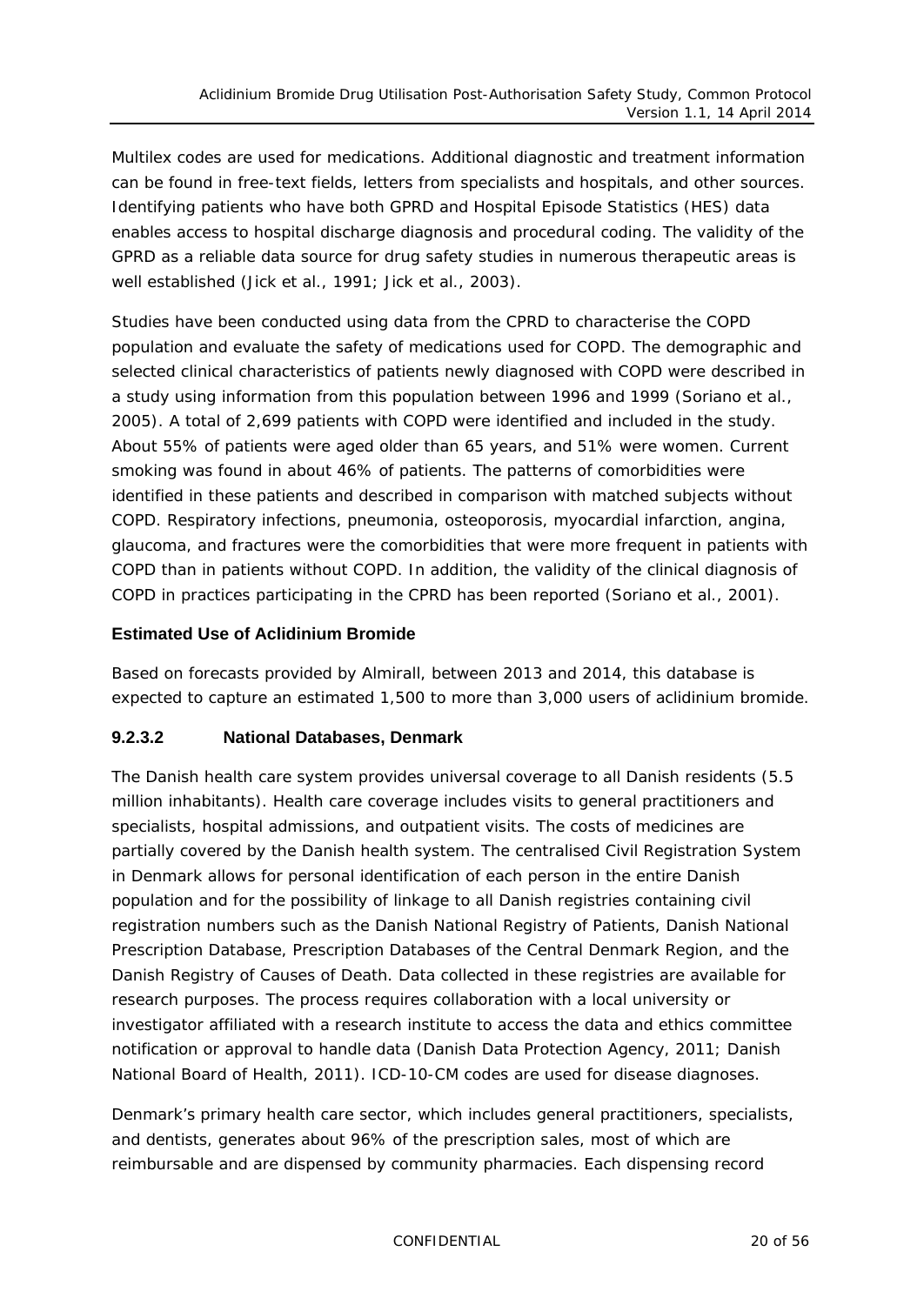contains information on the patient, drug, and prescriber. Dispensing records retain the patient's universal personal identifier, allowing for individual-level linkage to all Danish registries and medical databases.

Denmark has two regional prescription databases established for research purposes: the Odense University Pharmacoepidemiology Database (OPED) covers a stable population of about 470,000 residents in the county of Funen, and the Aarhus University Prescription Database collects data on reimbursed medications dispensed at all community pharmacies of the North Denmark Region and the Central Denmark Region, covering a combined population of 1.8 million inhabitants. These regional databases, which include detailed clinical information but collect data only on reimbursed drugs, are easily accessible for data linkage.

Studies have been performed in patients with COPD using databases in Denmark, including safety evaluations of the use of tiotropium (for example, de Luise et al., 2007).

#### **Estimated Use of Aclidinium Bromide**

Based on forecasts provided by Almirall, between 2013 and 2014, the national database is expected to capture an estimated 5,900 to more than 12,300 users of aclidinium bromide.

#### **9.2.3.3 GePaRD, Germany**

The GePaRD is a population-based database obtained from statutory health insurance agencies (SHIs) in Germany (Pigeot and Ahrens, 2008). Files of SHIs are linked with drug dispensing data from a pharmacies' electronic data processing centre on an individual basis using the unique subject identification number (ID) at a trusted thirdparty centre. The database covers approximately 14 million SHI members and provides data on hospital diagnoses, ambulatory care diagnoses and procedures, and ambulatory prescriptions including date of prescription and date of pharmacy dispensing from all SHI members who have been enrolled in one of the SHIs. Membership is fairly stable over time.

The German modification of the International Statistical Classification of Diseases and Related Health Problems, 10th Revision (ICD-10-GM) is used for coding diagnoses, and OPS (Operationen und Prozedurenschlüssel) codes are used for surgical and diagnostic procedures. Types of treatments and diagnostic procedures with exact date are registered according to EBM (Einheitlicher Bewertungsmaßstab) codes, developed for payment of physicians for the outpatient treatment of German SHI patients.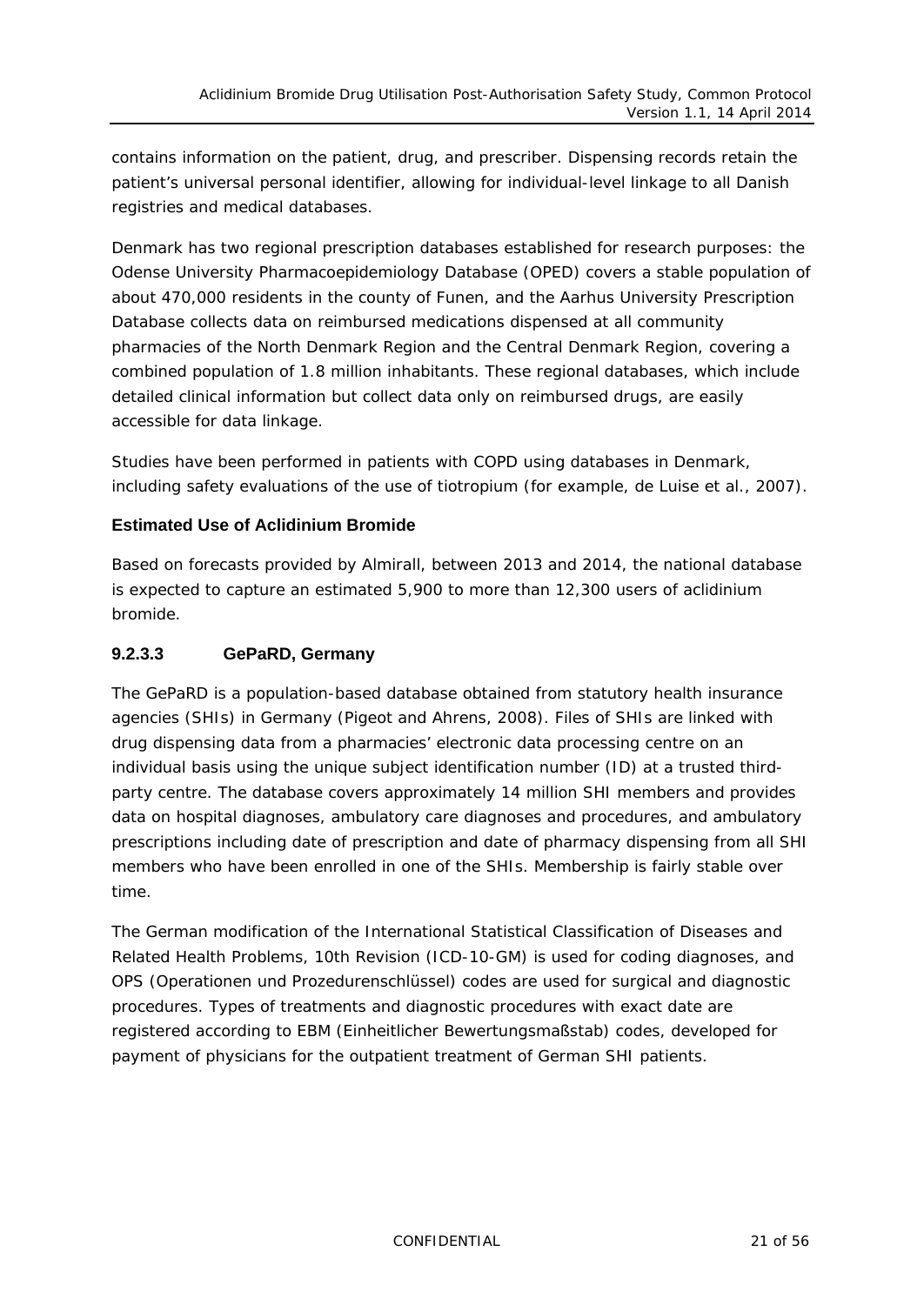#### **Estimated Use of Aclidinium Bromide**

Based on forecasts provided by Almirall, between 2013 and 2014, this database is expected to capture an estimated 9,400 to more than 30,500 users of aclidinium bromide.

<span id="page-21-0"></span>

| Table 2. | <b>Main Features of Proposed European Databases</b> |  |
|----------|-----------------------------------------------------|--|
|----------|-----------------------------------------------------|--|

| <b>Description</b>                                                         | <b>United Kingdom,</b><br><b>CPRD</b><br>$(N = 62, 435.709)^{a}$                                              | Danish Patient and<br>Prescription<br><b>National Databases</b><br>$(N = 5,552,037)^{a}$                                                | <b>German Pharmaco-</b><br>epidemiological<br><b>Research Database</b><br>$(N = 81, 751, 602)^{a}$  |
|----------------------------------------------------------------------------|---------------------------------------------------------------------------------------------------------------|-----------------------------------------------------------------------------------------------------------------------------------------|-----------------------------------------------------------------------------------------------------|
| Database type                                                              | Primary health care<br>electronic medical<br>record database plus<br>partial linkage to HES<br>and other data | National health record<br>databases capable of<br>linkage with other<br>databases through a<br>unique personal<br>identification number | Claims databases, 4<br><b>Statuary Health</b><br>Insurance (SHI) plans                              |
| Database population                                                        | 5.1 million                                                                                                   | 5.6 million                                                                                                                             | 14 million                                                                                          |
| Proportion of the<br>country's population<br>covered by the<br>database    | 8%                                                                                                            | 100%                                                                                                                                    | 17%                                                                                                 |
| Potential aclidinium<br>bromide country-users<br>in 2013-2014 <sup>b</sup> | 19,000 to 41,000                                                                                              | 5,900 to 12,000                                                                                                                         | 55,000 to 178,000                                                                                   |
| Estimated number of<br>users captured in the<br>prescription databases     |                                                                                                               |                                                                                                                                         |                                                                                                     |
| 2013                                                                       | 1,500                                                                                                         | 5,900                                                                                                                                   | 9,400                                                                                               |
| 2014                                                                       | 3,300                                                                                                         | 12,300                                                                                                                                  | 30,500                                                                                              |
| Representativeness of<br>patients                                          | Representative of sex<br>and age of UK<br>population                                                          | Total population<br>covered                                                                                                             | Representative of sex<br>and age of German<br>population                                            |
| Data on medications<br>and type of<br>prescriptions                        | Prescriptions issued by<br>GPs                                                                                | Pharmacy-dispensed<br>prescriptions,<br>reimbursed and<br>unreimbursed<br>In regional databases,<br>only reimbursed<br>prescriptions    | All dispensed drugs<br>prescribed in<br>ambulatory settings,<br>which are reimbursed<br>by the SIHs |
| Dose                                                                       | Prescribed dose                                                                                               | Formulation strength                                                                                                                    | Formulation strength                                                                                |
| Duration                                                                   | As indicated in the<br>prescription                                                                           | Based on prescriptions                                                                                                                  | Based on prescriptions                                                                              |
| Drug dictionary codes/<br>therapeutic<br>classification                    | Multilex/British<br>National Formulary                                                                        | <b>ATC</b>                                                                                                                              | <b>ATC</b>                                                                                          |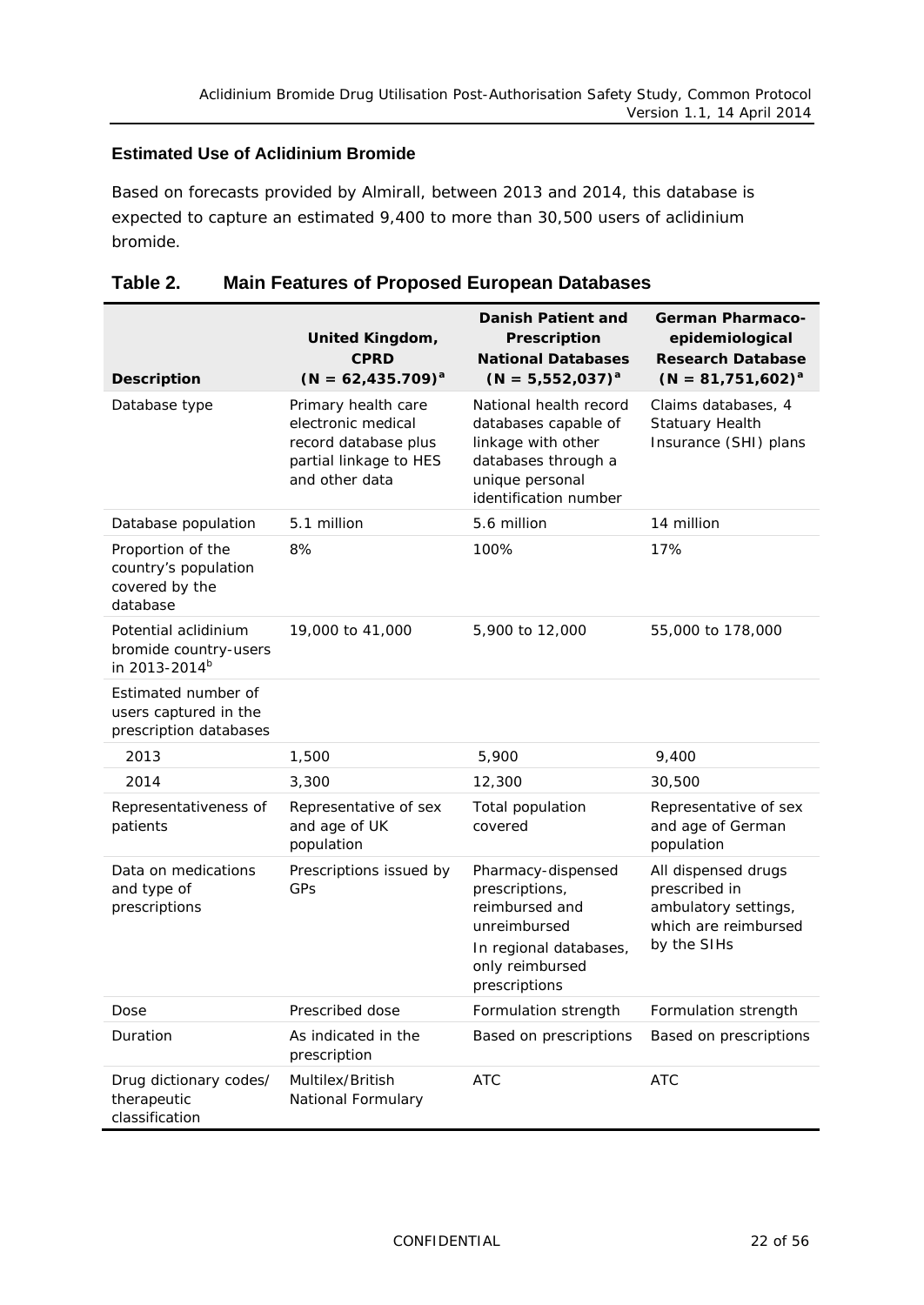*Aclidinium Bromide Drug Utilisation Post-Authorisation Safety Study, Common Protocol Version 1.1, 14 April 2014*

| <b>Description</b>                         | <b>United Kingdom,</b><br><b>CPRD</b><br>$(N = 62, 435.709)^{a}$                               | <b>Danish Patient and</b><br>Prescription<br><b>National Databases</b><br>$(N = 5,552,037)^{a}$                                                                    | <b>German Pharmaco-</b><br>epidemiological<br><b>Research Database</b><br>$(N = 81, 751, 602)^{a}$ |
|--------------------------------------------|------------------------------------------------------------------------------------------------|--------------------------------------------------------------------------------------------------------------------------------------------------------------------|----------------------------------------------------------------------------------------------------|
| Clinical indication                        | Diagnosis associated<br>with new courses of<br>medications, but<br>completeness is<br>variable | Not specifically<br>recorded but based on<br>proxies                                                                                                               | Not specifically<br>recorded but based on<br>proxies                                               |
|                                            | Computerised free-text<br>information is available<br>for review                               |                                                                                                                                                                    |                                                                                                    |
| Outpatient diagnosis                       | Yes                                                                                            | Only outpatient<br>hospital diagnosis in<br>the national patient<br>registry<br>In regional databases<br>(Aarhus, OPED),<br>ambulatory care<br>diagnoses available | Yes (diagnoses can be<br>allocated quarterly<br>each year but no<br>exact date is<br>available)    |
| Hospital diagnosis                         | Recorded by GPs and<br>partial linkage to HES                                                  | Yes                                                                                                                                                                | Yes                                                                                                |
| Disease and<br>procedures codes            | Read codes<br>ICD-10-CM codes<br>(HES)                                                         | $ICD-10-CM$                                                                                                                                                        | <b>ICD-10-GM</b>                                                                                   |
| Lifestyle risk factors                     | Yes                                                                                            | Partially, in regional<br>databases                                                                                                                                | No                                                                                                 |
| Data availability                          | <b>Since 1987</b>                                                                              | <b>Since 1994</b>                                                                                                                                                  | <b>Since 2004</b>                                                                                  |
| Approximate time lag<br>(updates per year) | 6-12 weeks<br>$(3-4$ per year)                                                                 | National data, 1 year<br>Regional data, 1-2<br>months (1 per year)                                                                                                 | 1.5-1.8 year (1 per<br>year)                                                                       |
| Approval process for<br>database research  | Independent Scientific<br><b>Advisory Committee</b><br>approval of protocol                    | Data application and<br>ethics committee<br>approval required<br>depending on level of<br>data                                                                     | Approvals by SHI and<br>Health Ministry are<br>required                                            |

ATC = Anatomical Therapeutic Chemical; CPRD = Clinical Practice Research Datalink; GP = general practitioner; HES = Hospital Episode Statistics (database); ICD-10 = International Statistical Classification of Diseases and Related Health Problems, 10th Revision; ICD-10-GM = International Statistical Classification of Diseases and Related Health Problems, 10th Revision, German Modification; OPED = Odense University Pharmacoepidemiology Database; SHI = Statuary Health Insurance (Germany); UK = United Kingdom.

<sup>a</sup> Population data from Eurostat. 2011. Available at:

[http://epp.eurostat.ec.europa.eu/portal/page/portal/population/data/database.](http://epp.eurostat.ec.europa.eu/portal/page/portal/population/data/database) Accessed 12 July 2012.

**b** Estimates based on anticipated sales data from Almirall S.A.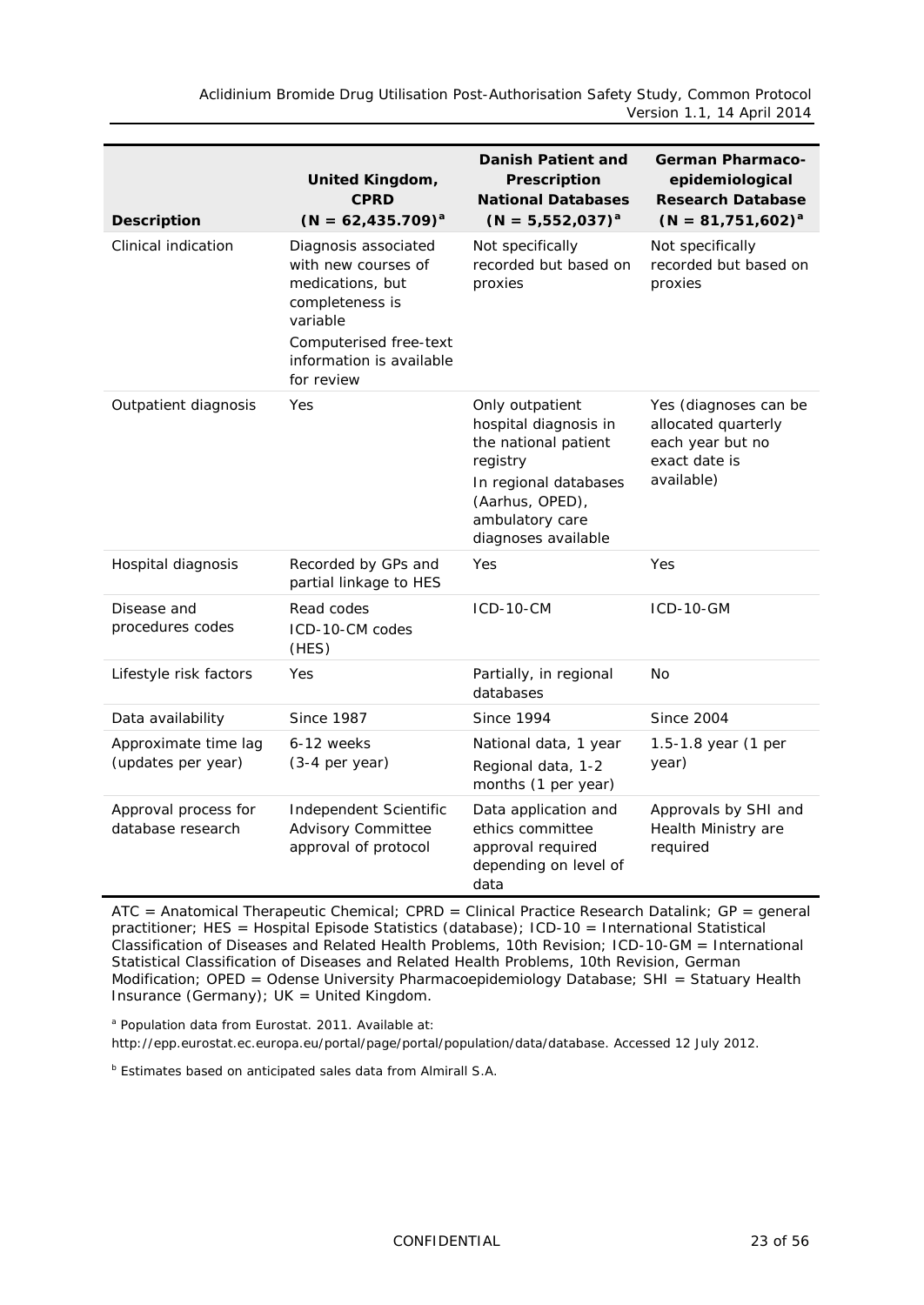### <span id="page-23-1"></span><span id="page-23-0"></span>**9.3 Variables**

#### *9.3.1 Demographic Variables*

Age and sex will be included in the set of variables for description of the population. Age is an important risk factor for COPD and also an important determinant of prognosis. Lung function starts to decline in the third and fourth decade. Age will be calculated at the index date from the date of birth. Also, some analysis will be stratified by age groups ( $≥$  65 to 74 years;  $≥$  75 to 84 years, and  $≥$  85 years).

Race and ethnicity, although of interest, might not be included because electronic health databases do not have this information available due to data privacy rules.

#### <span id="page-23-2"></span>*9.3.2 Lifestyle and Socioeconomic Variables*

Exposure to tobacco smoke is the most important cause of COPD. However, information on smoking and other lifestyle factors is not available in most health care databases unless they are based on medical records. Primary care databases like the Clinical Practice Research Database (CPRD)—formerly the General Practice Research Database (GPRD), in the United Kingdom (UK)—usually records this type of information. The CPRD will be a good candidate database to obtain information on current and past smoking as recorded by the general practitioner.

Codes suggesting alcohol abuse/dependence and obesity can also be included. However, information for these variables will be incomplete in most databases. In the CPRD, general practitioners (GPs) systematically record their patients' body mass index (BMI) and patient's reported daily quantity of alcohol consumption, although the degree of completeness might vary. If using the CPRD, these quantitative variables will be described according to categories. BMI is defined as the weight in kilograms divided by the square of the height in metres  $(kg/m^2)$ . The following World Health Organization (WHO) categories will be used to classify BMI: underweight (BMI < 18.50), normal weight (BMI ranging from 18.50-24.99), and overweight (BMI > 25). The overweight category will be subclassified into preobesity (BMI, 25.00-29.99) and obesity (BMI > 30) (WHO, 2012).

Socioeconomic status (SES) is associated with the risk of COPD. In addition, SES is a determinant of prescribing and utilisation of medical services including primary care. Indicator variables of SES will be used as available in each database. In the CPRD, socioeconomic data on individuals is not available. However, for English practices, measures of deprivation such as Townsend data and the Index of Multiple Deprivation are available through linkages to census data by postal code. The components of this index are based on income, employment, health deprivation and disability, educational skills and training, housing and geographic access to services in the neighbourhood.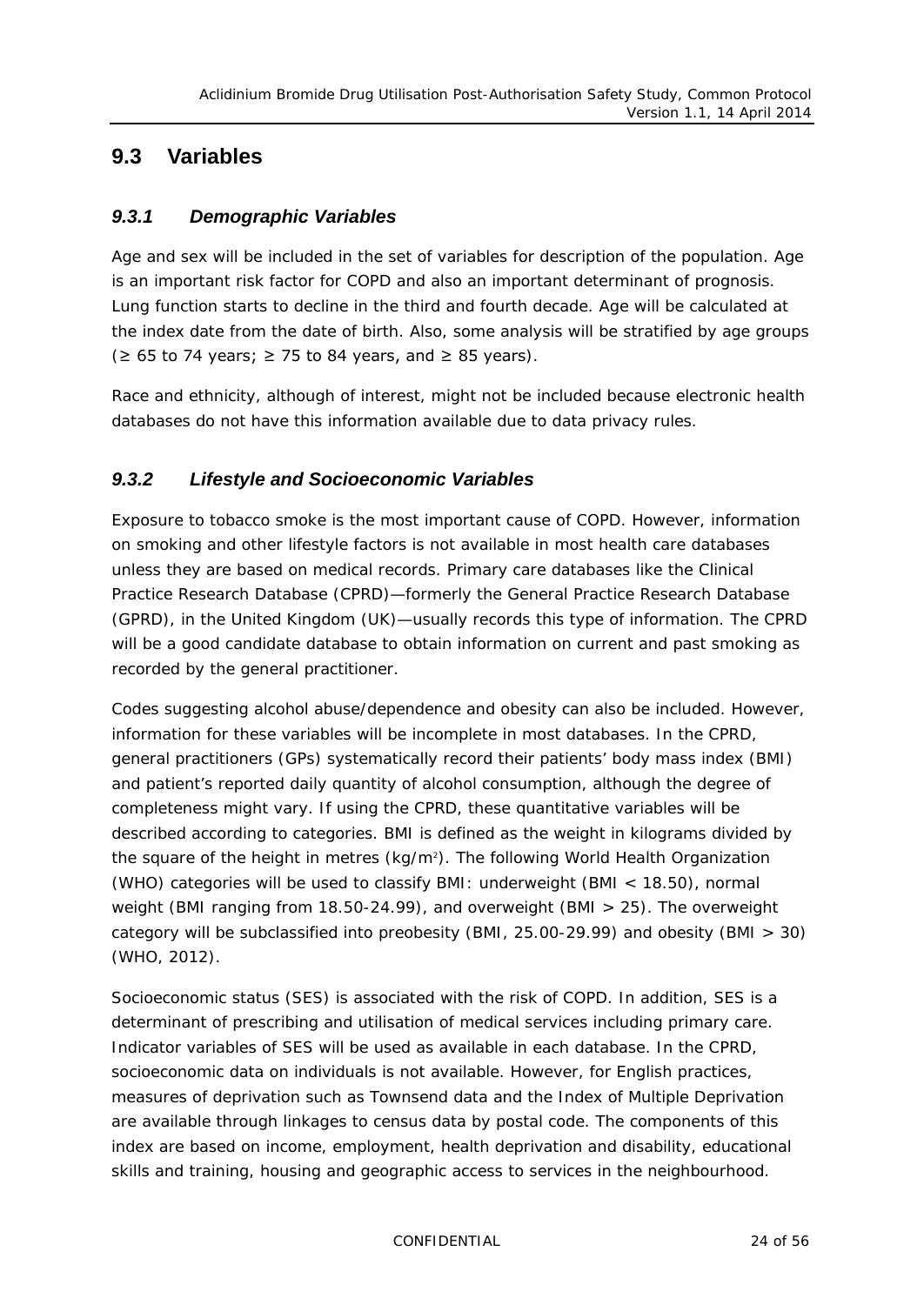Using the distribution of the Townsend multiple deprivation index, characteristics of patients and drug utilisation can be described by subgroups of deprivation (CPRD, 2012). Information on the participating practices where patients are enrolled will be also included.

#### <span id="page-24-0"></span>*9.3.3 Treatment Indication and Identification of Off-Label Use*

Aclidinium bromide is indicated for the maintenance bronchodilator treatment to relieve symptoms in adult patients with COPD. Indication for treatment with aclidinium bromide will be assessed according to the data provided by each database. The diagnosis associated with a new course of treatment is, in general, recorded in primary care databases like the CPRD, but not in a systematic way. Other databases (such as the GePaRD in Germany) might not have a similar associated diagnosis, but searches on the diagnoses surrounding the initial prescription will be implemented to identify proxies for the indication that triggered the introduction of new medications.

#### **9.3.3.1 Manual Patient Profile Review**

In a primary care database (i.e., CPRD), we propose to assess the treatment indication of the first aclidinium bromide prescription in a random sample of users through the manual review of computerised patient profiles created from the database. The patient profile is a de-identified chronological list of medical events and drug prescriptions based on the computerised database information, including free-text information if available. Review of these profiles by clinicians will provide insight into medical events leading up to the prescription of a new course of medication. This information will also be used to validate the computer algorithms created to identify proxies for clinical indications. The approximate target number will include between 5% and 10% of the new users of aclidinium bromide identified in each database. From the initial estimated study size requirements, we expect to review a sample of 100-200 patient profiles per database.

#### <span id="page-24-1"></span>*9.3.4 Identification of Patients With COPD*

The subpopulation of patients diagnosed with COPD will be identified by outpatient visits, hospitalisations, and procedures, as available. Diagnostic codes for COPD, chronic bronchitis, and emphysema, according the disease dictionary system being used in each database, will be used. The three initial databases proposed for the implementation of this DUS use the International Classification of Diseases and Related Health Problems, 10th revision (ICD-10) dictionary for hospitalisation diagnoses (in the UK, ICD-10 codes are used for the HES database, which can be linked to information from general practices and other links available at the CPRD); therefore, we provide the preliminary lists of diagnosis codes under this coding system. If the CPRD is used, ICD-10 codes will be mapped to Read codes through diagnosis descriptions used by the GPs in the clinical practices.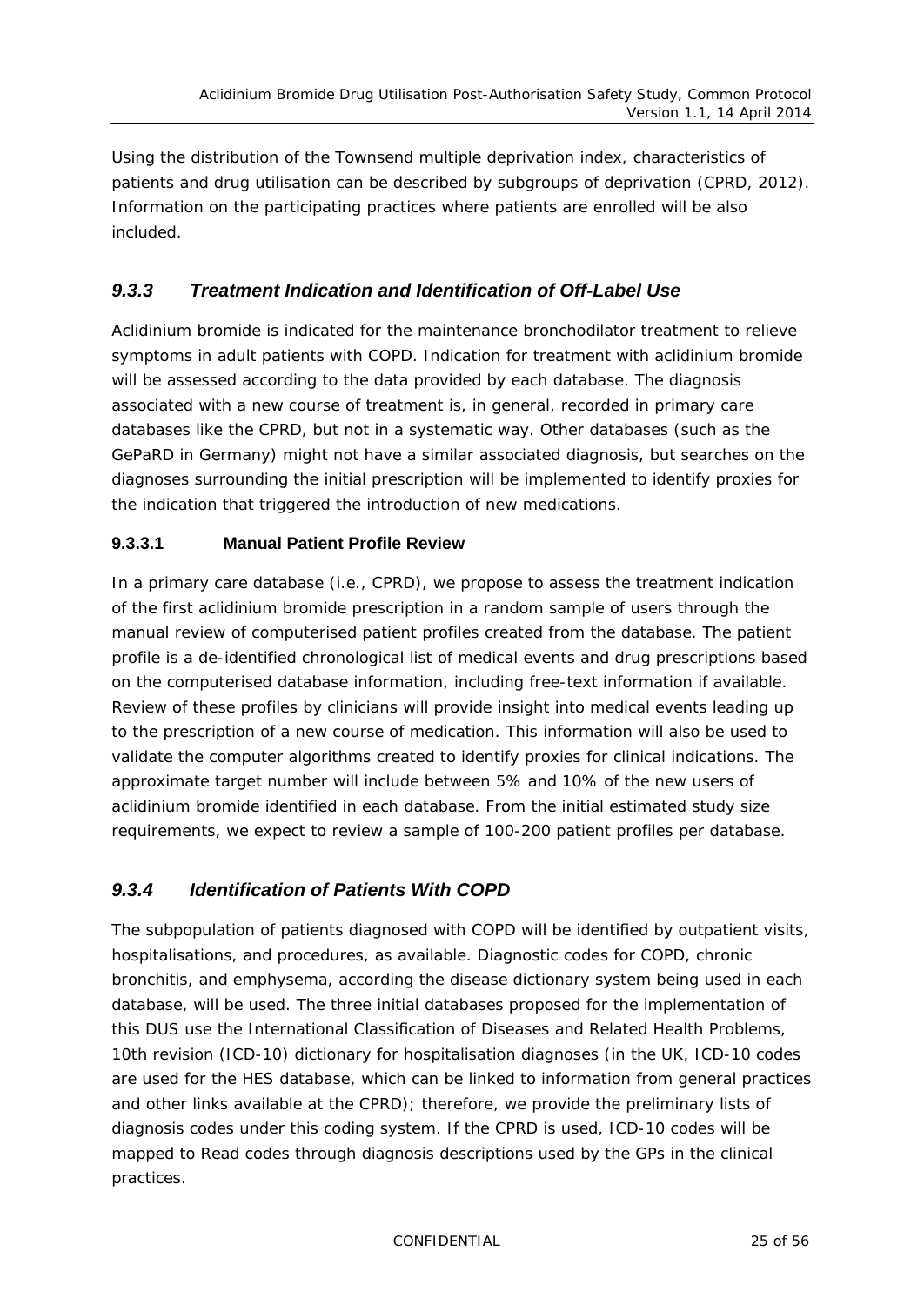[Table](#page-25-0) 3 provides a list of ICD-10 codes for to identify patients with COPD and other respiratory diseases using either primary or secondary hospital discharge codes. The proportion of patients with these diagnosis codes will be assessed at baseline (at index date) and during a 1-year follow-up (1 year after the index date).

| <b>ICD-10 Code Description</b>                                                  | <b>ICD-10 Code</b> |
|---------------------------------------------------------------------------------|--------------------|
| Other COPD                                                                      | J44                |
| Chronic obstructive pulmonary disease with acute<br>lower respiratory infection | J44.0              |
| Chronic obstructive pulmonary disease with acute<br>exacerbation, unspecified   | J44.1              |
| Other specified chronic obstructive pulmonary<br>disease                        | J44.8              |
| Chronic obstructive pulmonary disease, unspecified                              | J44.9              |
| Chronic bronchitis                                                              | $J40 - J42$        |
| Emphysema                                                                       | J43                |

<span id="page-25-0"></span>**Table 3. Diagnoses to Identify Users of Aclidinium Bromide, by Indication**

#### **9.3.4.1 COPD Diagnosis Validity**

The validity of diagnostic codes to identify patients with COPD has been studied. The positive predictive value (PPV) of compatible clinical diagnostic Read codes for COPD recorded by general practitioners in the CPRD-registered general practices has been reported to be about 70% (Soriano et al., 2001). Cooke et al. (2011) used multiple diagnostic codes in combination with pharmacy data to improve the ability to accurately identify patients with COPD. The overall PPV of acute COPD discharge diagnoses in the Danish National Patient Registry is high, 92% (95% confidence interval [CI], 91%-93%) (Thomsen et al., 2011). In addition, among patients coded with pneumonia or respiratory failure but not COPD, 19% (95% CI, 17%-21%) had COPD, corresponding to a negative predictive value for COPD of 81% (95% CI, 79%-83%).

#### **9.3.4.2 COPD Severity and Exacerbations**

The degree of COPD severity is an important prognostic factor for morbidity and mortality. Several studies in patients with COPD have included measures of COPD severity and some also evaluated the validity of methods used to determine severity (Curkendall et al., 2006; Eisner et al., 2005; Ogale et al., 2010; Soriano et al., 2001; Verhamme et al., 2012). For example, the algorithm used by Verhamme and colleagues (2012) assessed baseline severity of COPD by the frequency of use of COPD medications, frequency and duration of use of systemic steroids as a marker of COPD exacerbations, use of oxygen therapy, and prior number of hospitalisations for COPD, as available in each database.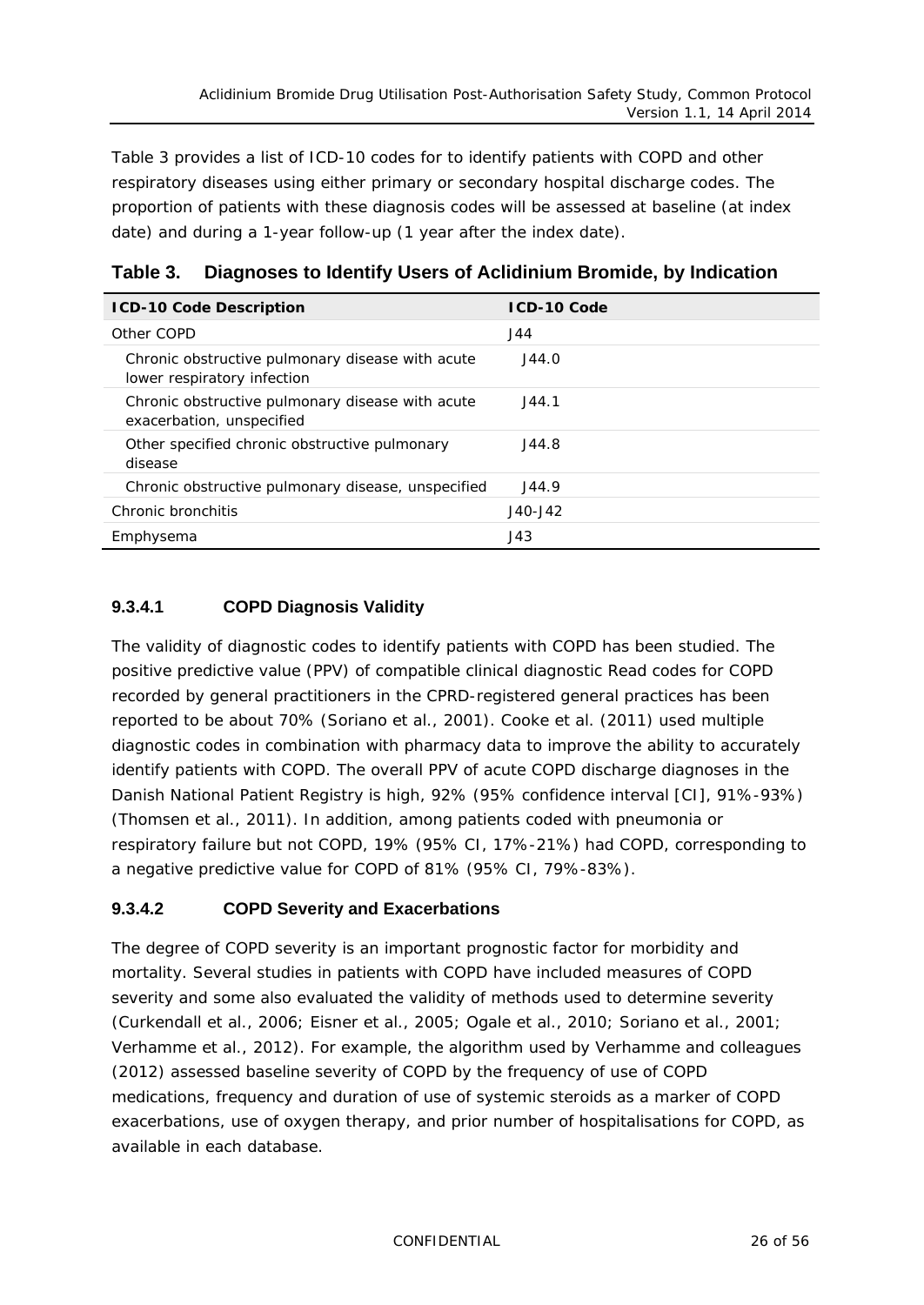In the CPRD, evaluation of health care resource utilisation including hospitalisations, general practice visits, referrals, and emergency department admissions might require the manual review of computerised medical profiles from a sample of patients. Terms such "acute," "attack," or "exacerbation" included in the description of the Read code can also be used to identify COPD exacerbations. Addition of oral steroids or short-term antibiotics (less than 4 weeks duration) to the patient's study medication has been used by others to assess exacerbations (Griffin et al., 2008).

Among patients diagnosed with COPD, severity will be classified at the index date according to baseline data available in each database. Severity of COPD will be assessed with an adaptation of the algorithm validated by Verhamme and colleagues (2012), for which the severity level was confirmed in 82% of the patients with COPD with spirometry information. The adapted version of the validated algorithm for the planned study is displayed in [Table](#page-26-0) 4.

| <b>Severity of COPD</b> | <b>Definition</b>                                                                                                                                                                                                                                              |
|-------------------------|----------------------------------------------------------------------------------------------------------------------------------------------------------------------------------------------------------------------------------------------------------------|
| Mild                    | First recorded diagnosis of COPD with up to 2 prescriptions in the last year<br>for a bronchodilator of the same drug class with more than 6 months<br>between them                                                                                            |
| Moderate                | On regular bronchodilator treatment defined as at least 2 prescriptions or<br>refills of the same drug class with a maximum interval of 6 months in the<br>last year                                                                                           |
| Severe                  | Occurrence of at least one of the following events in the prior year:<br>■ Hospitalisation for COPD<br>• Third course of antibiotics for respiratory tract infections<br>■ Second course of systemic corticosteroids for the treatment of COPD<br>exacerbation |
| Very severe             | Use of oxygen therapy or scheduled for lung transplant                                                                                                                                                                                                         |

#### <span id="page-26-0"></span>**Table 4. Assessment of COPD Severity**

In addition, new users of the medications of interest will be described according to other factors that have been reported as determinants of COPD severity (Curkendall et al., 2006):

- Any nebulizer dispensed in the previous 6 months
- **Previous COPD hospitalisation in the previous 1 year**
- Acute COPD exacerbation defined by antibiotic use in the presence of a respiratory diagnosis in the previous 6 months
- **Pheumonia diagnosis in the previous 1 year**
- Emphysema diagnosis during the patient's available history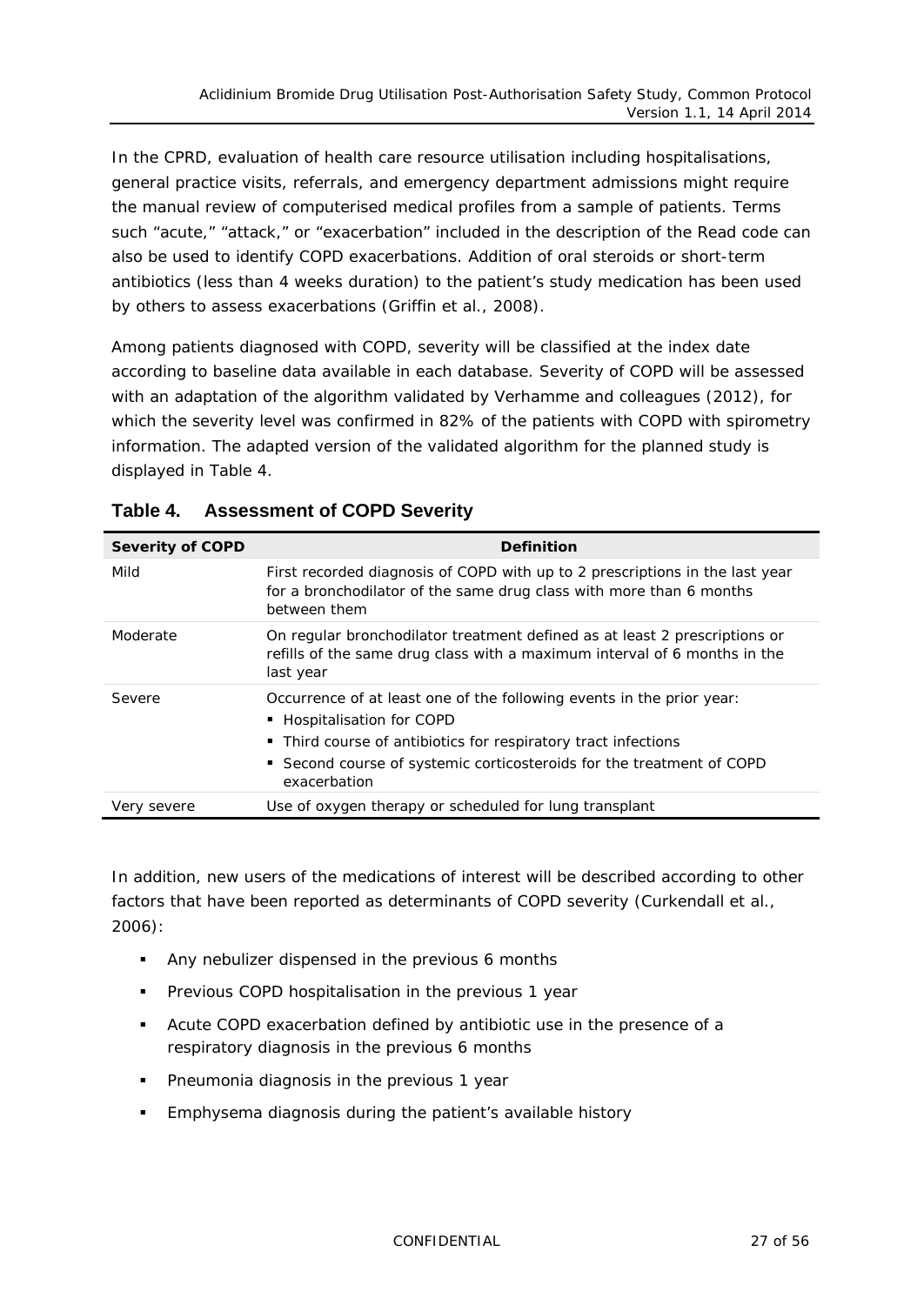#### <span id="page-27-0"></span>*9.3.5 Identification of Potential Off-Label Use*

Off-label use will be evaluated by treatment indications, if available, or by the presence of an aclidinium bromide prescription with a diagnosis of asthma with or without any records (drugs or diagnoses) suggesting a COPD diagnosis. The proportion of patients with codes for both COPD and asthma will be evaluated.

The ICD-10 codes that will be used to identify patients with asthma are J45-J46. The validity of the asthma diagnosis has been reported in several populations. For example, the PPV of the diagnosis of asthma in the Danish national registry of patients, which uses ICD-10 codes, was reported to be 65% (95% CI, 62%-68%), using hospitalisations, outpatient clinic contacts, and emergency department visits (Jensen et al., 2010). However, in this study, asthma diagnoses recorded in the military draft board (conscription records) were used as the gold standard, meaning that the validation study was performed only in men. In this type of records, the diagnosis of asthma might be underrecorded if another condition is already present as the primary reason for military exemption, and mild cases of asthma or incipient episodes might also be underreported. The result of this study contrasts with those from another Danish study conducted in children aged 6 to 14 years using actual medical records as the gold standard, which reported a sensitivity of 90%, specificity of 99%, and PPV of 85% (Moth et al., 2007).

Pregnancies during use of medication will be identified at baseline and during follow-up. ICD-10 codes are O00-O99 for pregnancy and Z30-Z39 for health care encounters related to reproduction; however, other algorithms will be developed to identify pregnancies based on available data in each of the databases.

Potential off-label use in the paediatric population will be assessed through the age distribution of the study cohorts. The present European paediatric regulatory age is defined as the part of the population from birth to 18 years of age. Therefore, we will consider off-label paediatric use to be aclidinium bromide users aged 18 years or younger.

In addition, in the CPRD, samples of electronic patient profiles (i.e., electronic chronological information recorded in the database including free-text annotations) could be manually reviewed among those patients without a clear treatment indication based on computerized code identification.

#### <span id="page-27-1"></span>*9.3.6 Comorbidities of Interest Including Those With Missing Information in the RMP*

Comorbidities of interest will be assessed separately at baseline (at the index date) and after 1 year of follow-up (1 year after the index date) by outpatient visits, hospitalisations, and procedures, as available. Definitions will be based on codes for diagnoses, procedures, and treatments recorded in each database. The main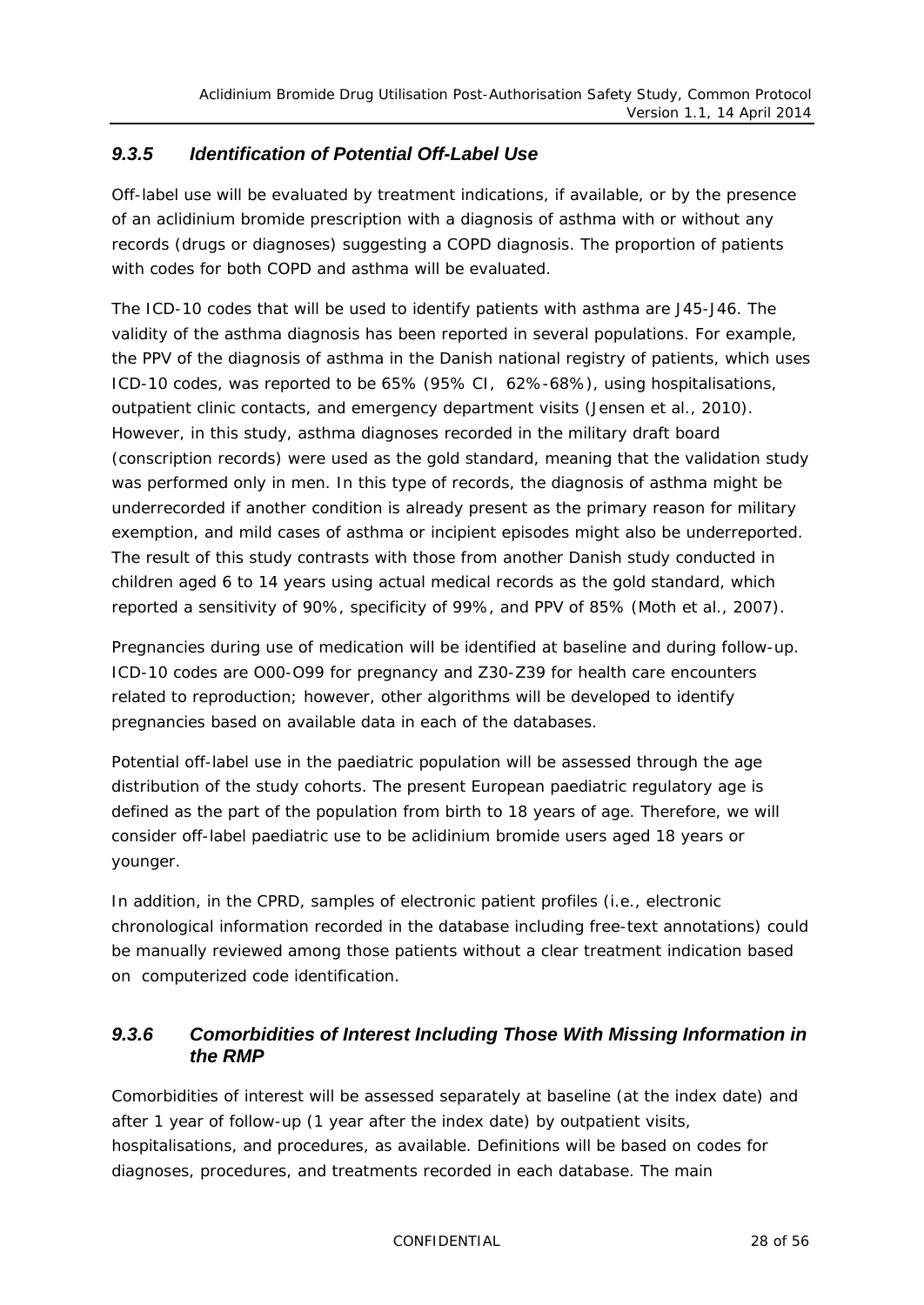comorbidities planned for evaluation are displayed with the relevant ICD-10 codes in [Table](#page-28-0) 5. This list will be complemented with a list of procedural codes, including codes relevant to identification of comorbidities of interest. For the identification of some specific subgroups (e.g., pregnancy, heart failure), algorithms based on diagnostic markers or proxies will be developed according to available information. As an example, in some databases, heart failure can be identified through hospitalisations for this condition and by the use of certain medications recommended to be added to the treatment as heart failure develops and progresses (e.g., diuretics and digitalis, inotropic support).

The degree of completeness of identifying these specific subgroups of patients will differ by the type of data source.

| <b>ICD-10 Code Description</b>              | ICD-10 Code           |
|---------------------------------------------|-----------------------|
| <b>Diseases</b>                             |                       |
| Malignant neoplasms                         | C00-C75               |
| Lung cancer                                 | C <sub>34</sub>       |
| <b>Diabetes</b>                             | E10-E14               |
| Obesity                                     | E66                   |
| Glaucoma                                    | H40-H42               |
| Primary angle-closure glaucoma              | H40.2                 |
| Glaucoma secondary to drugs                 | H40.6                 |
| Hypertension                                | $110 - 115$           |
| Ischaemic heart disease                     | $120 - 125$           |
| Acute myocardial infarction                 | 121                   |
| Subsequent myocardial infarction            | 122                   |
| Complications of myocardial infarction      | 123                   |
| Old myocardial infarction                   | 125.2                 |
| Angina                                      | 120                   |
| Heart conduction disorders                  | $144 - 145$           |
| Arrhythmias                                 | $147 - 149$           |
| Heart failure                               | 150                   |
| Cerebrovascular diseases                    | 160-169               |
| Pneumonia                                   | J10.0, J11.0, J12-J18 |
| Renal failure                               | N17-N19               |
| Prostatic hyperplasia                       | N40                   |
| Bladder neck obstruction                    | N32.0                 |
| Urinary tract infection, site not specified | N39.0                 |
| Liver disorders                             | K70-K77               |
| Pulmonary embolism                          | $126.0 - 126.9$       |

<span id="page-28-0"></span>**Table 5. Comorbidities—Including Those Listed in the Risk Management Plan as Having Missing Information**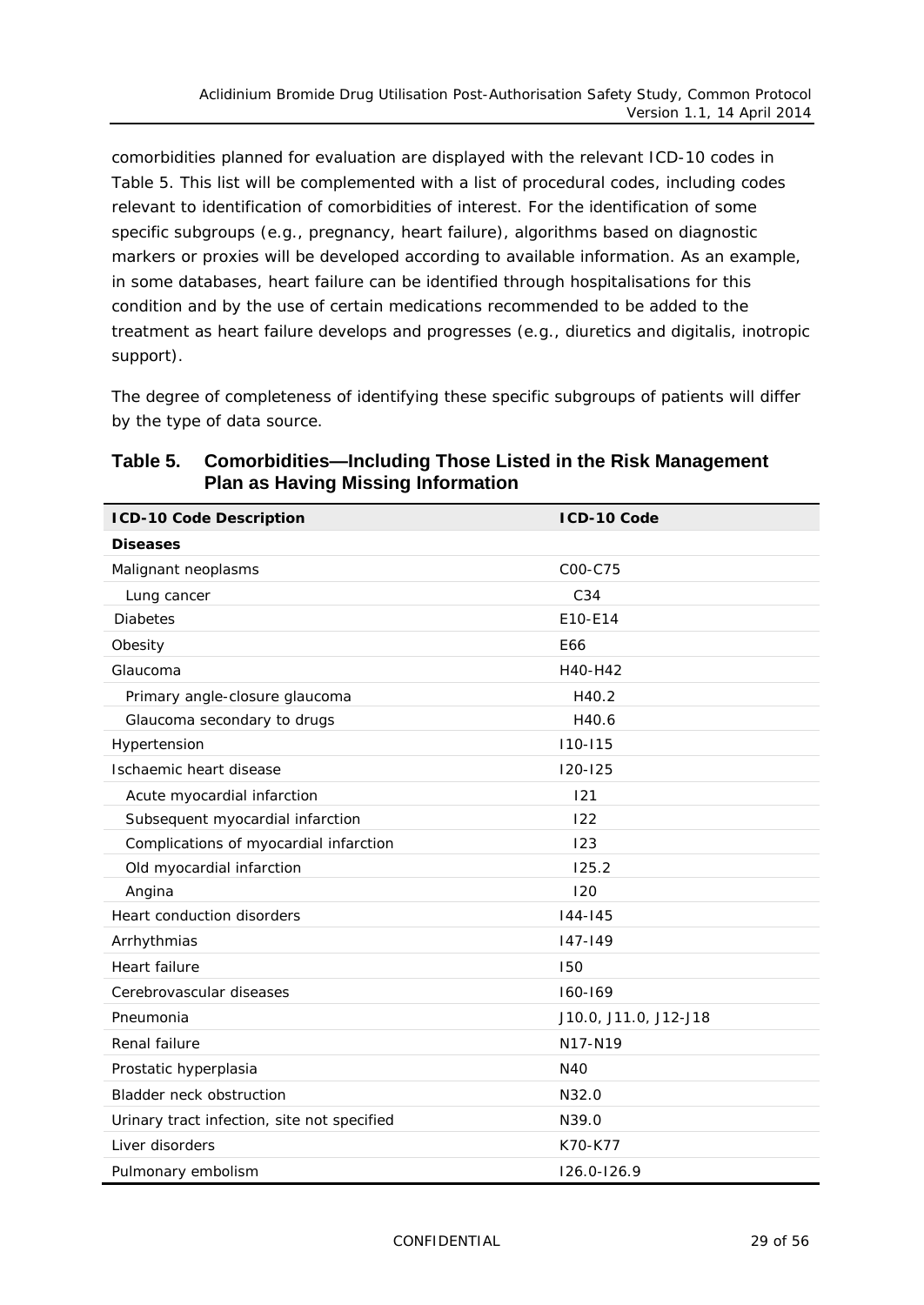| <b>ICD-10 Code Description</b>                               | <b>ICD-10 Code</b> |
|--------------------------------------------------------------|--------------------|
| Osteoporosis                                                 | M80- M81           |
| Depressive disorders                                         | F32-F33            |
| <b>Procedures</b>                                            |                    |
| Cardiac pacemaker                                            | Z95.0              |
| Aortocoronary bypass graft                                   | Z95.1              |
| Heart valve replacement                                      | 795.2-795.4        |
| Coronary angioplasty                                         | 795.5              |
| Cardiac and vascular implant and graft, other or unspecified | Z95.8, Z95.9       |

Source: Word Health Organization. International Statistical Classification of Diseases and Related Health Problems, 10th Revision. Version 2010. Available at: [http://apps.who.int/classifications/icd10/.](http://apps.who.int/classifications/icd10/) Accessed 23 December 2012.

#### <span id="page-29-0"></span>*9.3.7 Overall Comorbidity Index*

The Charlson Comorbidity Index will be used to summarise the overall comorbidity for each patient based on the available data. It is a weighted index of 19 comorbid diseases that takes into account both the number and severity of the conditions (Charlson et al., 1987). Its validity has been studied extensively in different patient populations and research settings. This comorbidity index is a significant predictor of health outcomes and of health services utilisation in populations with low and high prevalence of comorbid diseases.

[Table](#page-29-1) 6 displays the diagnostic categories and components of the index. Diagnostic categories and descriptions of the Charlson comorbidity index components can be mapped to ICD-10 codes. An adapted and validated version of this index is also available for Read codes (Khan et al., 2010).

| <b>Diagnostic Category</b>     | <b>Description</b>                                                  | Weight |
|--------------------------------|---------------------------------------------------------------------|--------|
| Myocardial infarction          | Acute myocardial infarction                                         |        |
|                                | Old myocardial infarction                                           |        |
| Congestive heart failure       | Heart failure                                                       |        |
| Peripheral vascular<br>disease | Peripheral vascular disease, including intermittent<br>claudication |        |
|                                | Aortic aneurism                                                     |        |
|                                | Gangrene                                                            |        |
|                                | Blood vessel replacement of lower limb arteries                     |        |
| Chronic pulmonary              | Chronic obstructive pulmonary disease                               |        |
| disease                        | Pneumoconioses                                                      |        |
|                                | Chronic respiratory conditions due to fumes and<br>vapors           |        |

<span id="page-29-1"></span>**Table 6. The Charlson Comorbidity Index Components and Weights**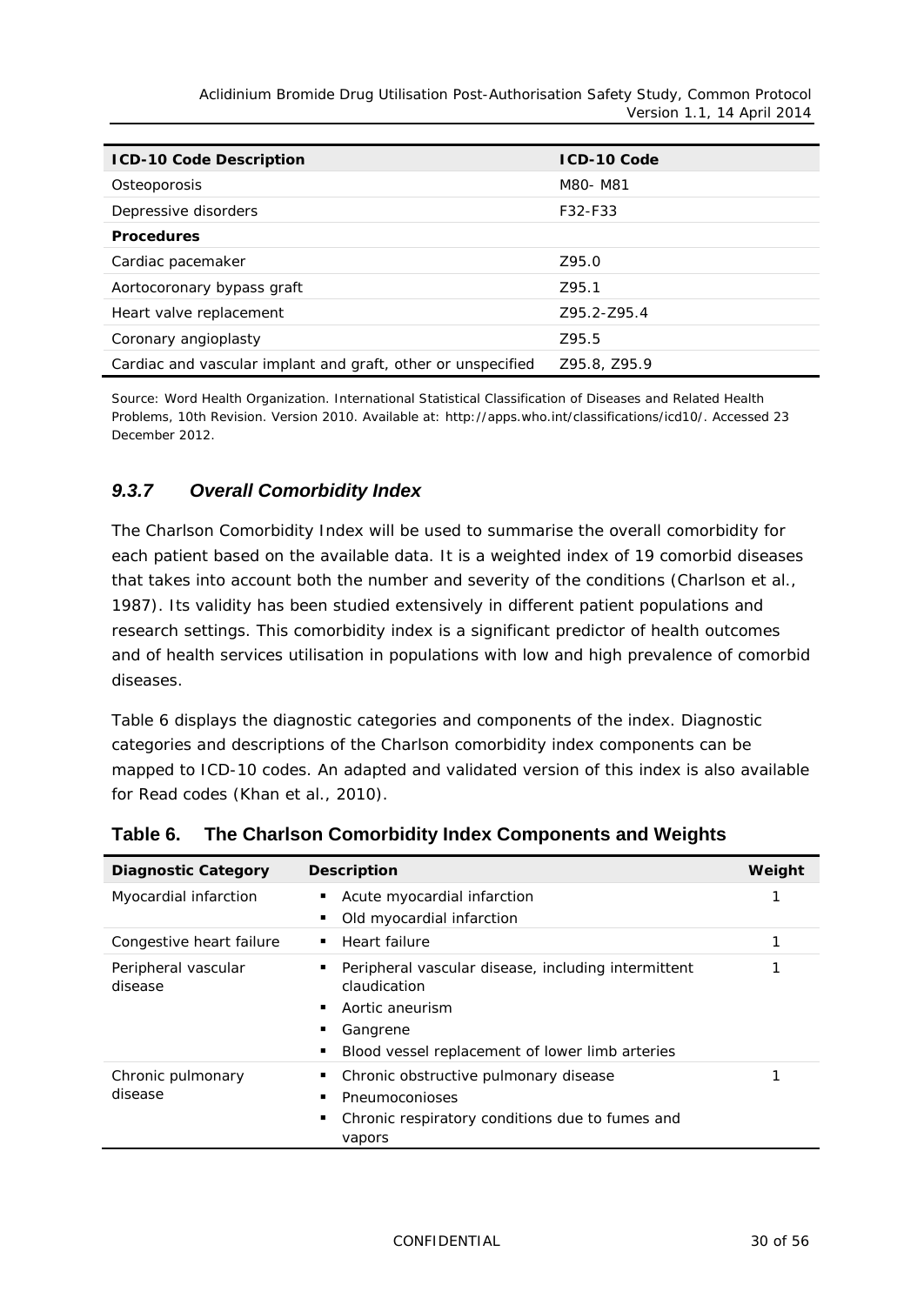*Aclidinium Bromide Drug Utilisation Post-Authorisation Safety Study, Common Protocol Version 1.1, 14 April 2014*

| <b>Diagnostic Category</b>             | <b>Description</b>                                                                                                                                                                             | Weight         |
|----------------------------------------|------------------------------------------------------------------------------------------------------------------------------------------------------------------------------------------------|----------------|
| Connective tissue<br>disease           | Systemic lupus erythematous<br>Systemic sclerosis<br>Polymyositis<br>п<br>Rheumatoid arthritis<br>Polymyalgia rheumatica                                                                       | 1              |
| Peptic ulcer disease                   | Gastric, duodenal, and gastrojejunal ulcers<br>٠<br>Chronic forms of peptic ulcer disease<br>٠                                                                                                 | 1              |
| Cerebrovascular disease                | Cerebrovascular disease<br>٠                                                                                                                                                                   | 1              |
| Dementia                               | Senile and presenile dementias<br>٠                                                                                                                                                            | 1              |
| Mild liver disease                     | Alcoholic cirrhosis<br>٠<br>Cirrhosis, without mention of alcohol<br>٠<br><b>Biliary cirrhosis</b><br>٠<br>Chronic hepatitis<br>٠                                                              | 1              |
| <b>Diabetes</b>                        | Diabetes with or without acute metabolic disturbances<br>$\blacksquare$<br>Diabetes with peripheral circulatory disorder                                                                       | 1              |
| Diabetes with chronic<br>complications | Diabetes with renal, ophthalmic, or neurological<br>٠<br>manifestations                                                                                                                        | $\overline{2}$ |
| Hemiplegia, paraplegia                 | Hemiplegia<br>٠<br>Paraplegia<br>п                                                                                                                                                             | $\overline{2}$ |
| Moderate or severe renal<br>disease    | Chronic glomerulonephritis<br>п<br>Nephritis and nephropathy<br>П<br>Chronic renal failure<br>$\blacksquare$<br>Renal failure, unspecified<br>Disorders resulting from impaired renal function | $\overline{2}$ |
| Malignancies                           | Malignant neoplasms<br>٠                                                                                                                                                                       | $\overline{2}$ |
| Leukaemia                              | Leukaemia<br>п                                                                                                                                                                                 | $\overline{2}$ |
| Lymphoma                               | Lymphoma<br>п                                                                                                                                                                                  | $\overline{2}$ |
| Moderate or severe<br>hepatic disease  | Hepatic coma, portal hypertension, other sequelae of<br>٠<br>chronic liver disease<br>Oesophageal varices                                                                                      | 3              |
| Metastatic solid tumour                | Secondary malignant neoplasm of lymph nodes and<br>٠<br>other organs                                                                                                                           | 6              |
| AIDS                                   | HIV infection with related specified conditions<br>٠                                                                                                                                           | 6              |

#### <span id="page-30-0"></span>*9.3.8 Exposures*

The main exposures of interest are aclidinium bromide, tiotropium, glycopyrronium bromide, LABAs, and LABA+ICS. [Table](#page-31-0) 7 summarises guidelines for the initial pharmacologic treatment of COPD according to category of COPD severity summarized in [Figure](#page-31-1) 2 (GOLD, 2011). According to the GOLD guidelines, COPD severity is categorized according to current level of symptoms, severity of spirometric abnormality, and exacerbation history. Short- and long-acting inhaled anticholinergics are considered both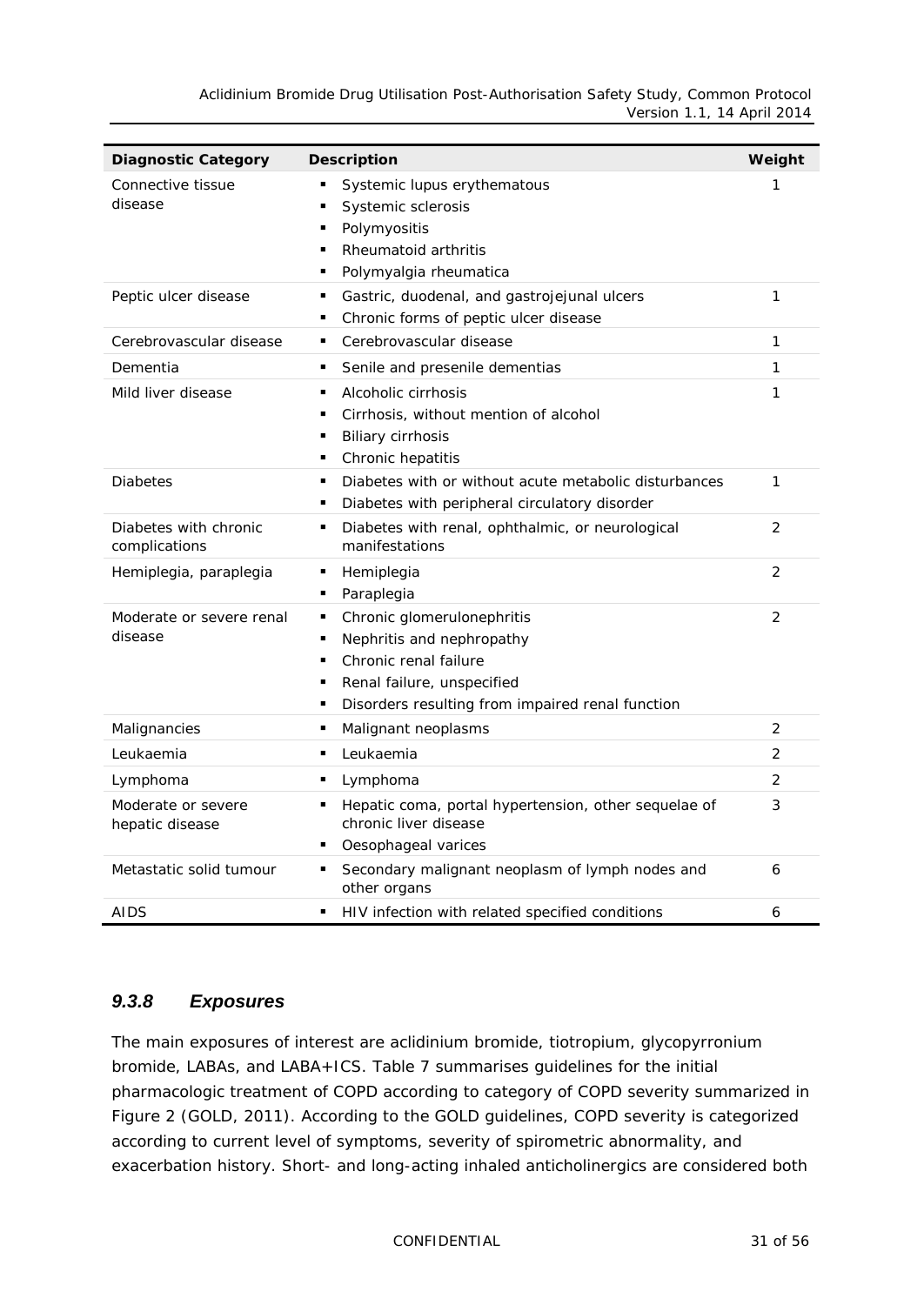effective and safe for the management of COPD and are recommended by international clinical guidelines. Under these guidelines, aclidinium bromide and the rest of the study medications are recommended for moderate to very severe COPD (categories B, C, and D) [\(Figure](#page-31-1) 2 and [Table](#page-31-0) 7).

<span id="page-31-1"></span>

| Figure 2. | Model of Symptoms/Risk of Evaluation for COPD |  |
|-----------|-----------------------------------------------|--|
|           |                                               |  |

| <b>Risk</b><br>GOLD classification of | 4<br>3              | С                    | D                              | $\geq 2$ | <b>Risk</b><br>Exacerbation history |
|---------------------------------------|---------------------|----------------------|--------------------------------|----------|-------------------------------------|
| airflow limitation                    | $\overline{2}$<br>и | A                    | в                              | $\leq 1$ |                                     |
|                                       |                     | mMRC 0-1<br>CAT < 10 | $mMRC \geq 2$<br>$CAT \geq 10$ |          |                                     |

| <b>Severity</b><br>Category   | <b>Characteristics</b>    | <b>Spirometric</b><br><b>Classification</b> | <b>Exacerbations</b><br>per Year | <b>mMRC</b> | <b>CAT</b> |
|-------------------------------|---------------------------|---------------------------------------------|----------------------------------|-------------|------------|
| A                             | Low risk, fewer symptoms  | <b>GOLD 1-2</b>                             | $\leq 1$                         | $O - 1$     | < 10       |
| B                             | Low risk, more symptoms   | (mild-moderate)                             |                                  | > 2         | >10        |
| C                             | High risk, fewer symptoms | $GOLD$ 3-4                                  | > 2                              | $O - 1$     | < 10       |
| High risk, more symptoms<br>D |                           | (severe-very<br>severe                      |                                  | $>$ 2       | >10        |

#### **COPD Severity Categories**

CAT = COPD Assessment Test; COPD = chronic obstructive pulmonary disease; GOLD = Global Initiative for Obstructive Lung disease; mMRC = Modified British Medical Research Council questionnaire.

<span id="page-31-0"></span>Source: Adapted from GOLD, 2011.

| Table 7. | Initial Pharmacologic Management of COPD According to European |
|----------|----------------------------------------------------------------|
|          | <b>Clinical Guidelines</b>                                     |

| <b>COPD Severity</b><br>Category | <b>First-Choice Medications</b>        | <b>Second-Choice Medications</b>   |  |  |  |  |
|----------------------------------|----------------------------------------|------------------------------------|--|--|--|--|
| A                                |                                        |                                    |  |  |  |  |
| Low risk, fewer                  | SA anticholinergics prn                | LA anticholinergics                |  |  |  |  |
| symptoms                         | <b>OR</b>                              | <b>OR</b>                          |  |  |  |  |
|                                  | SA beta <sub>2</sub> -agonist prn<br>٠ | LA beta <sub>2</sub> -agonist<br>٠ |  |  |  |  |
|                                  |                                        | OR                                 |  |  |  |  |
|                                  |                                        | SA anticholinergics AND<br>٠       |  |  |  |  |
|                                  |                                        | SA beta <sub>2</sub> -agonist      |  |  |  |  |
| в                                |                                        |                                    |  |  |  |  |
| Low risk, more                   | LA anticholinergics<br>٠               | LA anticholinergics AND<br>٠       |  |  |  |  |
| symptoms                         | <b>OR</b>                              | LA beta <sub>2</sub> -agonist      |  |  |  |  |
|                                  | LA beta <sub>2</sub> -agonist<br>٠     |                                    |  |  |  |  |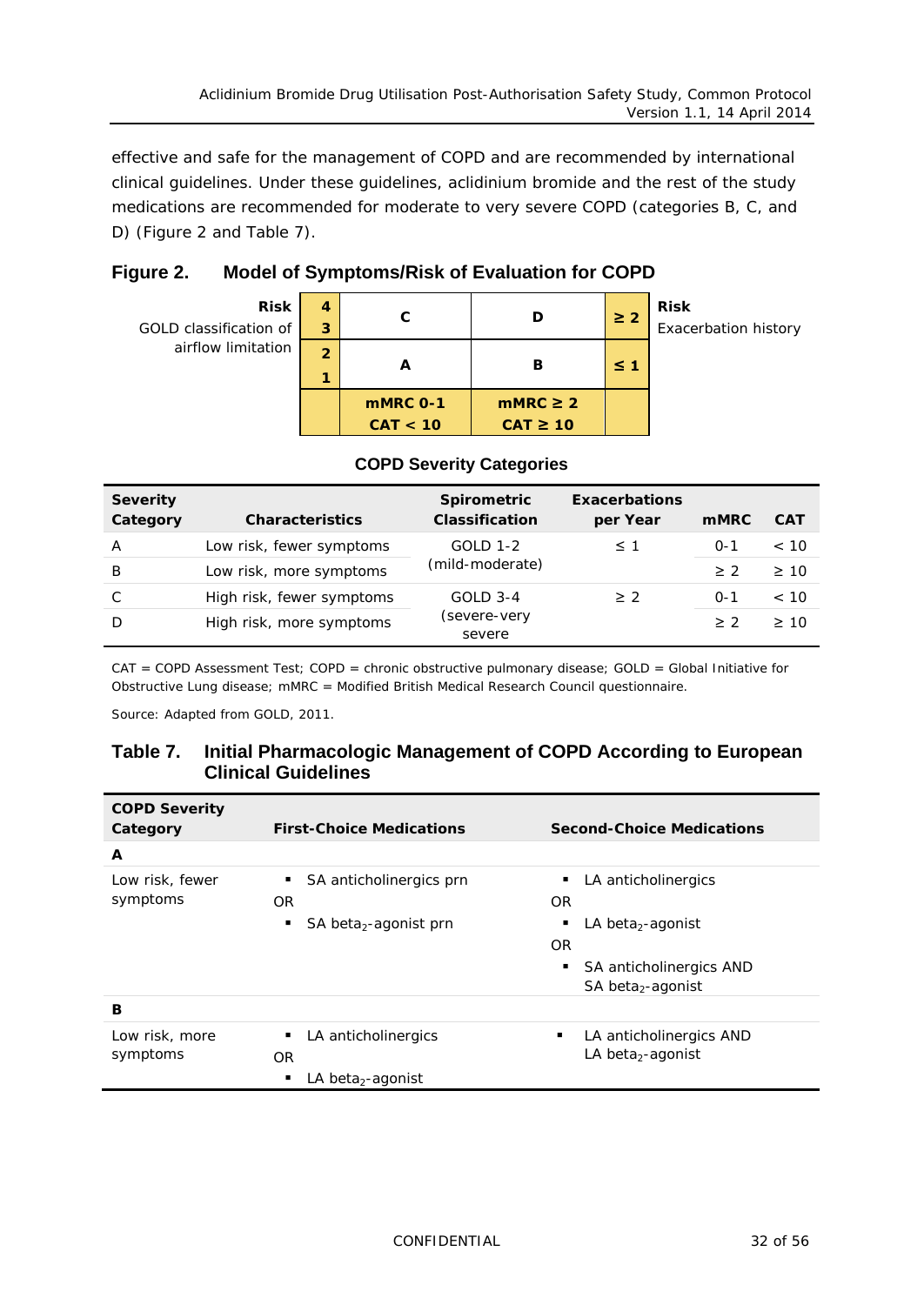| <b>COPD Severity</b><br>Category | <b>Second-Choice Medications</b>                                                                            |                                                                                                         |
|----------------------------------|-------------------------------------------------------------------------------------------------------------|---------------------------------------------------------------------------------------------------------|
| $\mathbf{C}$                     |                                                                                                             |                                                                                                         |
| High risk, fewer<br>symptoms     | Inhaled corticosteroids plus<br>٠<br>LA beta <sub>2</sub> -agonist<br><b>OR</b><br>LA anticholinergics<br>٠ | LA anticholinergics AND<br>٠<br>LA beta <sub>2</sub> -agonist                                           |
| D                                |                                                                                                             |                                                                                                         |
| High risk, more<br>symptoms      | Inhaled corticosteroids plus<br>٠<br>LA beta <sub>2</sub> -agonist<br><b>OR</b>                             | Inhaled corticosteroids AND<br>LA anticholinergics<br><b>OR</b>                                         |
|                                  | LA anticholinergics<br>п                                                                                    | Inhaled corticosteroids plus<br>٠<br>LA beta <sub>2</sub> -agonist AND<br>LA anticholinergics           |
|                                  |                                                                                                             | <b>OR</b>                                                                                               |
|                                  |                                                                                                             | Inhaled corticosteroids plus<br>٠<br>LA beta <sub>2</sub> -agonist AND<br>Phosphodiesterase-4 inhibitor |
|                                  |                                                                                                             | <b>OR</b>                                                                                               |
|                                  |                                                                                                             | LA anticholinergics AND<br>٠<br>LA beta <sub>2</sub> -agonist                                           |
|                                  |                                                                                                             | <b>OR</b>                                                                                               |
|                                  |                                                                                                             | LA anticholinergics AND<br>٠<br>Phosphodiesterase-4 inhibitor                                           |

 $CAT = COPD$  assessment test;  $LA = long-acting$ ;  $prn = as needed$ ;  $SA = short-acting$ .

Note: Within a cell, medications are mentioned in alphabetic order, not necessarily by order of preference. See Annex 1 for ATC codes for medications of interest in this study.

Source: Adapted from GOLD, 2011.

In addition to COPD severity, adherence to current guidelines is influenced by the health status of individual patients, the health care system, and physician preferences (Asche et al., 2012; Franssen et al; 2011). It is expected that use of inhaled long-acting bronchodilators and corticosteroids will differ across country-specific databases. Therefore, evaluation of the patterns of use and adherence to each of the frequently used COPD inhaled medications is of relevance for the safety evaluation of these medications. Persistence with inhaled COPD medications has been reported to be in general low, although some differences were seen between medications (Breekveldt-Postma et al., 2007; Cramer et al., 2007). Persistence with tiotropium has been reported to be about 50% at 6 months and 37% at 1 year; persistence at 1 year was found to be even lower for ipratropium (14%), LABA (13%), and LABA+ICS (17%) (Breekveldt-Postma et al., 2007). In another study, at 1 year, patients taking tiotropium had longer persistence (53%) than patients taking other therapies (7% to 30%), and fewer patients had switched to alternative medications (Cramer et al., 2007).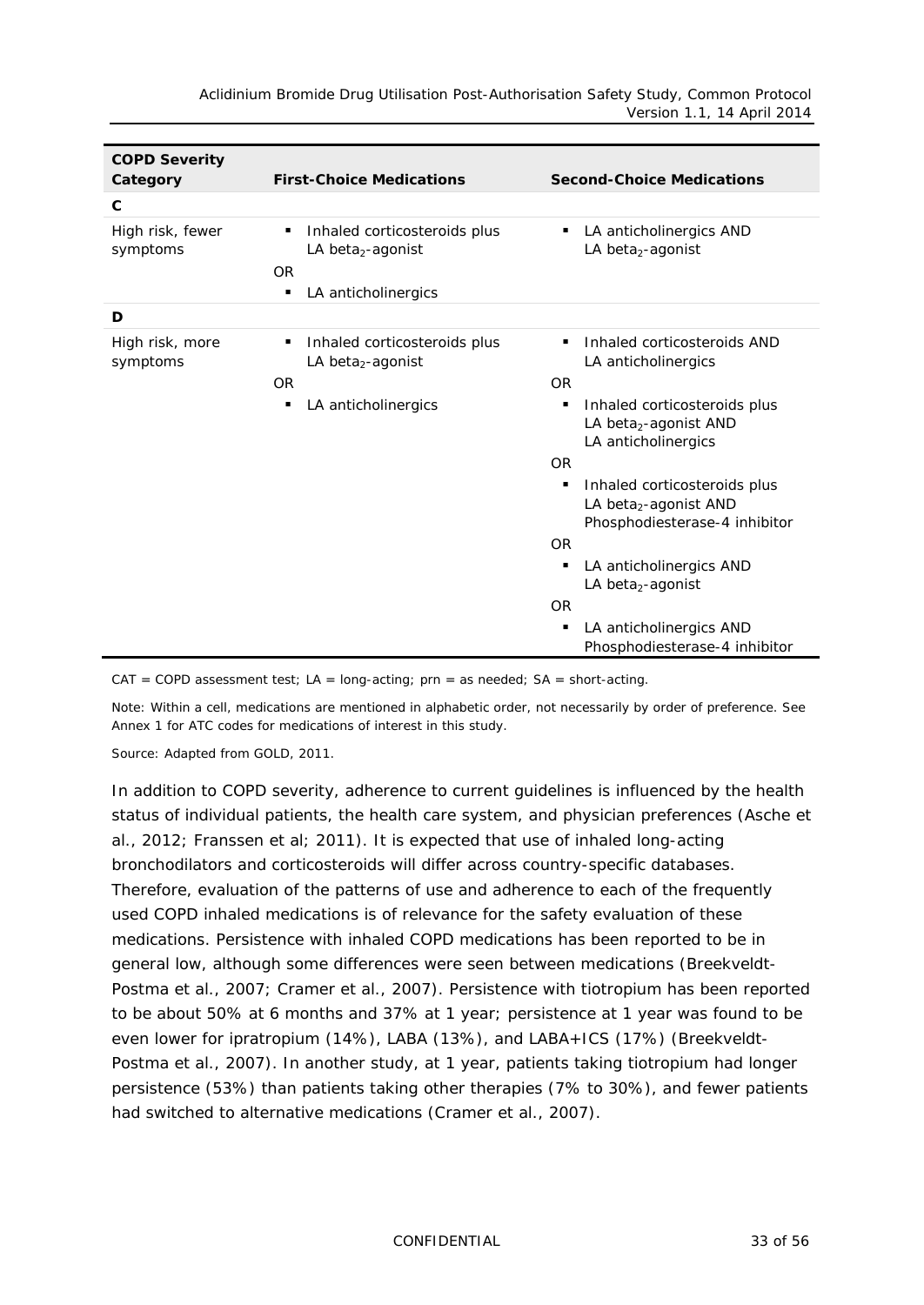#### **9.3.8.1 Patterns of Use and Adherence**

Patterns of use of aclidinium bromide and of each comparator drug will be ascertained among patients diagnosed with COPD by the total number of prescriptions, prescription rates, duration of use, switching patterns, and concomitant use of other medications.

*Duration* of use will be estimated through the number of consecutive prescriptions or the days of supply of each prescription, as available in each database. Consecutive prescriptions are defined as those with a maximum gap of 60 days between the date of prescriptions. Treatment persistence with inhaled medications for COPD has been defined as the proportion of patients refilling prescriptions within 60 days from the end of the previous prescription (Cramer et al., 2007). Sensitivity analysis based on 30-day and 60-day gap periods will be performed. For those patients who do not persist within the year of follow-up, the pattern of switching to the other medications of interest will be described.

In pharmacy record databases, refill adherence over 1 year will be assessed. Dispensed refills covering 100%  $\pm$  20% of the prescribed treatment time has been defined as satisfactory refill adherence (Krigsman et al., 2007). However, refill adherence based on a 1-year period seems to underestimate undersupply and overestimate oversupply compared with a longer time period.

#### **9.3.8.2 Assessment of Dose**

The daily dose for each treatment will be derived from the recorded dose or from the time between consecutive prescriptions and prescribing information (strength, number of units, and number of boxes) according to the available information in each database.

The distribution of the daily prescribed dose at the index date will be described for all new users of aclidinium bromide and by main patient subgroups of interest.

The dose described will be the one associated with the index prescription. The daily dose of medications is recorded in the CPRD (UK) but not in the other initially selected databases.

#### **9.3.8.3 Use of Respiratory Medications**

Use of the following respiratory medications (ATC code) will be assessed for the year before and the year after the index date:

- Anticholinergics, short-acting (ipratropium) and long-acting (tiotropium, glycopyrronium bromide ) (see Annex 1 for ATC codes)
- Short- and long-acting beta<sub>2</sub>-agonists (fenoterol or salbutamol; formoterol, salmeterol, or indacaterol) (see Annex 1)
- Combination short-acting beta<sub>2</sub>-agonist (fenoterol or salbutamol) plus anticholinergic (ipratropium) (see Annex 1)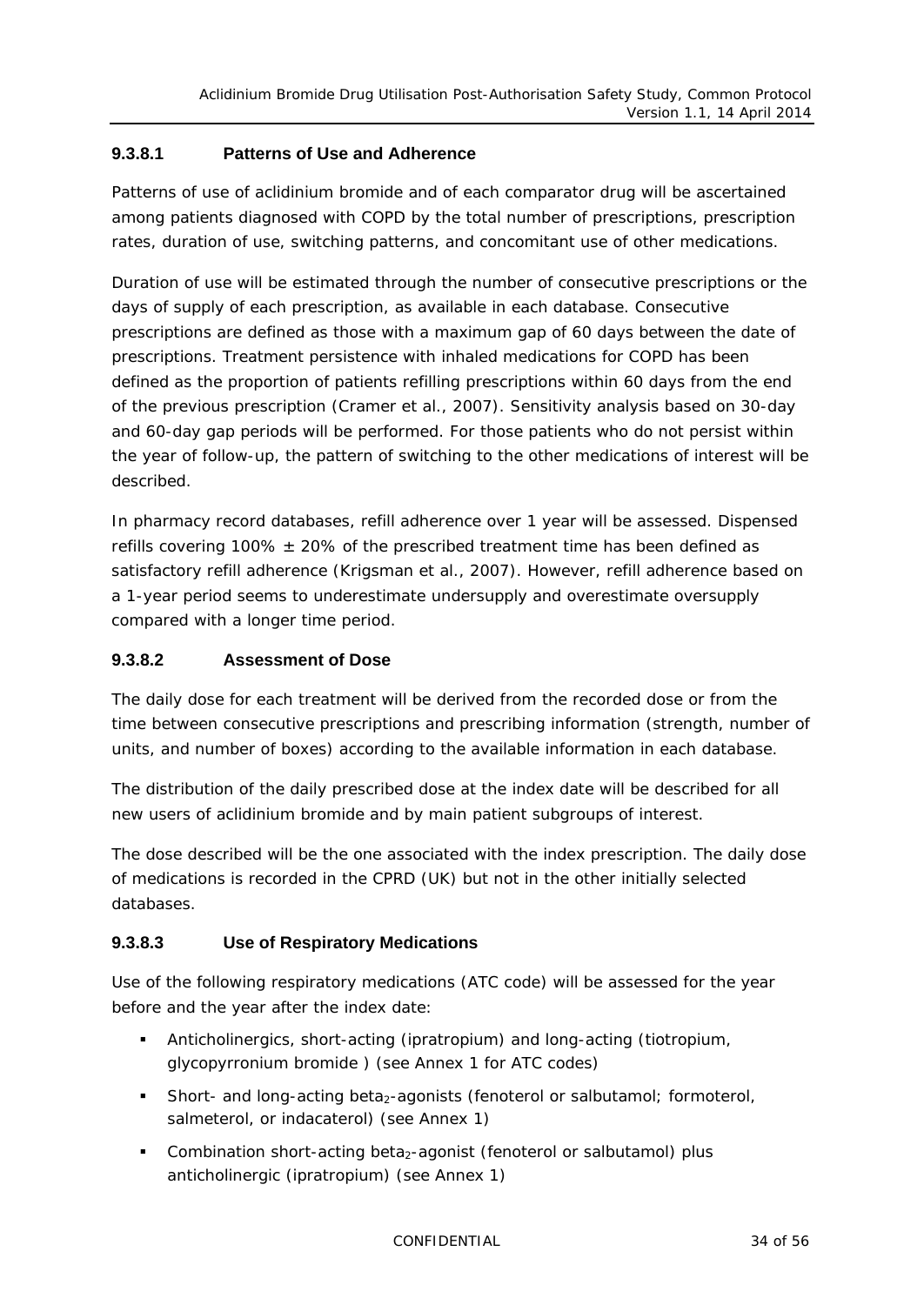- Combination long-acting beta<sub>2</sub>-agonists plus inhaled glucocorticoids (formoterol plus budesonide, salmeterol plus fluticasone propionate, and any other combination may become available during the study period) (see Annex 1)
- **Inhaled glucocorticoids (see Annex 1)**
- **Xanthines (R03DA, R03DB)**
- Adrenergics for systemic use (R03C)
- Leukotriene receptor antagonists and other systemic drugs for obstructive airway disease (R03DC, R03DX)
- Mucolytics (R05CB), includes carbocysteine (R05CB03)
- Oral glucocorticoids, short- and long-term (H02AB)
- Phosphodiesterase-4 inhibitors (R03DX07, Roflumilast)
- Oxygen therapy, as available in each database (V03AN01)
- Cromones: cromoglicic acid (R03BC01) and nedocromil (R03BC03)

#### **9.3.8.4 Use of Other Comedications**

Use of other medications will be assessed at the index date and for the year following the index date. Relevant medications (ATC code) include the following:

- **Antihistamines for systemic use (R06)**
- Antitussives (R05, cough and cold preparations)
- Antibiotics (J01, antibacterial for systemic use)
- **Vaccines (J07)**
- Cardiovascular medications (C01-C10)
	- − Lipid-lowering drugs (C10)
	- − Agents acting on rennin-angiotensin system (C09)
	- − Beta-blockers (C07)
	- − Calcium channel blockers (C08)
	- − Diuretics (C03)
	- − Other antihypertensive medications (C02)
	- − Antiarrhythmics (C01B)
	- − Nitrates (C01DA)
- Drugs used in diabetes (A10)
	- − Insulins (A10A)
	- − Blood glucose–lowering drugs (A10B)
- Other to be specified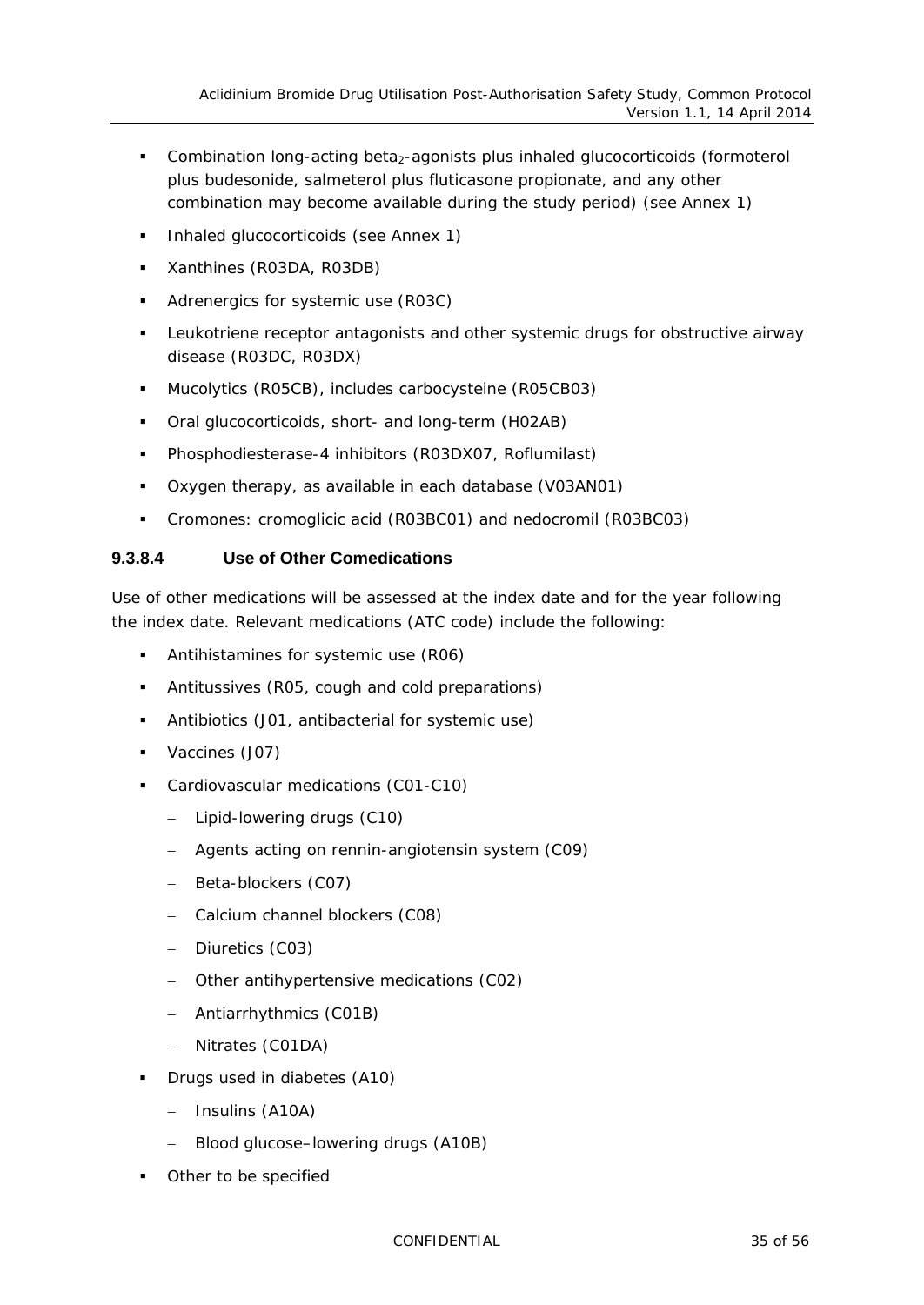### <span id="page-35-0"></span>**9.4 Data Sources**

Study variables including endpoints, exposures, and covariates will be ascertained in the database(s) selected for this study according to the definitions and procedures provided in the Section [9.3,](#page-23-0) Variables.

### <span id="page-35-1"></span>**9.5 Study Size**

The study size will be driven by the uptake of aclidinium bromide in the populations from which the automated databases obtain data. All the new users of aclidinium bromide captured in each database will be included in the study. The estimated study target for the DUS is about 2,000 new users of aclidinium bromide per each country-specific database, and a simple random sample of 2,000 new users of each of the comparators tiotropium, formoterol, salmeterol, and combinations of formoterol or salmeterol with inhaled corticosteroids.

Based on current sales estimates, Almirall expects that this figure might be reached during or soon after the first year following launch. A study size between 1,500 and 2,000 new users per database offers an acceptable level of precision in the different scenarios when estimating the percentage of off-label use or by different subgroups with missing information (see [Table](#page-35-3) 8).

| Lower and Upper Bounds of 95% Confidence Intervals for Various<br>Percentages of Potential Off-Label Use<br>Number of |       |     |     |     |     |     |     |     |     |      |
|-----------------------------------------------------------------------------------------------------------------------|-------|-----|-----|-----|-----|-----|-----|-----|-----|------|
| <b>Patients</b>                                                                                                       | $1\%$ |     | 2%  |     | 5%  |     | 7%  |     | 10% |      |
| 1,000                                                                                                                 | 0.5   | 1.8 | 1.2 | 3.1 | 3.7 | 6.5 | 5.5 | 8.8 | 8.2 | 12.0 |
| 1,500                                                                                                                 | 0.6   | 1.6 | 1.4 | 2.8 | 4.0 | 6.2 | 5.8 | 8.4 | 8.5 | 11.6 |
| 2,000                                                                                                                 | 0.6   | 1.5 | 1.4 | 2.7 | 4.1 | 6.0 | 5.9 | 8.2 | 8.7 | 11.4 |
| 3,000                                                                                                                 | 0.7   | 1.4 | 1.5 | 2.6 | 4.2 | 5.8 | 6.1 | 8.0 | 8.9 | 11.1 |
| 4,000                                                                                                                 | 0.7   | 1.4 | 1.6 | 2.5 | 4.3 | 5.7 | 6.2 | 7.8 | 9.1 | 11 N |

#### <span id="page-35-3"></span>**Table 8. Binomial Confidence Intervals for Different Study Sizes and Possible Percentages of Off-Label Use**

<span id="page-35-2"></span>Note: Calculations were performed using Stata software.

#### *9.5.1 Monitoring of Aclidinium Bromide Users*

The number of users of aclidinium bromide in the database will be requested to database custodians periodically after the launch. The timing of the start and periodicity of the monitoring will be determined based on the lag time and update schedule for prescription data in each specific database. The study will be initiated once the predetermined number of users of aclidinium bromide ( $n = 1,500-2,000$ ) is available.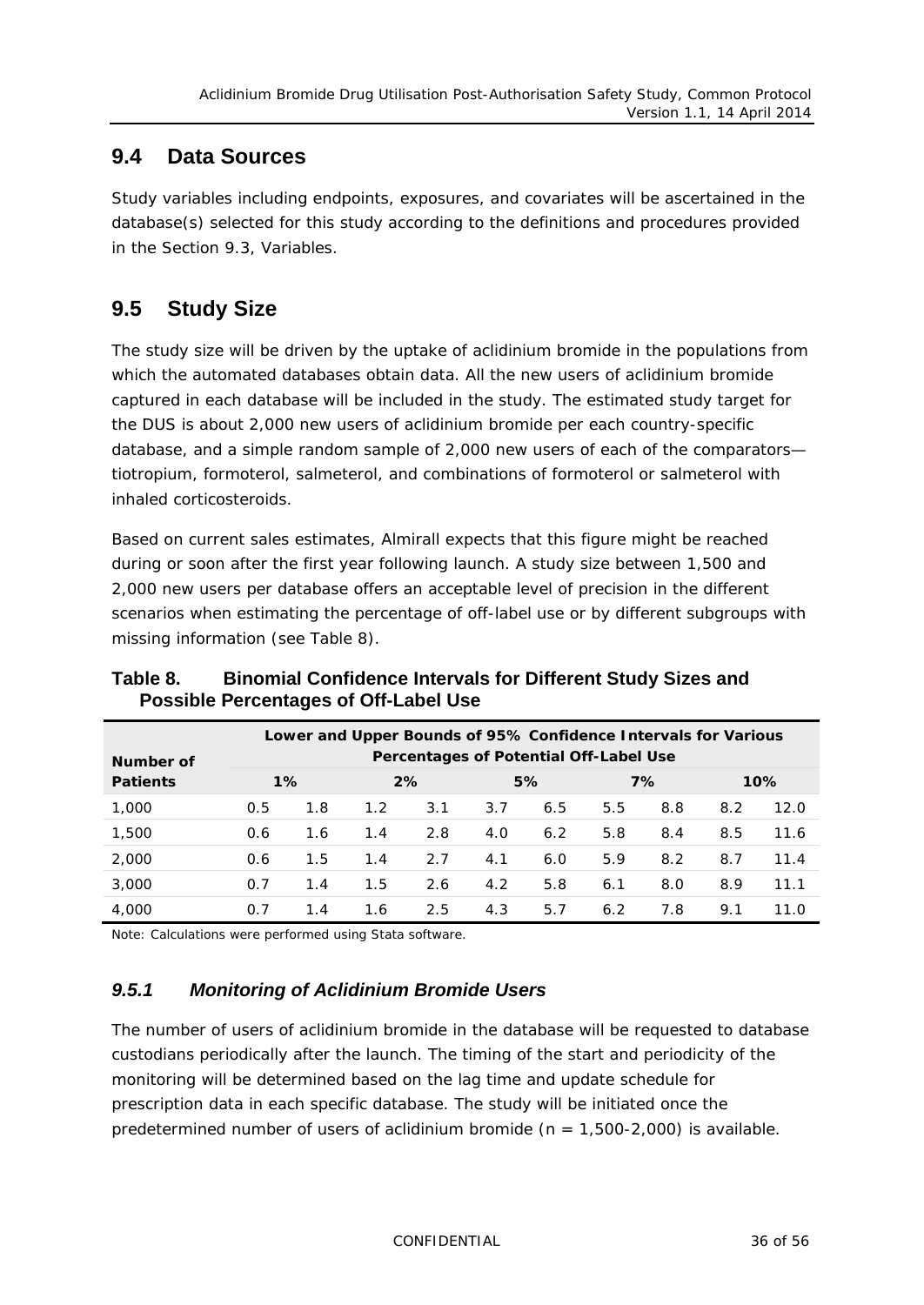### <span id="page-36-0"></span>**9.6 Data Collection and Management**

Routine procedures will include checking electronic files, maintaining security and data confidentiality, following analysis plans, and performing quality control checks of all programmes. Each database custodian will maintain any patient-identifying information securely on site according to internal standard operating procedures.

Security processes will be in place to ensure the safety of all systems and data. Every effort will be made to ensure that data are kept secure so that they cannot be accessed by anyone except select study staff.

Appropriate data storage and archiving procedures will be followed (i.e., storage on CD-ROM or DVD), with periodic backup of files to tape. Standard procedures will be in place at each research centre to restore files in the event of a hardware or software failure.

### <span id="page-36-1"></span>**9.7 Data Analysis**

The analysis will be descriptive at baseline and at 1 year after index date. The analysis will be planned in two phases.

Phase 1: Baseline analysis: Assessment of the characteristics of new users of aclidinium bromide and of new users of each comparator. Assessment at baseline will include data up to 1 year before the index date.

- **Age and sex distribution**
- Proportion of patients with a prior diagnosis of COPD including chronic bronchitis and emphysema, asthma, and overlapping between these diagnoses.
- **Proportion of patients according to COPD severity categories**
- **Proportion of patients with specific diseases prior to the index date:** cardiovascular diseases (i.e., "any AMI" and AMI within the last 6 months prior index date, heart failure, unstable angina, cerebrovascular disease, and arrhythmias), diabetes, and renal and hepatic impairment
- **Proportion of patients with recent exacerbation (within 6 months prior to index** date)
- **General comorbidity index**
- Proportion of elderly patients with comorbid conditions (age groups: ≥ 65 to 74 years;  $\geq$  75 to 84 years, and  $\geq$  85 years)
- **Proportion of patients using respiratory medications: other anticholinergics, short**and long-acting beta<sub>2</sub>-agonists, methylxanthines, combination short-acting beta<sub>2</sub>agonists plus anticholinergics, inhaled glucocorticoids, combination long-acting beta<sub>2</sub>-agonists plus inhaled glucocorticoids, oral glucocorticoids, phosphodiesterase-4 inhibitors, oxygen therapy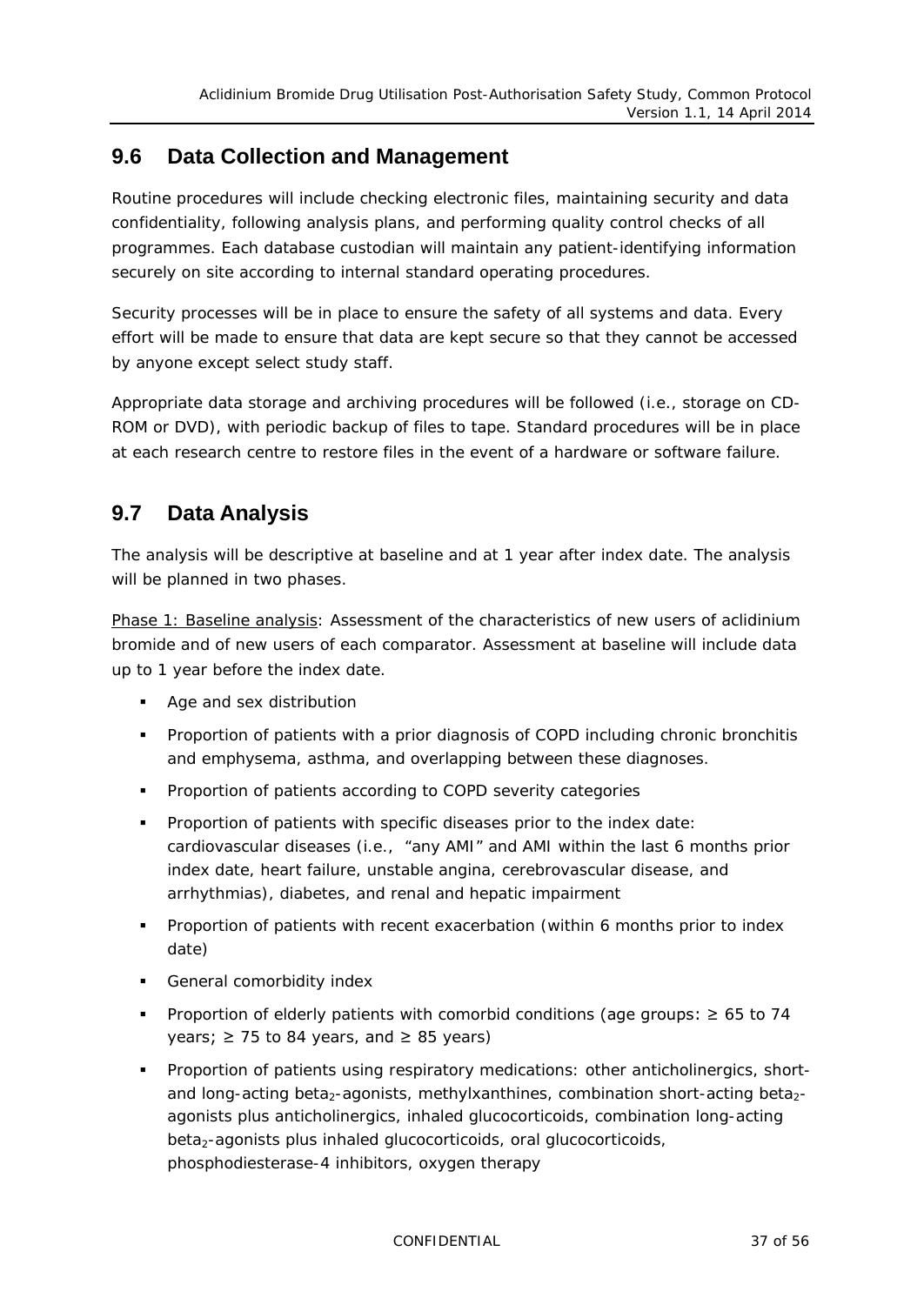- **Proportion of off-label use** 
	- − Adults (aged > 18 years) with asthma only
	- − Children (aged ≤ 18 years)
	- − Pregnant women
- **Proportion of patients with symptomatic benign prostatic hyperplasia, bladder** neck obstruction, urinary retention, and narrow-angle glaucoma

Phase 2: Follow-up analysis to 1 year after the index date: assessment of relevant comorbidities and treatment patterns will be ascertained in the subgroup of patients with COPD and stratified by age groups of interest.

- Number of users during pregnancy
- Patterns of use of aclidinium bromide and each comparator: duration of use, dose, switching between COPD medications, and comedications
- Adherence evaluation within 1 year: proportion of patients refilling prescriptions within 60 days from the end of the previous prescription. Sensitivity analysis based on 30-day and 60-day gap periods will be performed. Measures of adherence to inhaled therapies might be adapted for each selected database.

Subgroup analyses of patients aged 40 years or older, and also for other age groups (e.g.,  $\geq$  65 to 74 years;  $\geq$  75 to 84 years, and  $\geq$  85 years), will be performed.

To describe subgroups, proportions for categorical variables and means and medians for continuous variables (with 95% confidence intervals) will be estimated within each subgroup.

All the results will be presented for each country-specific database. As part of the analysis, tables presenting the results as specified in the protocol will be generated. Shells for the main tables will be included in an annex of the final protocol.The frequency distribution of values for all variables to be used in the analyses will be obtained to identify possible errors or inconsistent values. Based on the detected potential errors or inconsistent values, we will explore how best to correct the error, when possible.

Regarding handling of missing values (e.g., smoking status, BMI), for databases with no information on a variable of interest, we will not include that variable in the analysis. For databases with partial information on a variable (i.e., data on smoking is available for some subjects but missing for others), we will do no imputation of missing data but instead we will describe the frequency of subjects with missing values.

Programming will be conducted using SAS statistical software (SAS Institute, Cary, North Carolina). Stata software (StataCorp LP, College Station, Texas) may be used for some components.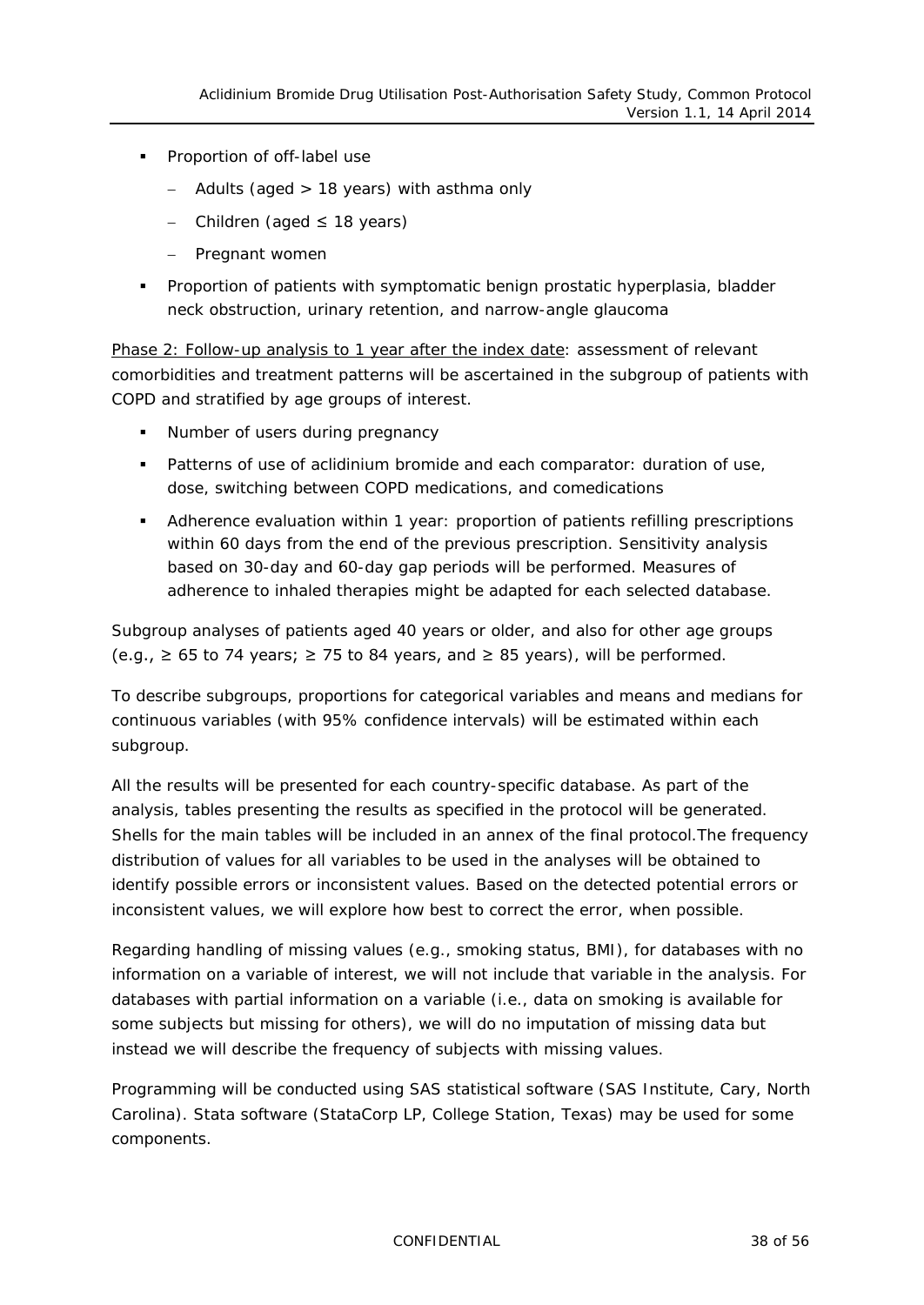### <span id="page-38-0"></span>**9.8 Quality Control**

Standard operating procedures at each research centre will be used to guide the conduct of the study. These procedures include internal quality audits, rules for secure and to maintain and archive project documents, quality-control procedures for programming, standards for writing analysis plans, and requirements for senior scientific review.

All programming written by one study analyst will be independently reviewed by a different analyst, with oversight by a senior statistician. All key study documents, such as the analysis plan, abstraction forms, and study reports, will undergo quality-control review, senior scientific review, and editorial review.

For RTI-HS, an independent Office of Quality Assurance will perform audits and assessments that involve various aspects of the project, including but not limited to education and training documentation, data entry and data transfer procedures and documentation, and institutional review board documentation. Such audits will be conducted by the Office of Quality Assurance according to established criteria in standard operating procedures and other applicable procedures.

<span id="page-38-1"></span>A quality-assurance audit of this study may be conducted.

### **9.9 Limitations of the Research Methods**

The design of this study will allow description of new users of aclidinium bromide and assessment of the extent to which aclidinium bromide is prescribed outside of its authorised indication, COPD. The proportion of off-label use in each study population, including the paediatric population, will be estimated. The 1-year follow-up of new users will allow evaluation of the patterns of use of aclidinium bromide, tiotropium, glycopyrronium bromide, LABA (formoterol and salmeterol), and the fixed-dose combinations of LABA+ICS (formoterol plus budesonide, salmeterol plus fluticasone propionate, and any other combination that may become available during the study period).

Bias related to differential reporting of prescriptions or impacts of contacts with patients and health care professionals will be minimised because the study will be conducted using health information recorded in at least two population-based databases that collect data on a regular basis. Logistic and scientific coordination across the research centres is of critical importance to standardise data extraction and analysis under this common protocol.

The main limitations of this planned research are as follows:

 The timeline and ultimate precision of the results depends on the level of use of aclidinium bromide in each country.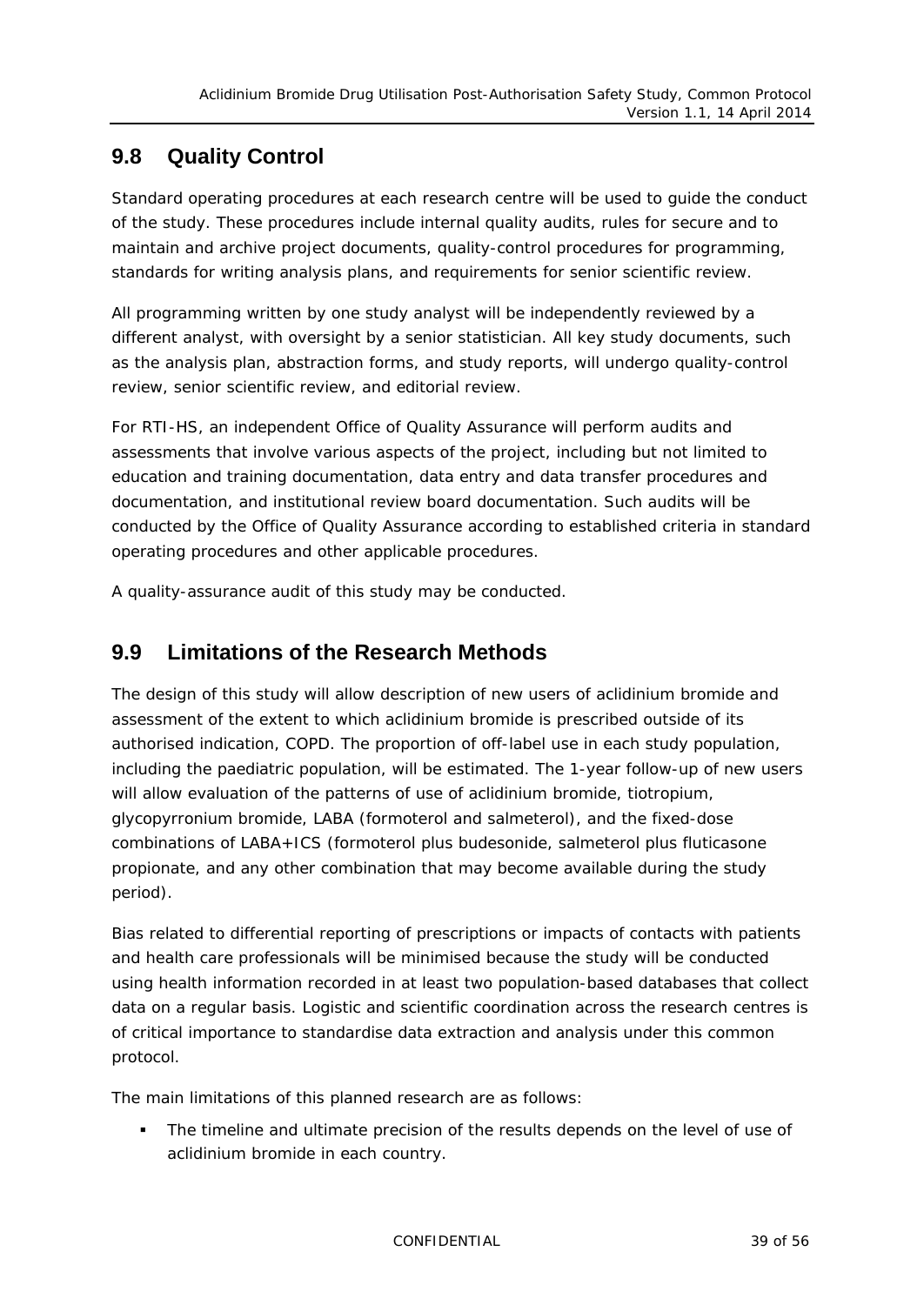- Population databases record information routinely on full populations; however, the data were not originally intended for research purposes, meaning that some information desired for research may be incomplete.
- The lag time for capturing the main exposure of interest, which ranges from a few months to 1 year across proposed databases, needs to be considered when estimating the availability of the number of users needed for the study and the implications on the availability of study results.
- Prescriptions issued in the hospital setting will be missed, but this is expected to be minimal for aclidinium bromide. Data on pharmacy-dispensed medications (Denmark, Germany) or medications prescribed by physicians in the primary care setting (CPRD) will be captured. In the CPRD, prescriptions initiated by a specialist (e.g., pneumologist) may not be recorded in the database, but subsequent prescriptions are managed and recorded by the GP. Therefore, it is expected that some prescriptions will be follow-up prescriptions in recent initiators rather than incident prescriptions.
- The quantity and quality of the data available might differ among the different databases. Information relating to clinical indication, lifestyle, SES, or a specific comorbidity might be missing or of insufficient quality in some of the databases.
- The degree of completeness in recording information for some variables, such as indicators of severity COPD, might vary across databases.
- Misclassification of the clinical diagnoses of COPD, asthma, emphysema, and chronic bronchitis is a potential issue for all of these databases. However, studies evaluating data already collected may be the most efficient way to assess potential off-label use.

### <span id="page-39-0"></span>**10 PROTECTION OF HUMAN SUBJECTS AND GOOD RESEARCH PRACTICE**

Institutional review board approval and/or any other required reviews of the study protocol by specific committees will be obtained in accord with applicable national and local regulations.

The study will be conducted in accordance with the International Society for Pharmacoepidemiology (ISPE) (2007) Guidelines for Good Pharmacoepidemiology Practices (GPP) and in accordance with the European Network of Centres for Pharmacoepidemiology and Pharmacovigilance (ENCePP) Guide on Methodological Standards in Pharmacoepidemiology (ENCePP, 2012). The completed ENCePP Checklist for Study Protocols (ENCePP, 2011) is in Annex 2. The study will be registered in the ENCePP electronic register of post-authorisation studies (EU PAS register) (ENCePP, 2010) as detailed in the module VIII of the EU Guideline on Good Pharmacovigilance Practices (GVP) (EMA, 2012a).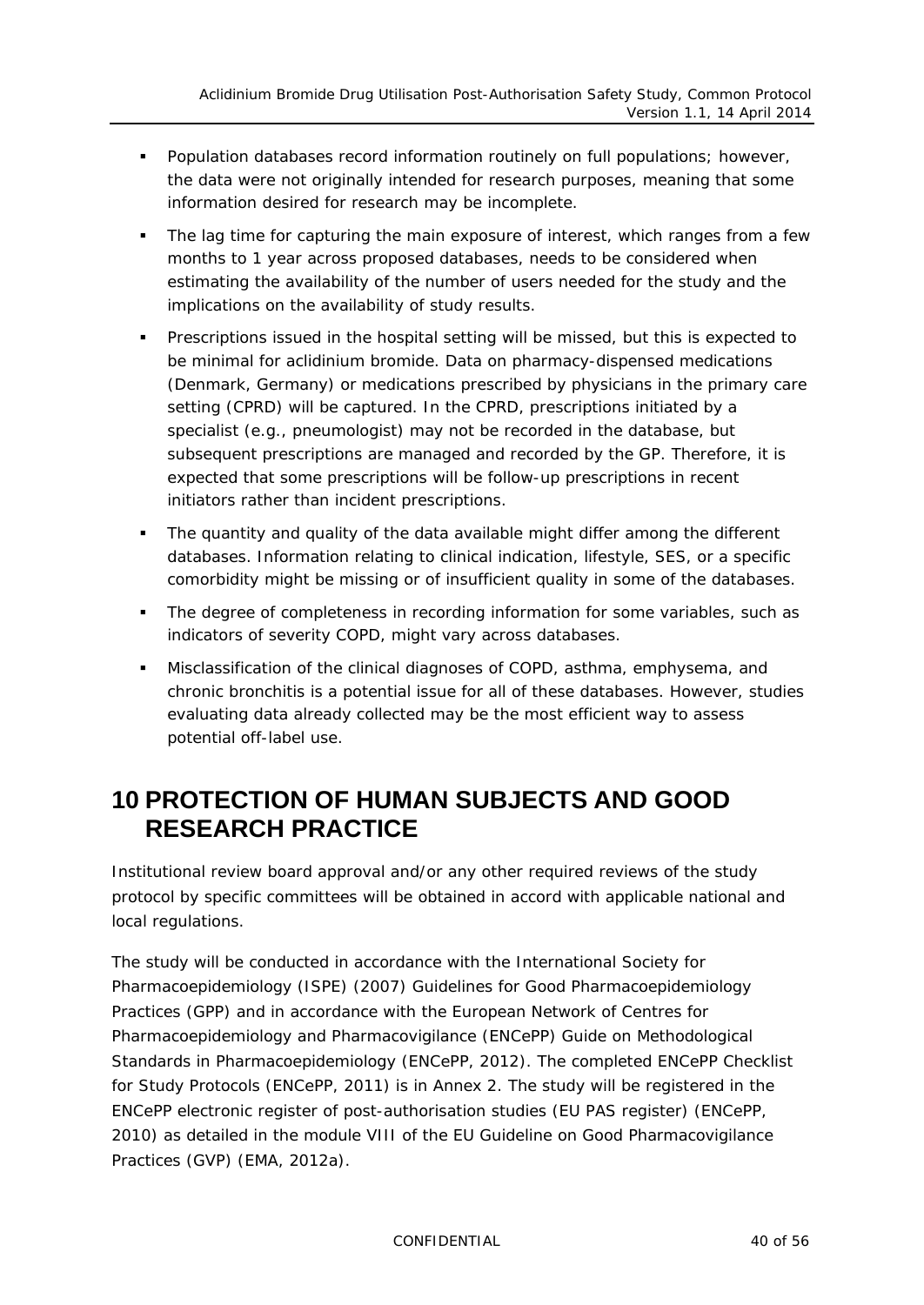The study is a post-authorisation safety study (PASS) and will comply with the definition of the non-interventional (observational) study provided in Article 2(c) of Directive 2001/20/EC and its refinement provided in Chapter I.7 Section 1 of Volume 9A of the Rules Governing Medicinal Products in the European Union: Guidelines on Pharmacovigilance for Medicinal Products for Human Use (European Commission, 2008) and referred to in the ICH harmonised tripartite guideline Pharmacovigilance Planning E2E (ICH, 2004) and with the 2012 Guideline on Good Pharmacovigilance Practices (GVP) module VIII on post-authorisation safety studies (EMA, 2012b). This study does not pose any risks for patients. All data collected in the study will be de-identified with no breach of confidentiality with regards to personal identifiers or health information. Each database research partner will apply for an independent ethics committee review and/or other approvals according to local regulations. Approval will be obtained from the institutional review board (IRB) at RTI International (of which RTI Health Solutions is a part). A waiver of individual patient informed consent will be requested due to the nature of this study.

Data protection and privacy regulations will be observed in collecting, forwarding, processing, and storing data from study participants.

### <span id="page-40-0"></span>**10.1 CPRD, UK**

The CPRD has obtained ethical approval from a Multi-centre Research Ethics Committee (MREC) for this type of observational research using CPRD data. However, approval from the MHRA's Independent Scientific Advisory Committee [\(ISAC\)](http://www.gprd.com/ISAC/default.asp) for database research is required.

### <span id="page-40-1"></span>**10.2 GePaRD, Germany**

For the GePaRD, approval is needed from the four SHI agencies providing data to the GePaRD. A summary of the protocol, outlining the public health importance of the research question, will be provided to the SHI agencies. After obtaining approval from the SHI agencies, approval of the project has to be obtained from the regulatory authorities responsible for such research in Germany. Approval from an IRB is not required in Germany because this study is based on pseudonymous data.

### <span id="page-40-2"></span>**10.3 Denmark**

Implementing the study in Denmark requires collaboration with a local university or investigator affiliated with a research institute to access the data and ethics committee notification and/or approval to handle data (Danish Data Protection Agency, 2011; Danish National Board of Health, 2011).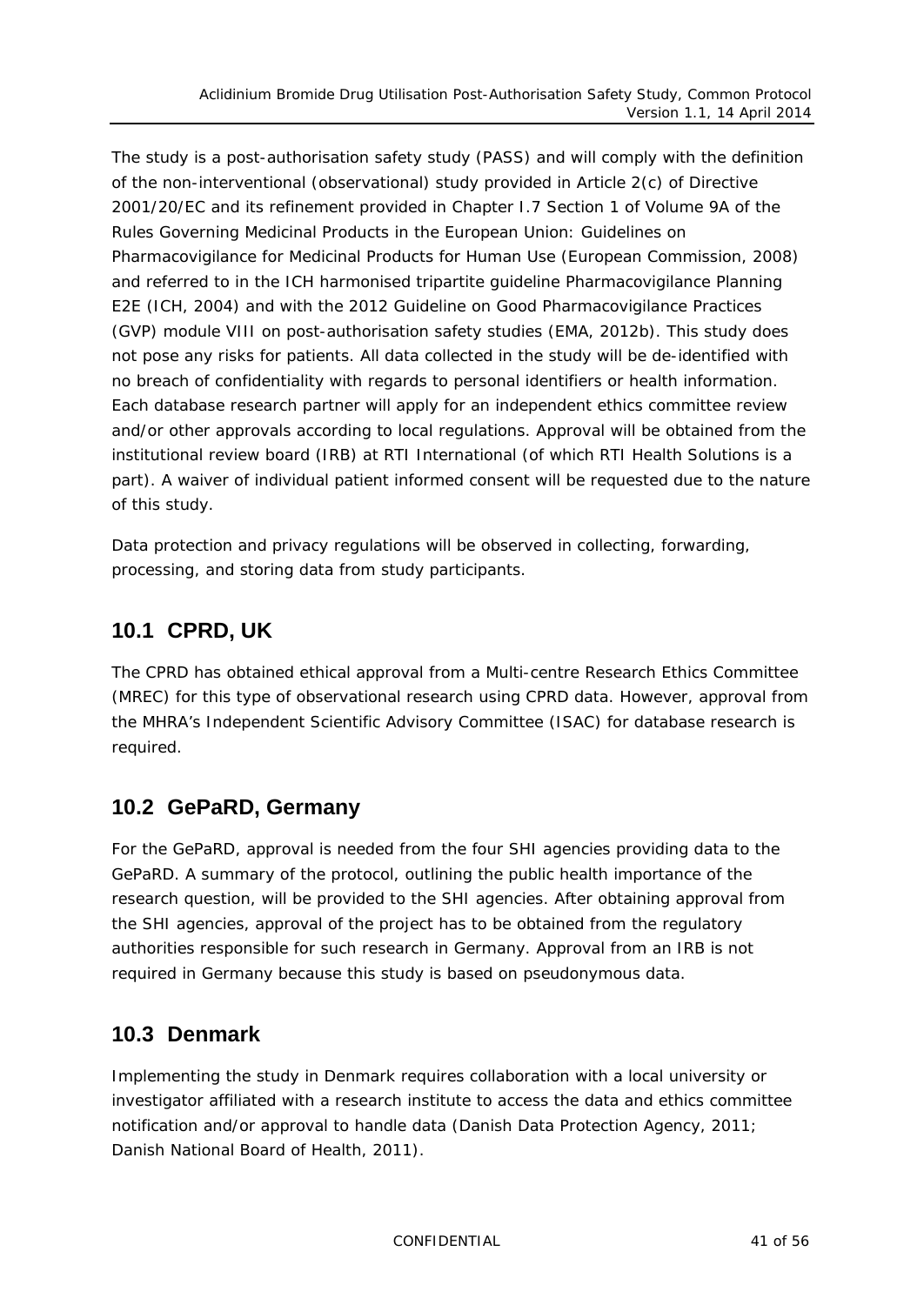### <span id="page-41-0"></span>**11 MANAGEMENT AND REPORTING OF ADVERSE EVENTS**

Based on current guidelines from the International Society for Pharmacoepidemiology (ISPE) (2007, Section VI) and the EMA Guideline on Good Pharmacovigilance Practices (GVP) (EMA, 2012c, Section VI C.1.2.1), non-interventional studies such as the one described in this protocol conducted using medical chart reviews or electronic health care records do not require expedited reporting of suspected adverse events/reactions. Based on the data used for this study, no suspected adverse events/reactions are expected.

### <span id="page-41-1"></span>**12 PLANS FOR DISSEMINATING AND COMMUNICATING STUDY RESULTS**

*Regulatory Communication Plan*. The study protocol, study status, and report(s) will be included in regulatory communications in line with the risk management plan, Periodic Safety Update Report (PSUR), and other regulatory milestones and requirements.

*Publication and Communication Plan*. Study results will be published following guidelines of the International Committee of Medical Journal Editors (2010), and communication in appropriate scientific venues, e.g., ISPE, will be considered. When reporting results of this study, the appropriate Strengthening the Reporting of Observational Studies in Epidemiology (STROBE) checklist will be followed (STROBE, 2007).

In its Guidelines for Good Pharmacoepidemiology Practices (GPP), ISPE contends that "there is an ethical obligation to disseminate findings of potential scientific or public health importance" (ISPE, 2007, Section V). This would include results pertaining to the safety of a marketed medication. According to GVP guidelines on post-authorisation studies, Almirall, S.A., and the investigator plan to agree upon a publication policy allowing the principal investigator to independently prepare publications based on the study results, irrespective of data ownership. Almirall, S.A., will be entitled to view the results and interpretations included in the manuscript and provide comments prior to submission of the manuscript for publication (EMA, 2012b, Section VIII.B.7).

## <span id="page-41-2"></span>**13 REFERENCES**

Asche CV, Leader S, Plauschinat C, Raparla S, Yan M, Ye X, Young D. Adherence to current guidelines for chronic obstructive pulmonary disease (COPD) among patients treated with combination of long-acting bronchodilators or inhaled corticosteroids. Int J Chron Obstruct Pulmon Dis. 2012;7:201-9.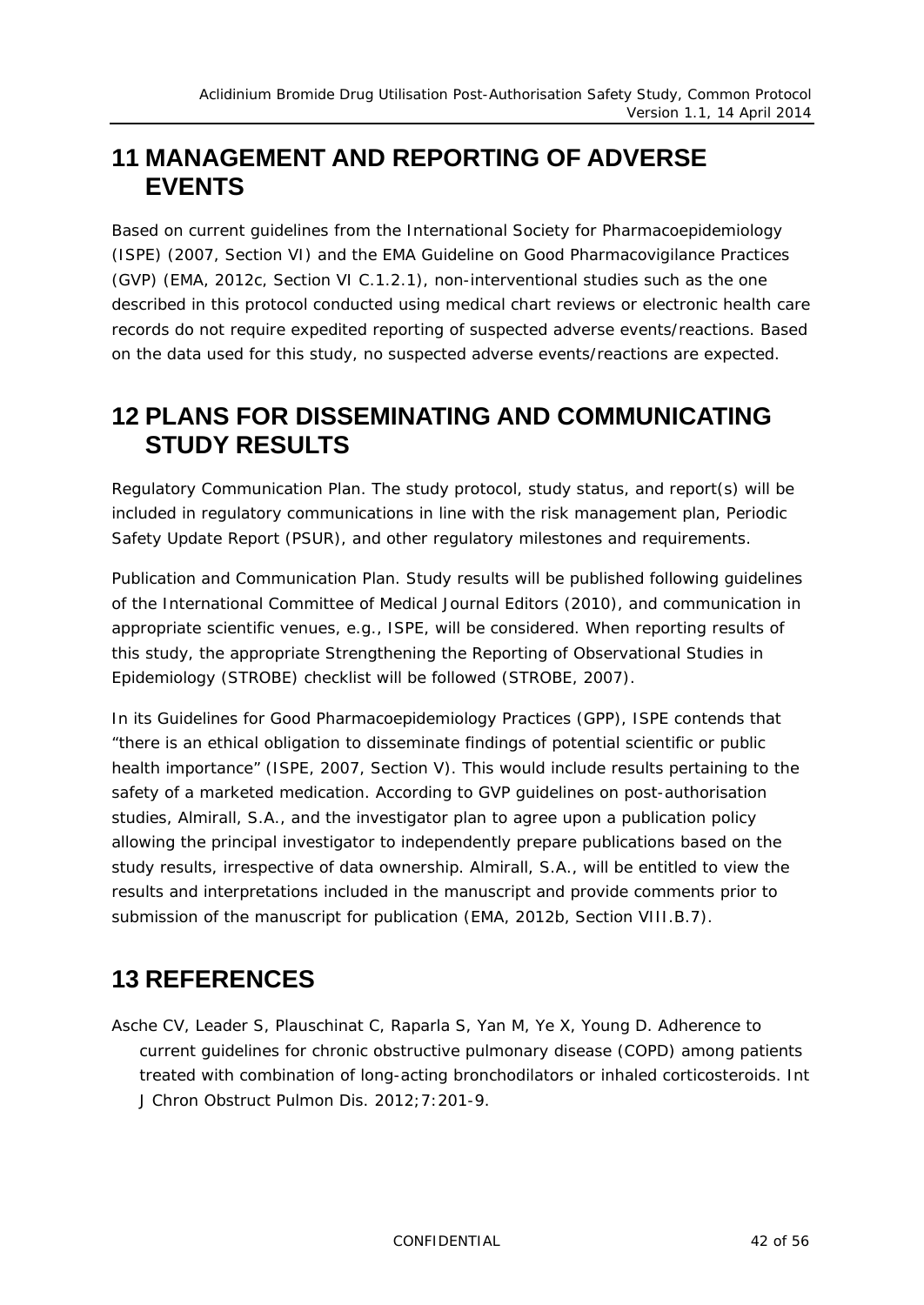- Breekveldt-Postma NS, Koerselman J, Erkens JA, Lammers JW, Herings RM. Enhanced persistence with tiotropium compared with other respiratory drugs in COPD. Respir Med. 2007;101:1398-405.
- Charlson ME, Pompei P, Ales KL, MacKenzie CR. A new method of classifying prognostic comorbidity in longitudinal studies: development and validation. J Chron Dis 1987;40:373-83.
- Clinical Practice Research Datalink. Access to data: census data. 2012. Available at: [http://www.cprd.com/dataAccess/.](http://www.cprd.com/dataAccess/) Accessed 17 July 2012.
- Cooke CR, Joo MJ, Anderson SM, Lee TA, Udris EM, Johnson E, Au DH The validity of using ICD-9 codes and pharmacy records to identify patients with chronic obstructive pulmonary disease. BMC Health Serv Res; 2011;11:37.
- Cramer JA, Bradley-Kennedy C, Scalera A. [Treatment persistence and compliance with](http://www.ncbi.nlm.nih.gov/pubmed/17315055)  [medications for chronic obstructive pulmonary disease.](http://www.ncbi.nlm.nih.gov/pubmed/17315055) Can Respir J. 2007;14:25-9.
- Curkendall SM, Lanes S, de Luise C, Stang MR, Jones JK, She D, et al. Chronic obstructive pulmonary disease severity and cardiovascular outcomes. Eur J Epidemiol 2006;21:803-13.
- Danish Data Protection Agency. Web site. Apr 14, 2011. Available at: http://www.datatilsynet.dk/english/. Accessed 5 Jul 2011.
- Danish National Board of Health. Web site. 2011. Available at: [http://www.sst.dk/English.aspx. Accessed 5 Jul 2011.](http://www.sst.dk/English.aspx.%20Accessed%205%20Jul%202011)
- de Luise C, Lanes SF, Jacobsen J, Pedersen L, Sørensen HT. Cardiovascular and respiratory hospitalizations and mortality among users of tiotropium in Denmark. Eur J Epidemiol 2007;22:267-72.
- Eisner MD, Trupin L, Katz PP, Yelin EH, Earnest G, Balmes J, Blanc PD. Development and validation of a survey-based COPD severity score. Chest. 2005;127:1890-7.
- European Commission. Volume 9A of the rules governing medicinal products in the European Union: guidelines on pharmacovigilance for medicinal products for human use. Sep 2008. Available at: [http://ec.europa.eu/health/documents/eudralex/vol-](http://ec.europa.eu/health/documents/eudralex/vol-9/index_en.htm)[9/index\\_en.htm.](http://ec.europa.eu/health/documents/eudralex/vol-9/index_en.htm) Accessed 10 May 2012.

European Medicines Agency. Guideline on good pharmacovigilance practices (GVP). Module VI – Management and reporting of adverse reactions to medicinal products. June 22, 2012c. Available at:

[http://www.emea.europa.eu/docs/en\\_GB/document\\_library/Scientific\\_guideline/201](http://www.emea.europa.eu/docs/en_GB/document_library/Scientific_guideline/2012/06/WC500129135.pdf) [2/06/WC500129135.pdf.](http://www.emea.europa.eu/docs/en_GB/document_library/Scientific_guideline/2012/06/WC500129135.pdf) Accessed 23 June 2012.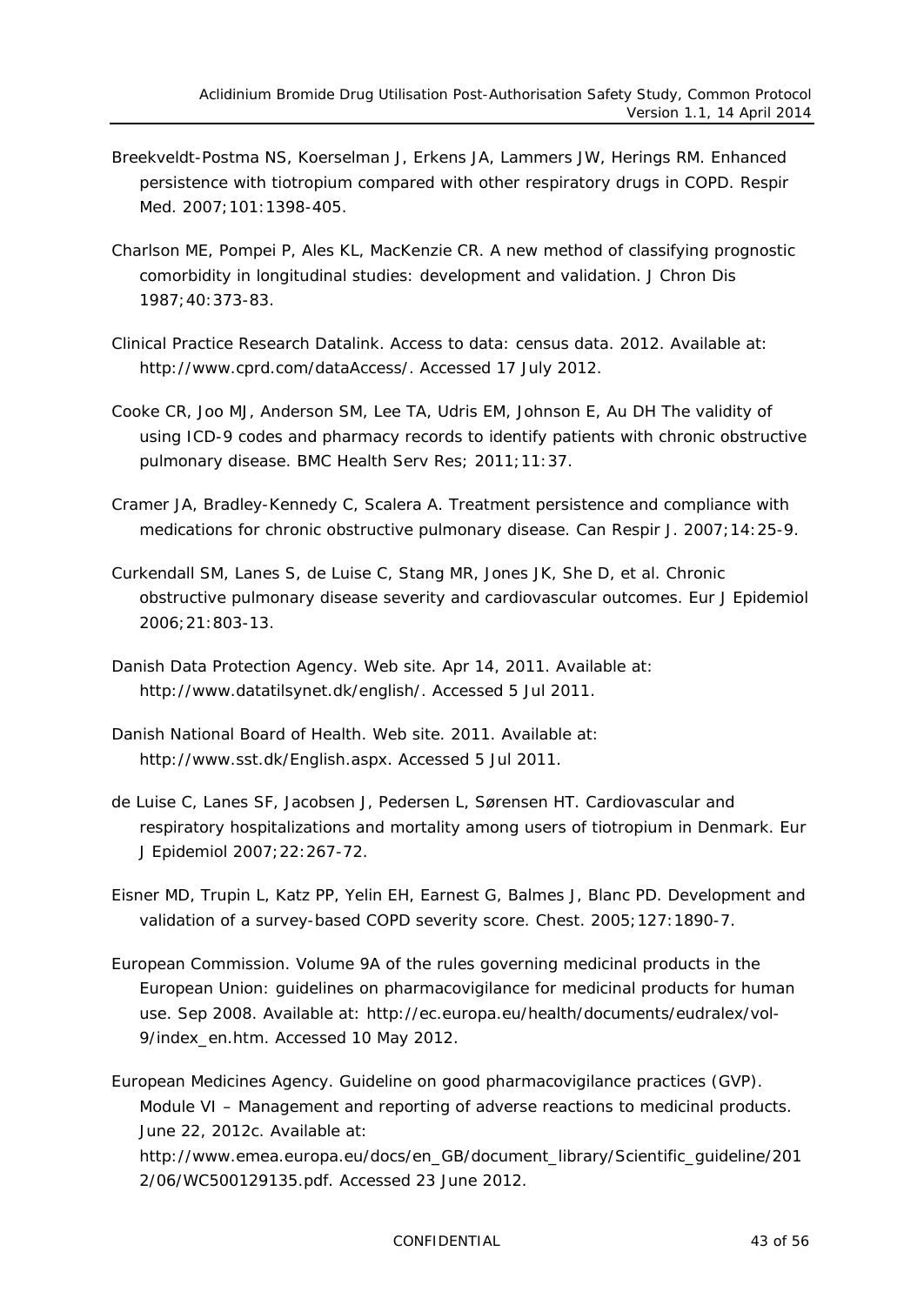- European Medicines Agency. Guideline on good pharmacovigilance practices (GVP). Module VIII – Post-authorisation safety studies. June 22, 2012b. Available at: [http://www.emea.europa.eu/docs/en\\_GB/document\\_library/Scientific\\_guideline/201](http://www.emea.europa.eu/docs/en_GB/document_library/Scientific_guideline/2012/06/WC500129137.pdf) [2/06/WC500129137.pdf.](http://www.emea.europa.eu/docs/en_GB/document_library/Scientific_guideline/2012/06/WC500129137.pdf) Accessed 23 June 2012.
- European Medicines Agency. Summary of opinion (initial authorisation): Eklira Genuair (aclidinium bromide). 24 May 2012a. Available at: [http://www.ema.europa.eu/ema/index.jsp?curl](http://www.ema.europa.eu/ema/index.jsp?curl=pages/medicines/human/medicines/002211/smops/Positive/human_smop_000374.jsp&mid=WC0b01ac058001d127) = pages/medicines/human/medicines [/002211/smops/Positive/human\\_smop\\_000374.jsp&mid](http://www.ema.europa.eu/ema/index.jsp?curl=pages/medicines/human/medicines/002211/smops/Positive/human_smop_000374.jsp&mid=WC0b01ac058001d127) = WC0b01ac058001d127. Accessed 19 July 2012.
- European Network of Centres for Pharmacoepidemiology and Pharmacovigilance (ENCePP). ENCePP checklist for study protocols (revision 1). 19 August 2011. Available at: [http://www.encepp.eu/standards\\_and\\_guidances/index.html.](http://www.encepp.eu/standards_and_guidances/index.html) Accessed 10 May 2012.
- European Network of Centres for Pharmacoepidemiology and Pharmacovigilance (ENCePP). ENCePP study seal. Last updated: 3 February 2012. Available at: [http://www.encepp.eu/encepp\\_studies/index.html.](http://www.encepp.eu/encepp_studies/index.html) Accessed 28 August 2012.
- European Network of Centres for Pharmacoepidemiology and Pharmacovigilance (ENCePP). Guide on methodological standards in pharmacoepidemiology. 11 July 2012. Available at: [http://www.encepp.eu/standards\\_and\\_guidances/index.html.](http://www.encepp.eu/standards_and_guidances/index.html) Accessed 28 August 2012.
- European Network of Centres for Pharmacoepidemiology and Pharmacovigilance (ENCePP). Electronic register of studies. Version 3.0.46. 2010. Available at: [http://www.encepp.eu/encepp/studiesDatabase.jsp.](http://www.encepp.eu/encepp/studiesDatabase.jsp) Accessed 28 August 2012.
- Franssen FM, Spruit MA, Wouters EF. Determinants of polypharmacy and compliance with GOLD guidelines in patients with chronic obstructive pulmonary disease. Int J Chron Obstruct Pulmon Dis. 2011;6:493-501.
- Global Initiative for Chronic Obstructive Lung Disease (GOLD). Global strategy for the diagnosis, management, and prevention of chronic obstructive pulmonary disease. Revised, 2011. Available at http://www.goldcopd.org/uploads/users/files/GOLD\_Report\_2011Dec30.pdf. Accessed Jun 10, 2012.
- Griffin J, Lee S, Caiado M, Kesten S, Price D. Comparison of tiotropium bromide and combined ipratropium/salbutamol for the treatment of COPD: a UK General Practice Research Database 12-month follow-up study. Prim Care Respir J. 2008;17:104-10.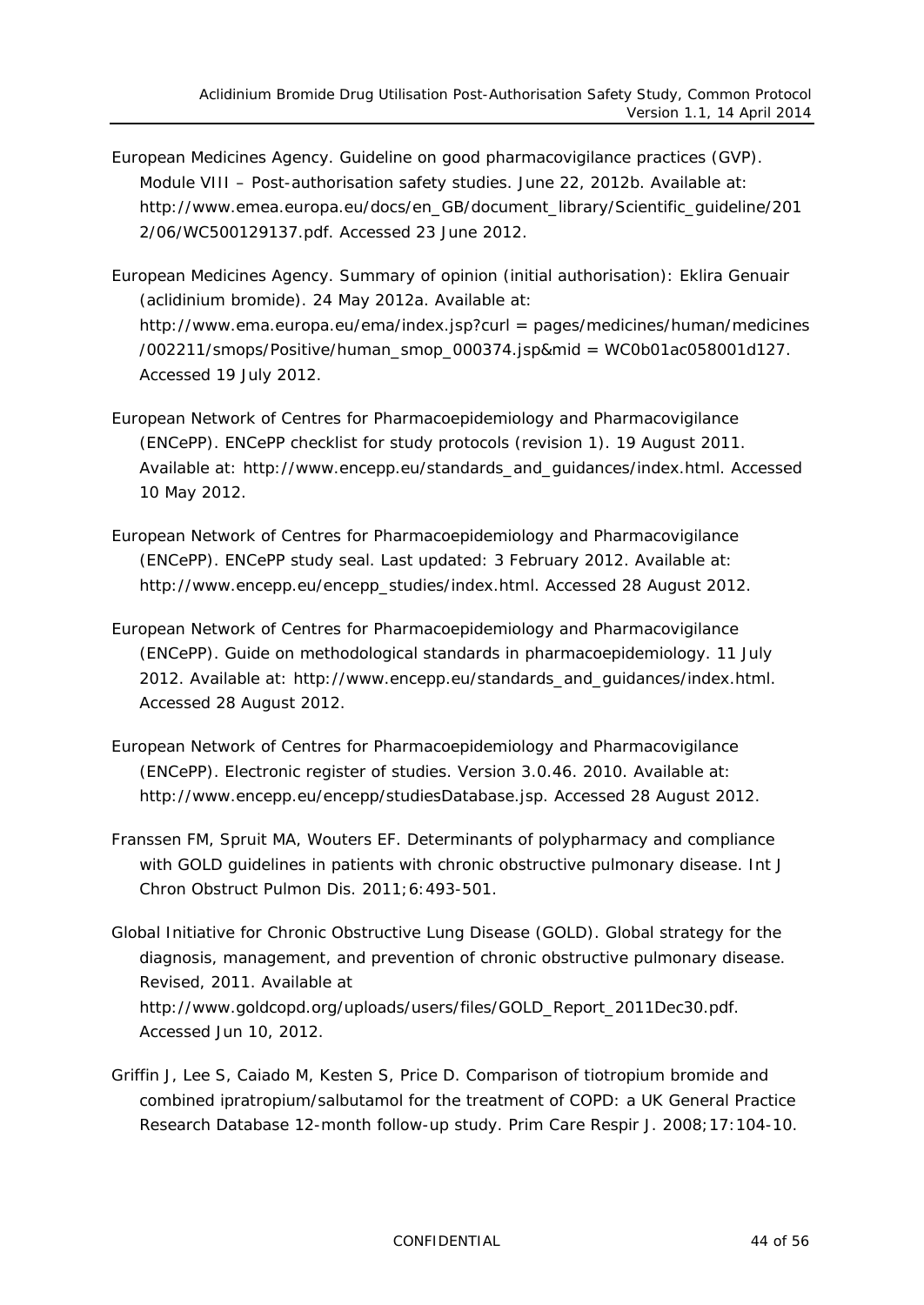- ICH (International Conference on Harmonisation of Technical Requirements for Registration of Pharmaceuticals for Human Use). Pharmacovigilance planning. E2E. 2004. Available at: [http://www.ich.org/products/guidelines/efficacy/efficacy](http://www.ich.org/products/guidelines/efficacy/efficacy-single/article/pharmacovigilance-planning.html)[single/article/pharmacovigilance-planning.html.](http://www.ich.org/products/guidelines/efficacy/efficacy-single/article/pharmacovigilance-planning.html) Accessed 10 May 2012.
- International Committee of Medical Journal Editors (ICMJE). Uniform requirements for manuscripts submitted to biomedical journals: writing and editing for biomedical publication. Updated April 2010. Available at: [http://www.icmje.org/urm\\_main.html.](http://www.icmje.org/urm_main.html) Accessed 10 May 2012.
- International Society for Pharmacoepidemiology (ISPE). Guidelines for good pharmacoepidemiology practices (GPP). Revision 2. April 2007. Available at: [http://www.pharmacoepi.org/resources/guidelines\\_08027.cfm.](http://www.pharmacoepi.org/resources/guidelines_08027.cfm) Accessed 10 May 2012.
- Italian Medicines Agency [Agenzia Italiana del Farmaco]. Registry of observational studies [Registro Studi Osservazionali]. Available at: [http://osservazionali.agenziafarmaco.it/.](http://osservazionali.agenziafarmaco.it/) Accessed 15 May 2012.
- Jensen AØ, Nielsen GL, Ehrenstein V. Validity of asthma diagnoses in the Danish National Registry of Patients, including an assessment of impact of misclassification on risk estimates in an actual dataset. Clin Epidemiol. 2010;2:67-72.
- Jick H, Jick SS, Derby LE. Validation of information recorded on general practitioner based computerised data resource in the United Kingdom. BMJ 1991;302:766-8.
- Jick SS, Kaye JA, Vasilakis-Scaramozza C, García Rodríguez LA, Ruigómez A, Meier CR, Schlienger RG, Black C, Jick H. Validity of the general practice research database. Pharmacotherapy. 2003;23:686-9.
- Khan ND, Perera R, Harper S, Rose PW. Adaptation and validation of the Charlson Index for Read/OXMIS coded databases BMC Family Practice 2010, 11:1http://www.biomedcentral.com/1471-2296/11/1
- Krigsman K, Nilsson JL, Ring L. Refill adherence for patients with asthma and COPD: comparison of a pharmacy record database with manually collected repeat prescriptions. Pharmacoepidemiol Drug Saf. 2007;16:441-8.
- Mannino DM, Buist AS. Global burden of COPD: risk factors, prevalence, and future trends. Lancet. 2007;370:765-73.
- Moher D, Schulz KF, Altman DG. The CONSORT statement: revised recommendations for improving the quality of reports of parallel-group randomised trials. Lancet. 2001;357:1191-4.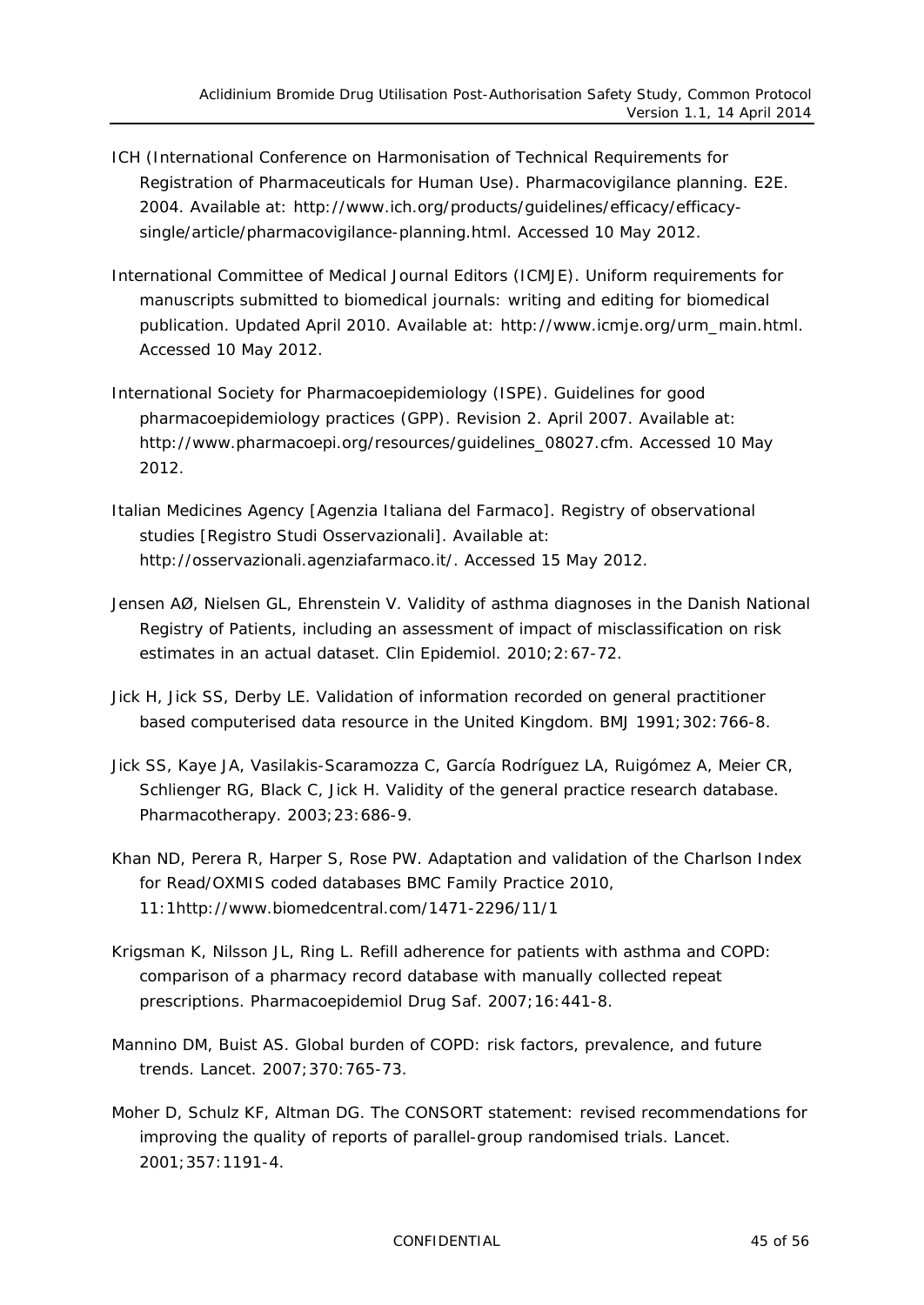- Moth G, Vedsted P, Schiøtz PO. National registry diagnoses agree with medical records on hospitalized asthmatic children. Acta Paediatr. 2007;96:1470-3.
- National Health Service. UK Medicines Information. New drugs online: aclidinium bromide. 2012. Available at: [http://www.ukmi.nhs.uk/applications/ndo/record\\_view\\_open.asp?newDrugID=4515.](http://www.ukmi.nhs.uk/applications/ndo/record_view_open.asp?newDrugID=4515) Accessed 28 August 2012.
- Ogale SS, Lee TA, Au DH, Boudreau DM, Sullivan SD. Cardiovascular events associated with ipratropium bromide in COPD. Chest 2010;137:13-9.
- Pigeot I, Ahrens W. Establishment of a pharmacoepidemiological database in Germany: methodological potential, scientific value and practical limitations. Pharmacoepidemiol Drug Saf. 2008;17:215-23.
- Soriano JB, Maier WC, Visick G, Pride NB. Validation of general practitioner-diagnosed COPD in the UK General Practice Research Database. Eur J Epidemiol. 2001;17:1075- 80.
- Soriano JB, Visick GT, Muellerova H, Payvandi N, Hansell AL. Patterns of comorbidities in newly diagnosed COPD and asthma in primary care. Chest 2005;128:2099-107
- STROBE (Strengthening the Reporting of Observational Studies in Epidemiology) statement. STROBE checklist. 2007. Available at: [http://www.strobe](http://www.strobe-statement.org/index.php?id=available-checklists)[statement.org/index.php?id](http://www.strobe-statement.org/index.php?id=available-checklists) = available-checklists. Accessed 15 May 2012.
- Thomsen RW, Lange P, Hellquist B, Frausing E, Bartels PD, Krog BR, Hansen AM, Buck D, Bunk AE. Validity and underrecording of diagnosis of COPD in the Danish National Patient Registry. Respir Med. 2011;105:1063-8.
- Verhamme KM, Afonso AS, van Noord C, Haag MD, Koudstaal PJ, Brusselle GG, et al. Tiotropium Handihaler and the risk of cardio- or cerebrovascular events and mortality in patients with COPD. Pulm Pharmacol Ther. 2012;25:19-26.
- World Health Organization. BMI classification. Updated 18 July 2012. Available at: [http://apps.who.int/bmi/index.jsp?introPage](http://apps.who.int/bmi/index.jsp?introPage=intro_3.html) = intro\_3.html. Accessed 18 July 2012.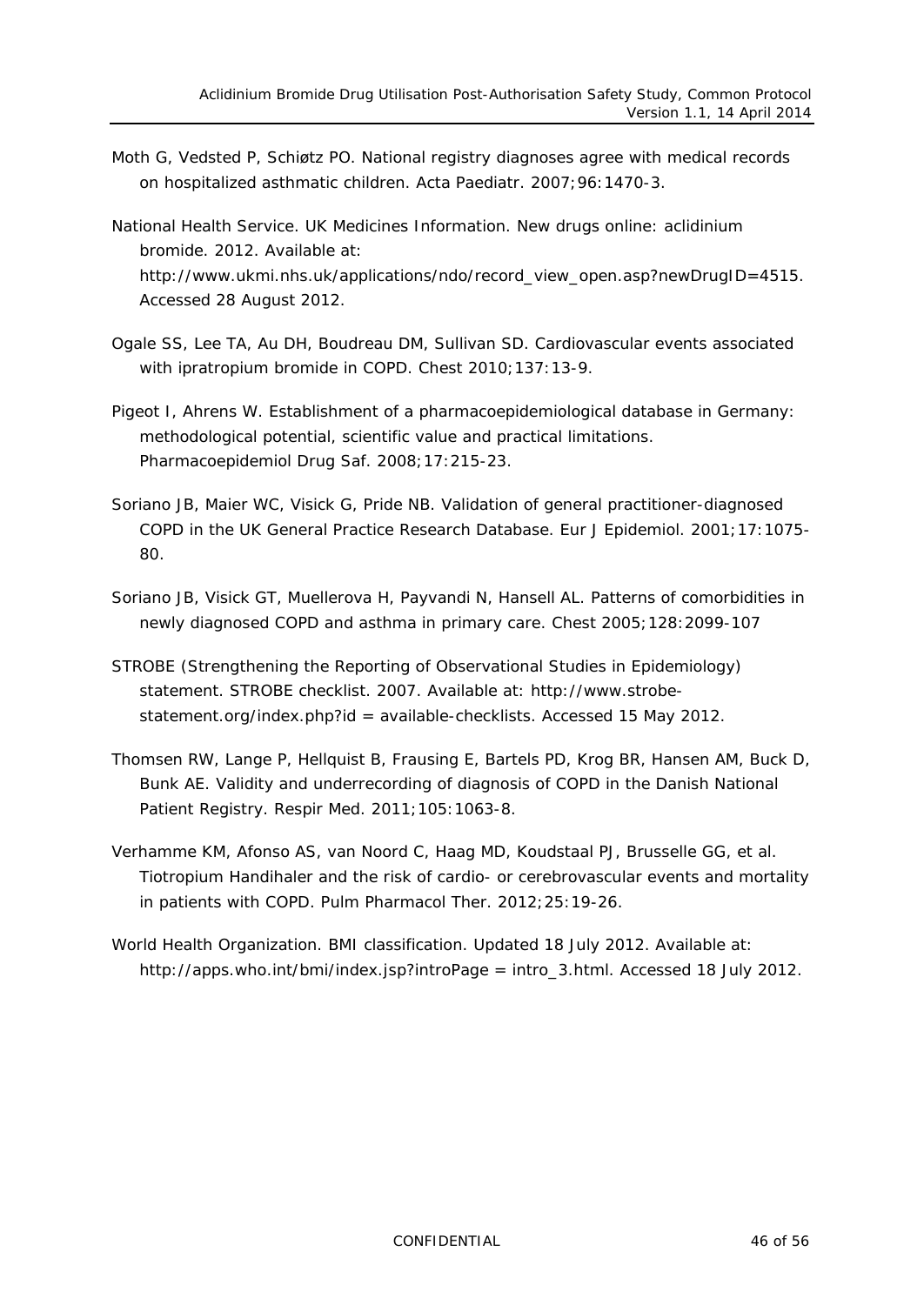# <span id="page-46-0"></span>Annex 1. ATC Codes: Respiratory Medications and Other Medications of Interest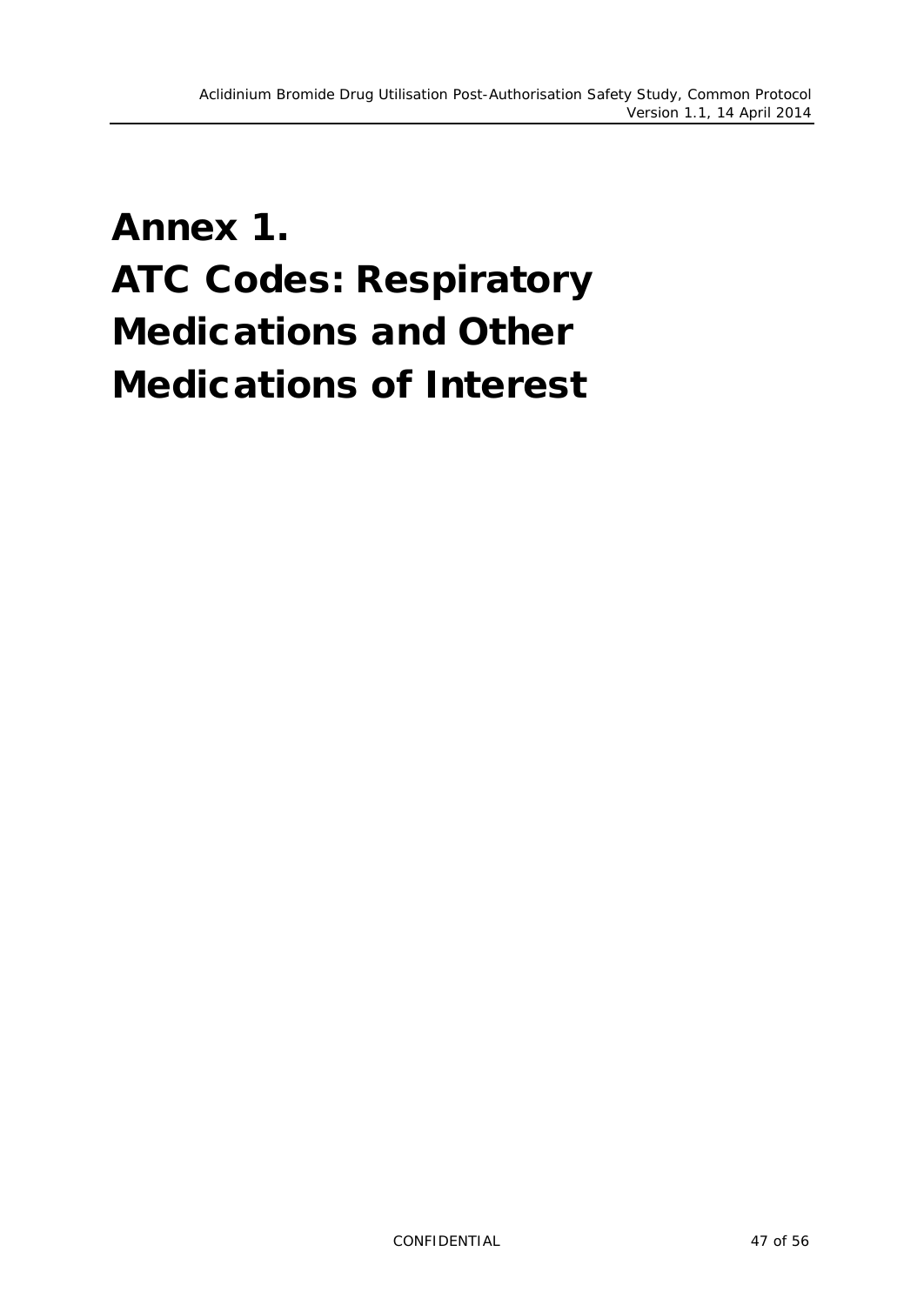| <b>ATC Code</b> | <b>DDD Units</b><br><b>Name</b><br>(Administration Route)    |                                                  |  |
|-----------------|--------------------------------------------------------------|--------------------------------------------------|--|
| <b>RO3</b>      | Drugs for obstructive airway diseases                        |                                                  |  |
| <b>RO3A</b>     | Adrenergics, inhalants                                       |                                                  |  |
| R03AC           | Selective beta <sub>2</sub> -adrenoreceptor agonists         |                                                  |  |
| <b>R03AC02</b>  | Salbutamol<br>(short acting)                                 | 0.8 mg (aerosol, powder)<br>0.10 mg (solution)   |  |
| R03AC03         | Terbutaline                                                  | 2 mg (aerosol, powder)<br>20 mg (solution)       |  |
| R03AC04         | Fenoterol<br>(short acting)                                  | 0.6 mg (aerosol, powder)<br>٠<br>4 mg (solution) |  |
| <b>R03AC05</b>  | Rimiterol                                                    | 1.6 mg (aerosol)<br>٠                            |  |
| <b>R03AC06</b>  | Hexoprenaline                                                | 1.5 mg (aerosol)<br>٠                            |  |
| R03AC07         | Isoetarine                                                   |                                                  |  |
| <b>R03AC08</b>  | Pirbuterol                                                   | 1.2 mg (aerosol)<br>٠                            |  |
| <b>R03AC09</b>  | Tretoquinol                                                  |                                                  |  |
| R03AC010        | Carbuterol                                                   |                                                  |  |
| R03AC011        | Tulobuterol                                                  | 1.6 mg (aerosol)                                 |  |
| R03AC012        | Salmeterol<br>(long acting)                                  | 0.1 mg (aerosol, powder)                         |  |
| R03AC013        | Formoterol<br>(long acting)                                  | 24 mcg (aerosol, powder)                         |  |
| R03AC014        | Clenbuterol                                                  |                                                  |  |
| R03AC015        | Reproterol                                                   |                                                  |  |
| R03AC016        | Procaterol                                                   | 60 mcg (aerosol)<br>٠                            |  |
| R03AC017        | Bitolterol                                                   |                                                  |  |
| R03AC018        | Indacaterol                                                  | 0.15 mg (powder)<br>٠                            |  |
| <b>RO3AK</b>    | Adrenergic and another drugs for obstructive airway disease  |                                                  |  |
| R03AK01         | Epinephrine and other drugs for obstructive airway diseases  |                                                  |  |
| <b>R03AK02</b>  | Isoprenaline and other drugs for obstructive airway diseases |                                                  |  |
| R03AK03         | Fenoterol and other drugs for obstructive airway diseases    |                                                  |  |
| R03AK04         | Salbutamol and other drugs for obstructive airway diseases   |                                                  |  |
| R03AK05         | Reproterol and other drugs for obstructive airway diseases   |                                                  |  |
| R03AK06         | Salmeterol and other drugs for obstructive airway diseases   |                                                  |  |
| R03AK07         | Formoterol and other drugs for obstructive airway diseases   |                                                  |  |

#### <span id="page-47-0"></span>Table 1-1. Inhaled Selective Beta<sub>2</sub>-Adrenoreceptor Agonists and **Anticholinergics Used for COPD**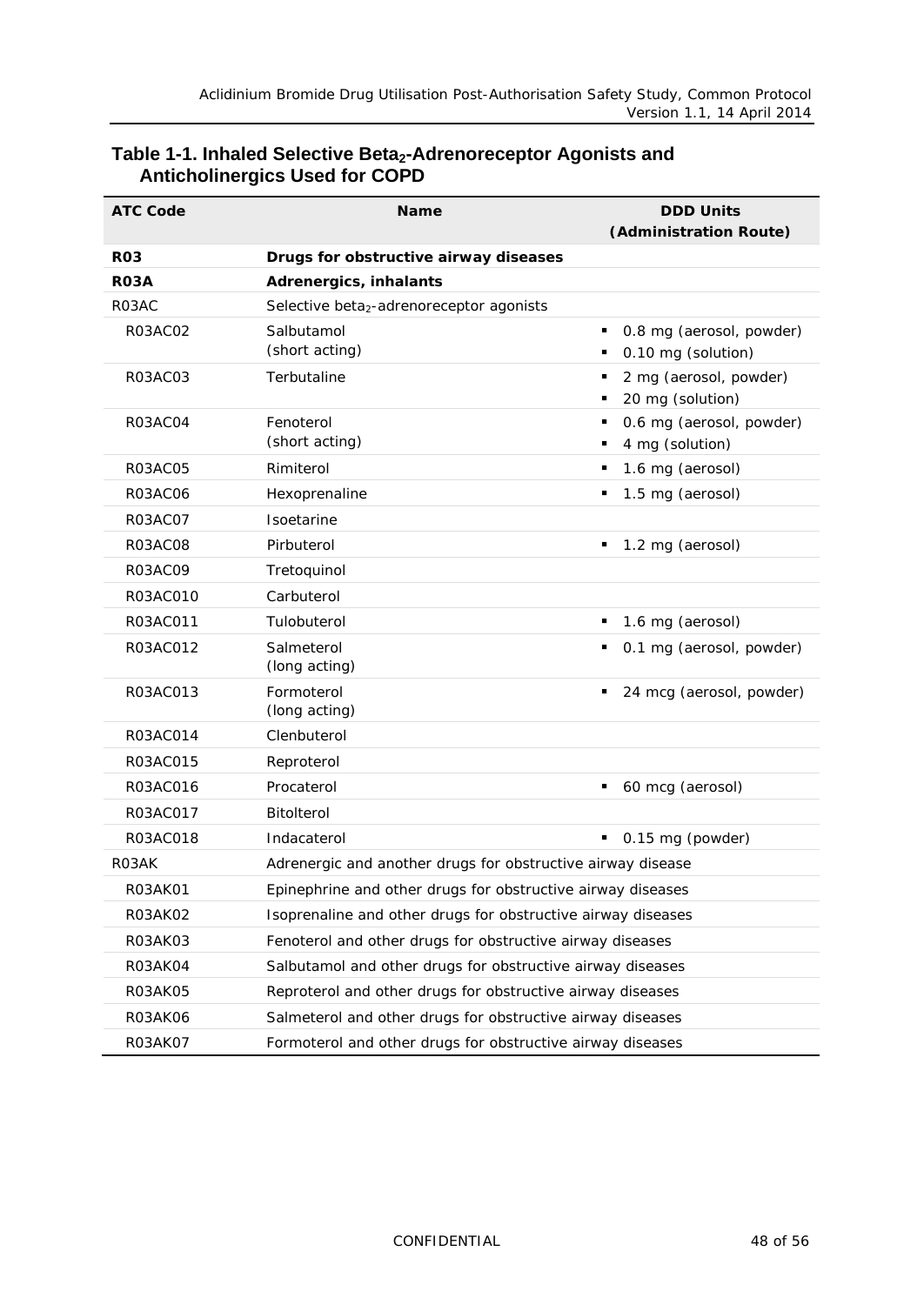*Aclidinium Bromide Drug Utilisation Post-Authorisation Safety Study, Common Protocol Version 1.1, 14 April 2014*

| <b>ATC Code</b>                  | <b>Name</b>                                            | <b>DDD Units</b><br>(Administration Route)                       |  |  |  |  |
|----------------------------------|--------------------------------------------------------|------------------------------------------------------------------|--|--|--|--|
| R <sub>0</sub> 3B                | Other drugs for obstructive airway diseases, inhalants |                                                                  |  |  |  |  |
| R03BB                            | Anticholinergics                                       |                                                                  |  |  |  |  |
| R03BB01                          | Ipratropium bromide<br>(short acting)                  | $\blacksquare$ 0.12 mg (aerosol,<br>powder)<br>0.3 mg (solution) |  |  |  |  |
| R03BB02                          | Oxitropium bromide<br>(short acting)                   | 0.6 mg (aerosol)<br>4 mg (solution)                              |  |  |  |  |
| R <sub>0</sub> 3BB <sub>04</sub> | Tiotropium bromide<br>(long acting)                    | 18 mcg (aerosol)<br>5 mcg (solution)                             |  |  |  |  |
| R03BB05                          | Aclidinium bromide                                     | NA.                                                              |  |  |  |  |
| R03BB06                          | Glycopyrronium bromide                                 | NA.                                                              |  |  |  |  |

ATC = Anatomical Therapeutic Chemical; DDD = defined daily dose. The DDD is the assumed average maintenance dose per day for a drug used for its main indication in adults; NA = not yet available in the online ATC/DDD Index.

Note: calculated DDD for aclidinium bromide = 750 mcg, inhaled powder; for glycopirrolate bromide=55 mcg, inhaled powder

Source: WHO Collaborating Centre for Drug Statistics Methodology. ATC/DDD Index 2013. Updated 20 December 2012. Available at: [http://www.whocc.no/atc\\_ddd\\_index/.](http://www.whocc.no/atc_ddd_index/) Accessed 21 January 2013.

| <b>ATC Code</b> | <b>Name</b>            | <b>DDD Units (Administration Route)</b>              |  |  |  |  |
|-----------------|------------------------|------------------------------------------------------|--|--|--|--|
| RO3B            |                        | Other drugs for obstructive airway disease, inhalant |  |  |  |  |
| R03BA           | <b>Glucocorticoids</b> |                                                      |  |  |  |  |
| R03BA01         | <b>Beclometasone</b>   | 0.8 mg (aerosol, powder)                             |  |  |  |  |
|                 |                        | 1.5 mg (solution)                                    |  |  |  |  |
| R03BA02         | <b>Budesonide</b>      | 0.8 mg (aerosol, powder)                             |  |  |  |  |
|                 |                        | 1.5 mg (solution)                                    |  |  |  |  |
| R03BA03         | Flunisolide            | 1 mg (aerosol)                                       |  |  |  |  |
| R03BA04         | <b>Betamethasone</b>   | NA.<br>٠                                             |  |  |  |  |
| R03BA05         | <b>Fluticasone</b>     | 0.6 mg (aerosol, powder)                             |  |  |  |  |
|                 |                        | 1.5 mg (solution)                                    |  |  |  |  |
| R03BA06         | Triamcinolone          | NA.                                                  |  |  |  |  |
| R03BA08         | Mometasone             | 0.4 mg (powder)                                      |  |  |  |  |
| R03BA06         | Ciclesonide            | 0.16 mg (aerosol)                                    |  |  |  |  |

#### <span id="page-48-0"></span>**Table 1-2. Inhaled Glucocorticoids Used for COPD**

ATC = Anatomical Therapeutic Chemical; DDD = defined daily dose. The DDD (defined daily dose) is the assumed average maintenance dose per day for a drug used for its main indication in adults; NA = not available.

Source: WHO Collaborating Centre for Drug Statistics Methodology. ATC/DDD Index 2012. Updated 19 December 2011. Available at: [http://www.whocc.no/atc\\_ddd\\_index/.](http://www.whocc.no/atc_ddd_index/) Accessed 21 July 2012.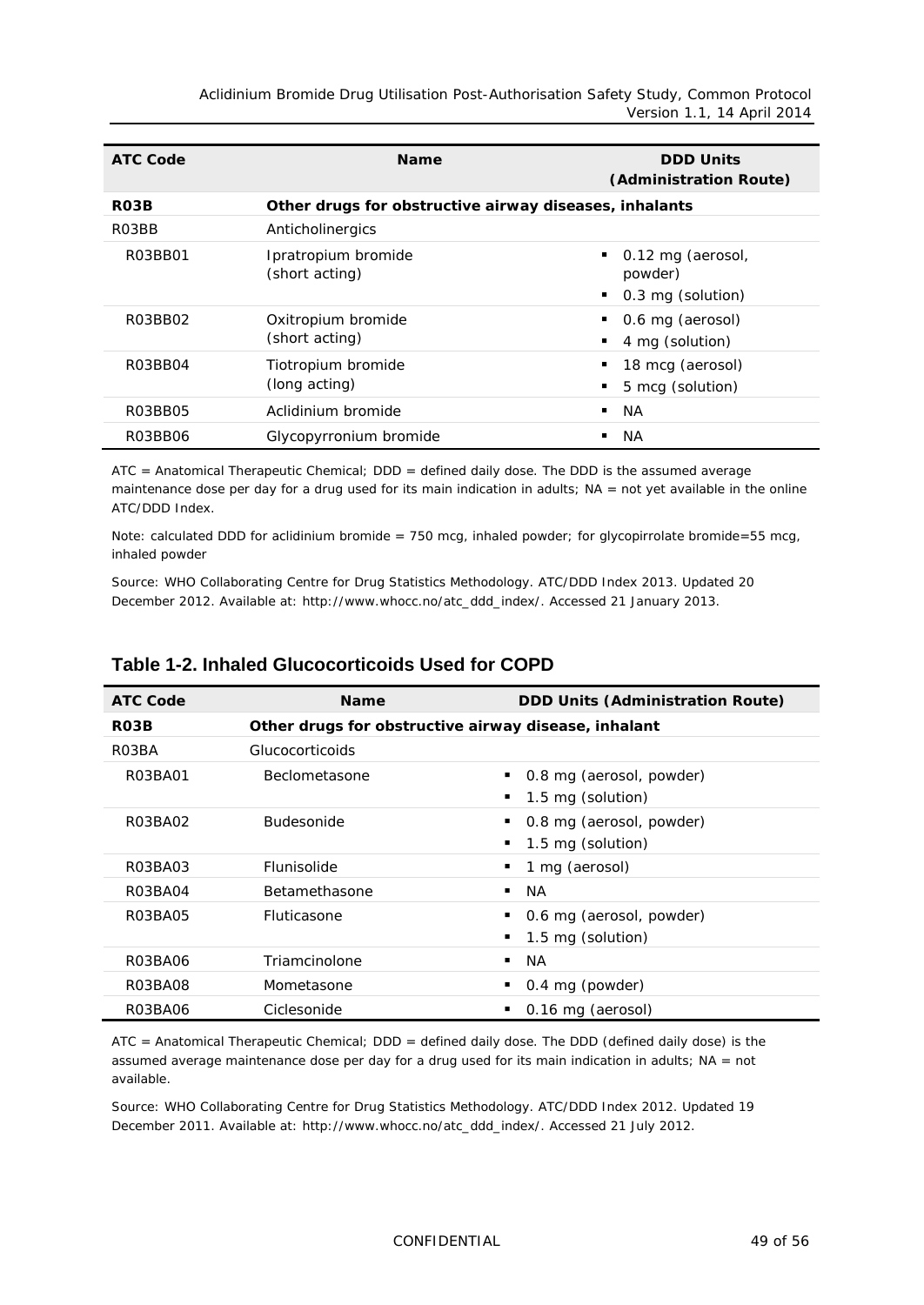# <span id="page-49-0"></span>Annex 2. ENCePP Checklist for Study Protocols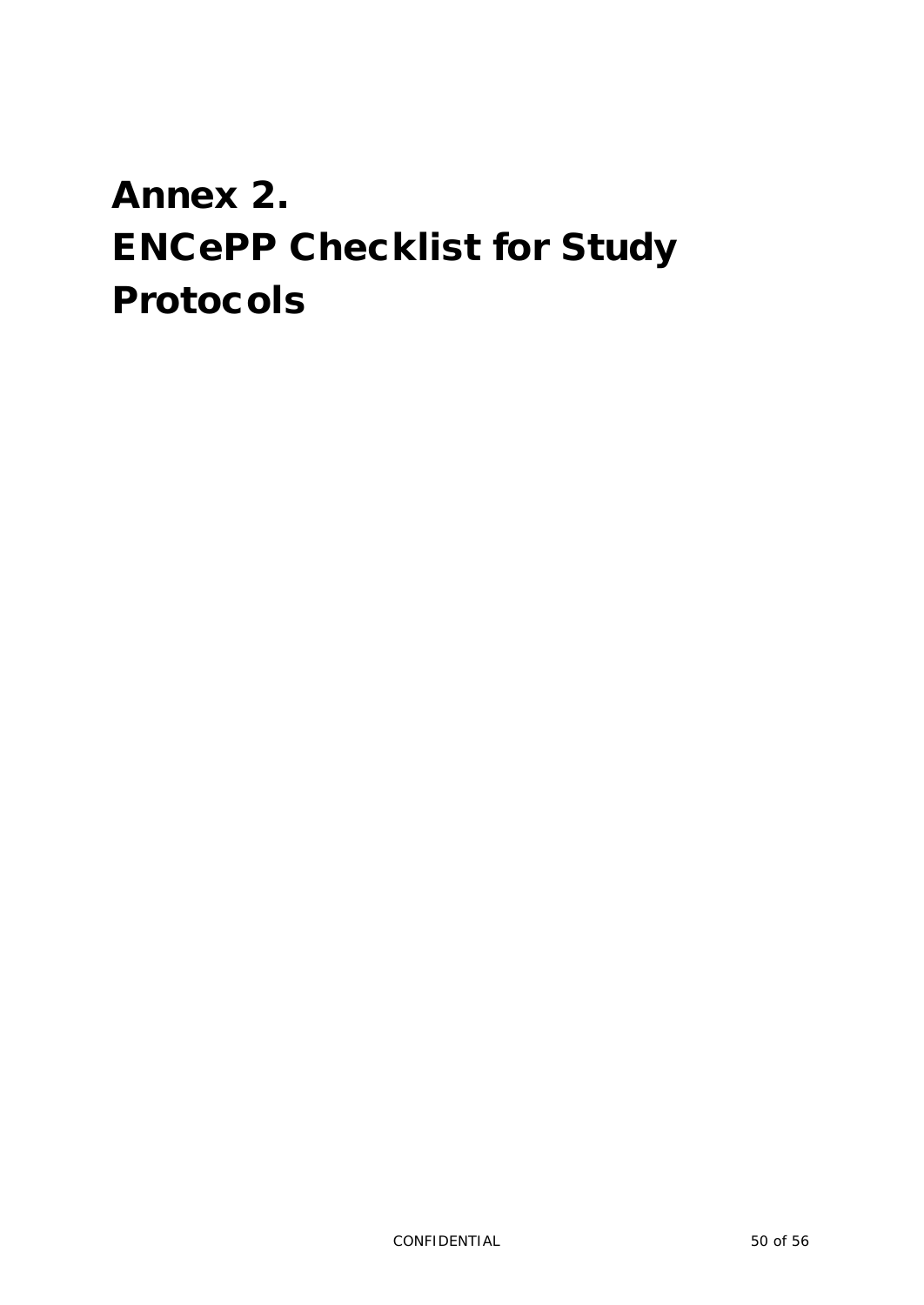



London, 25 July 2011 Doc.Ref. EMEA/540136/2009 European Network of Centres for Pharmacoepidemiology and **Pharmacovigilance** 

# **ENCePP Checklist for Study Protocols (Revision 1)**

Adopted by the ENCePP Steering Group on 19/08/2011

The purpose of the Checklist developed by ENCePP is to stimulate consideration of important epidemiological principles when designing a pharmacoepidemiological or pharmacovigilance study and writing a study protocol. The Checklist is intended to promote the quality of such studies, not their uniformity. ENCePP welcomes innovative designs and new methods of research. The user is also referred to the [ENCePP Guide on Methodological Standards in](http://www.encepp.eu/standards_and_guidances/documents/ENCePPGuideofMethStandardsinPE.pdf)  [Pharmacoepidemiology](http://www.encepp.eu/standards_and_guidances/documents/ENCePPGuideofMethStandardsinPE.pdf) which reviews and gives direct electronic access to guidance for research in pharmacoepidemiology and pharmacovigilance.

For each of the questions of the Checklist, the investigator should indicate whether or not it has been addressed in the study protocol. If the answer is "Yes", the page number(s) of the protocol where this issue has been discussed should be specified. It is possible that some questions do not apply to a particular study (for example in the case of an innovative study design). In this case, the answer 'N/A' (Not Applicable) can be checked and the "Comments" field included for each section should be used to explain why. The "Comments" field can also be used to elaborate on a "No" answer.

| Section 1: Research question                                                                                                                                           | <b>Yes</b>                | <b>No</b> | N/A | Page<br>Number(s) |
|------------------------------------------------------------------------------------------------------------------------------------------------------------------------|---------------------------|-----------|-----|-------------------|
| 1.1 Does the formulation of the research question clearly<br>explain:                                                                                                  |                           |           |     |                   |
| 1.1.1 Why the study is conducted? (e.g., to address an<br>important public health concern, a risk identified in the risk<br>management plan, an emerging safety issue) | $\boldsymbol{\mathsf{x}}$ |           |     | $13 - 14$         |
| 1.1.2 The objectives of the study?                                                                                                                                     | $\boldsymbol{\mathsf{x}}$ |           |     | $14 - 15$         |
| 1.2 Does the formulation of the research question<br>specify:                                                                                                          |                           |           |     |                   |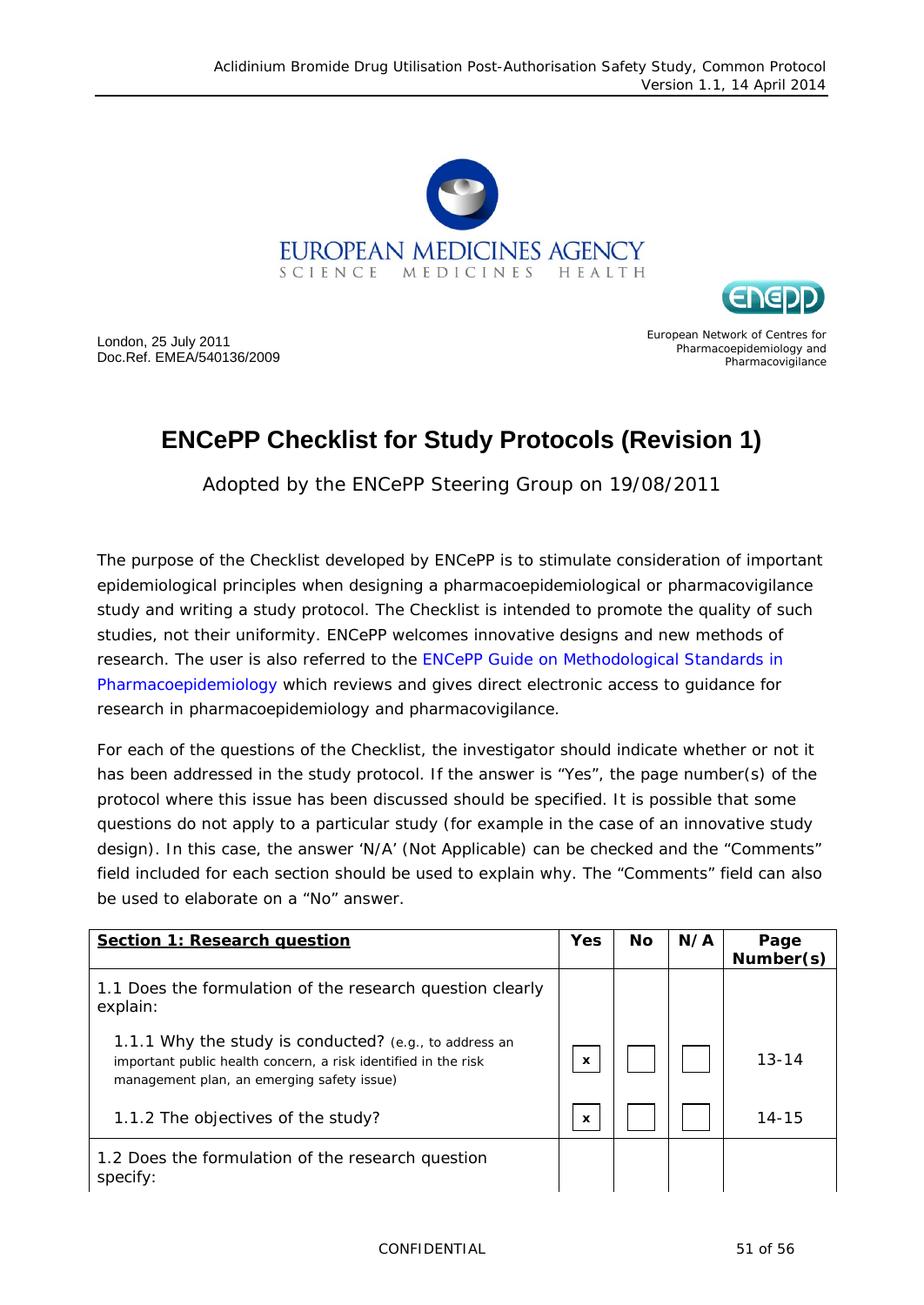| <b>Section 1: Research question</b>                                                                                     | Yes                       | Nο | N/A | Page<br>Number(s) |
|-------------------------------------------------------------------------------------------------------------------------|---------------------------|----|-----|-------------------|
| 1.2.1 The target population? (i.e., population or subgroup to<br>whom the study results are intended to be generalised) | $\boldsymbol{\mathsf{x}}$ |    |     | 14-16             |
| 1.2.2 Which formal hypothesis(-es) is (are) to be<br>tested?                                                            |                           |    | X   |                   |
| 1.2.3 if applicable, that there is no a priori hypothesis?                                                              |                           |    | x   |                   |

| Comments: |  |
|-----------|--|
|-----------|--|

Drug utilization study without specified hypothesis

| Section 2: Source and study populations                                                                                                               | Yes                       | <b>No</b> | N/A          | Page<br>Number(s) |
|-------------------------------------------------------------------------------------------------------------------------------------------------------|---------------------------|-----------|--------------|-------------------|
| 2.1 Is the source population described?                                                                                                               | $\mathbf{x}$              |           |              | $19 - 23$         |
| 2.2 Is the planned study population defined in terms of:                                                                                              |                           |           |              |                   |
| 2.2.1 Study time period?                                                                                                                              | $\mathbf{x}$              |           |              | 17                |
| 2.2.2 Age and sex?                                                                                                                                    | $\boldsymbol{\mathsf{x}}$ |           |              | 17                |
| 2.2.3 Country of origin?                                                                                                                              | $\mathbf{x}$              |           |              | $19 - 23$         |
| 2.2.4 Disease/indication?                                                                                                                             | $\mathbf{x}$              |           |              | $19 - 23$         |
| 2.2.5 Co-morbidity?                                                                                                                                   | $\mathbf{x}$              |           |              | $19 - 23$         |
| 2.2.6 Seasonality?                                                                                                                                    |                           |           | $\mathbf{x}$ |                   |
| 2.3 Does the protocol define how the study population<br>will be sampled from the source population? (e.g., event or<br>inclusion/exclusion criteria) | $\mathbf{x}$              |           |              | $17 - 18$         |

Comments:

| Section 3: Study design                                                                                                                                                                                                                 | <b>Yes</b> | Nο | N/A                       | Page<br>Number(s) |
|-----------------------------------------------------------------------------------------------------------------------------------------------------------------------------------------------------------------------------------------|------------|----|---------------------------|-------------------|
| 3.1 Does the protocol specify the primary and secondary<br>(if applicable) endpoint(s) to be investigated?                                                                                                                              |            |    | $\mathbf{x}$              | NA: DUS           |
| 3.2 Is the study design described? (e.g., cohort, case-control,<br>randomised controlled trial, new or alternative design)                                                                                                              | X          |    |                           | 16                |
| 3.3 Does the protocol describe the measure(s) of effect?<br>(e.g., relative risk, odds ratio, deaths per 1000 person-years, absolute<br>risk, excess risk, incidence rate ratio, hazard ratio, number needed to<br>harm (NNH) per year) |            |    | $\boldsymbol{\mathsf{x}}$ |                   |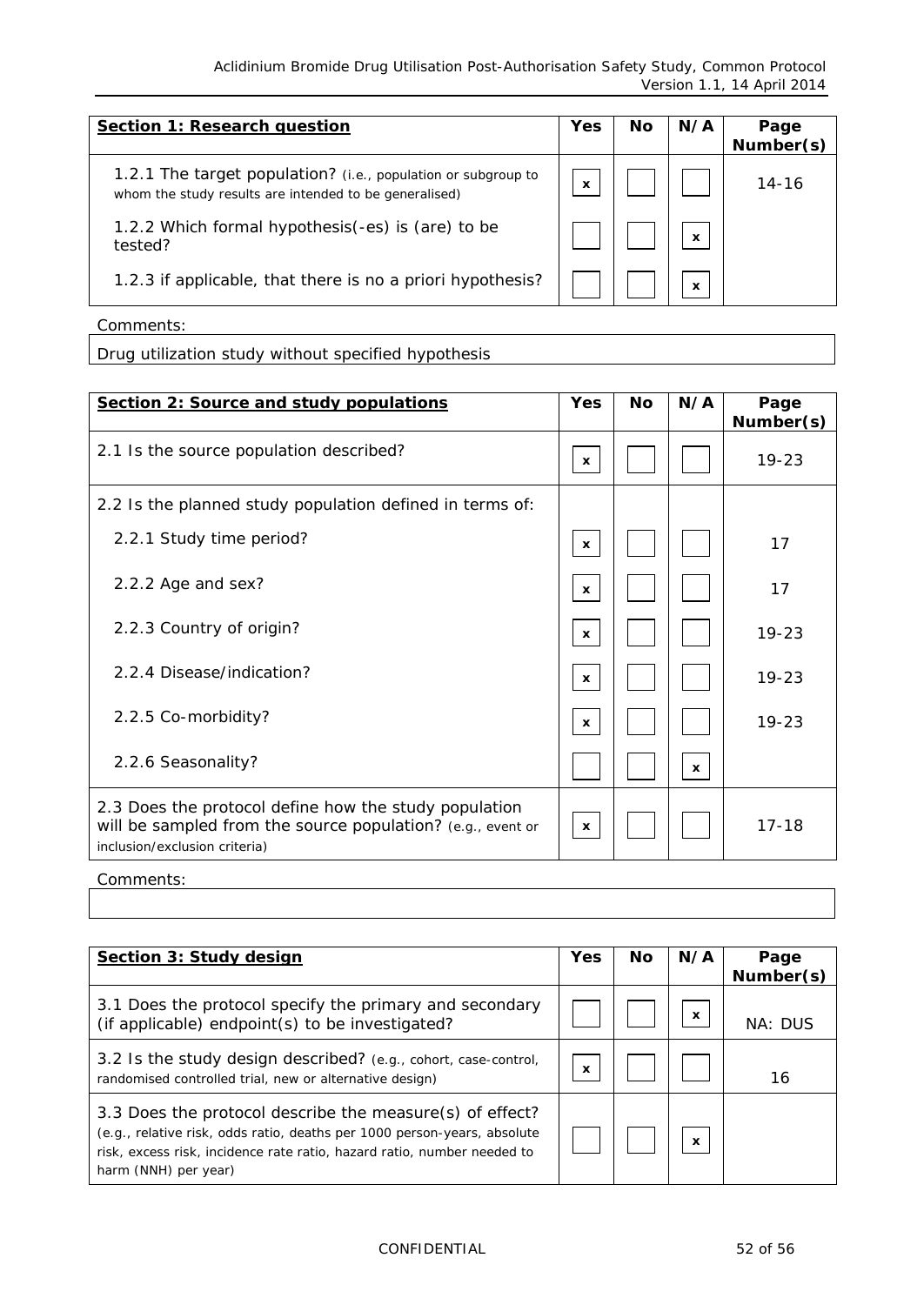*Aclidinium Bromide Drug Utilisation Post-Authorisation Safety Study, Common Protocol Version 1.1, 14 April 2014*

| Section 3: Study design              | Yes                       | No | N/A | Page<br>Number(s) |
|--------------------------------------|---------------------------|----|-----|-------------------|
| 3.4 Is sample size considered?       | X                         |    |     | 36                |
| 3.5 Is statistical power calculated? | $\boldsymbol{\mathsf{x}}$ |    |     | $36*$             |

Comments:

The DUS is a descriptive study; \*binomial 95% CI.

| <b>Section 4: Data sources</b>                                                                                                                                                        | Yes          | <b>No</b> | N/A          | Page<br>Number(s) |
|---------------------------------------------------------------------------------------------------------------------------------------------------------------------------------------|--------------|-----------|--------------|-------------------|
| 4.1 Does the protocol describe the data source(s) used in<br>the study for the ascertainment of:                                                                                      |              |           |              |                   |
| 4.1.1 Exposure? (e.g., pharmacy dispensing, general practice<br>prescribing, claims data, self-report, face-to-face interview, etc)                                                   | $\mathbf{x}$ |           |              | $19 - 23$         |
| 4.1.2 Endpoints? (e.g., clinical records, laboratory markers or<br>values, claims data, self report, patient interview including scales and<br>questionnaires, vital statistics, etc) |              |           | x            |                   |
| 4.1.3 Covariates?                                                                                                                                                                     | x            |           |              | $19 - 23$         |
| 4.2 Does the protocol describe the information available<br>from the data source(s) on:                                                                                               |              |           |              |                   |
| 4.2.1 Exposure? (e.g., date of dispensing, drug quantity, dose,<br>number of days of supply prescription, daily dosage, prescriber)                                                   | $\mathbf{x}$ |           |              | $19 - 23$         |
| 4.2.2 Endpoints? (e.g., date of occurrence, multiple event,<br>severity measures related to event)                                                                                    |              |           | $\mathbf{x}$ |                   |
| 4.2.3 Covariates? (e.g., age, sex, clinical and drug use history,<br>co-morbidity, co-medications, life style, etc.)                                                                  | $\mathbf{x}$ |           |              | $18 - 23$         |
| 4.3 Is the coding system described for:                                                                                                                                               |              |           |              |                   |
| 4.3.1 Diseases? (e.g., International Classification of Diseases<br>$(ICD) - 10)$                                                                                                      | $\mathbf{x}$ |           |              | $19 - 23$         |
| 4.3.2 Endpoints? (e.g., Medical Dictionary for Regulatory<br>Activities (MedDRA) for adverse events)                                                                                  |              |           | $\mathbf x$  |                   |
| 4.3.3 Exposure? (e.g., WHO Drug Dictionary, Anatomical<br>Therapeutic Chemical (ATC)Classification System)                                                                            | x            |           |              | $19 - 23$         |
| 4.4 Is the linkage method between data sources<br>described? (e.g., based on a unique identifier or other)                                                                            | x            |           |              | $19 - 23$         |
| Comments:                                                                                                                                                                             |              |           |              |                   |

| Continue E. Evangering definition and monocrossement.             | $V_{\text{max}}$ $N_{\text{max}}$ $N_{\text{max}}$ |  |  |
|-------------------------------------------------------------------|----------------------------------------------------|--|--|
|                                                                   |                                                    |  |  |
| Summary table with description of data sources is on pages 22-23. |                                                    |  |  |

| Section 5: Exposure definition and measurement | Yes | <b>No</b> | N/A | Page      |
|------------------------------------------------|-----|-----------|-----|-----------|
|                                                |     |           |     | Number(s) |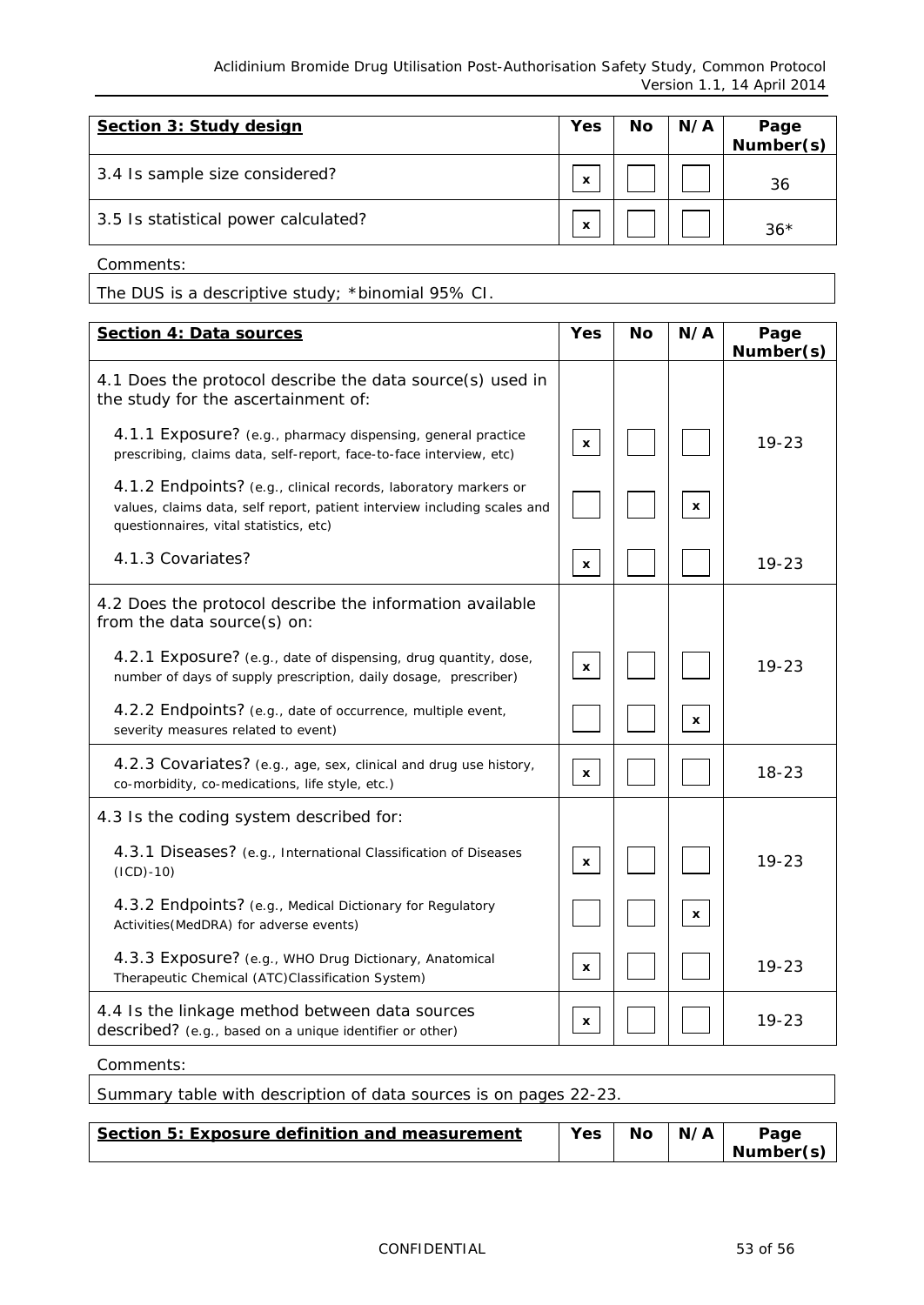| Section 5: Exposure definition and measurement                                                                                                                                                                              | <b>Yes</b>   | Nο | N/A          | Page<br>Number(s) |
|-----------------------------------------------------------------------------------------------------------------------------------------------------------------------------------------------------------------------------|--------------|----|--------------|-------------------|
| 5.1 Does the protocol describe how exposure is defined<br>and measured? (e.g., operational details for defining and<br>categorising exposure)                                                                               | x            |    |              | $31 - 33$         |
| 5.2 Does the protocol discuss the validity of exposure<br>measurement? (e.g., precision, accuracy, prospective<br>ascertainment, exposure information recorded before the outcome<br>occurred, use of validation sub-study) | $\mathbf{x}$ |    |              | $31 - 33$         |
| 5.3 Is exposure classified according to time windows?<br>(e.g., current user, former user, non-use)                                                                                                                         | x            |    |              | $31 - 33$         |
| 5.4 Is exposure classified based on biological mechanism<br>of action?                                                                                                                                                      |              |    | $\mathbf{x}$ |                   |
| 5.5 Does the protocol specify whether a dose-dependent<br>or duration-dependent response is measured?                                                                                                                       |              |    | $\mathbf{x}$ | $31 - 34*$        |

Comments:

\* Evaluation of patterns of use includes dose and duration

| Section 6: Endpoint definition and measurement                                                                                                                                                                                         | <b>Yes</b> | Nο | N/A                       | Page<br>Number(s) |
|----------------------------------------------------------------------------------------------------------------------------------------------------------------------------------------------------------------------------------------|------------|----|---------------------------|-------------------|
| 6.1 Does the protocol describe how the endpoints are<br>defined and measured?                                                                                                                                                          |            |    | $\boldsymbol{\mathsf{x}}$ |                   |
| 6.2 Does the protocol discuss the validity of endpoint<br>measurement? (e.g., precision, accuracy, sensitivity, specificity,<br>positive predictive value, prospective or retrospective ascertainment,<br>use of validation sub-study) |            |    | $\boldsymbol{\mathsf{x}}$ |                   |

Comments:

DUS. The validity of COPD diagnosis and severity are described on pages 27.

| <b>Section 7: Biases and Effect modifiers</b>                                                                                                                             | Yes         | <b>No</b> | N/A                       | Page<br>Number(s) |
|---------------------------------------------------------------------------------------------------------------------------------------------------------------------------|-------------|-----------|---------------------------|-------------------|
| 7.1 Does the protocol address:                                                                                                                                            |             |           |                           |                   |
| 7.1.1 Selection biases?                                                                                                                                                   |             |           | $\mathbf{x}$              |                   |
| 7.1.2 Information biases?<br>(e.g., anticipated direction and magnitude of such biases, validation<br>sub-study, use of validation and external data, analytical methods) |             |           | x                         |                   |
| 7.2 Does the protocol address known confounders? (e.g.,<br>collection of data on known confounders, methods of controlling for<br>known confounders)                      |             |           | $\boldsymbol{\mathsf{x}}$ |                   |
| 7.3 Does the protocol address known effect modifiers?<br>(e.g., collection of data on known effect modifiers, anticipated direction<br>of effect)                         |             |           | $\boldsymbol{\mathsf{x}}$ |                   |
| 7.4 Does the protocol address other limitations?                                                                                                                          | $\mathbf x$ |           |                           | $39 - 40$         |

Comments: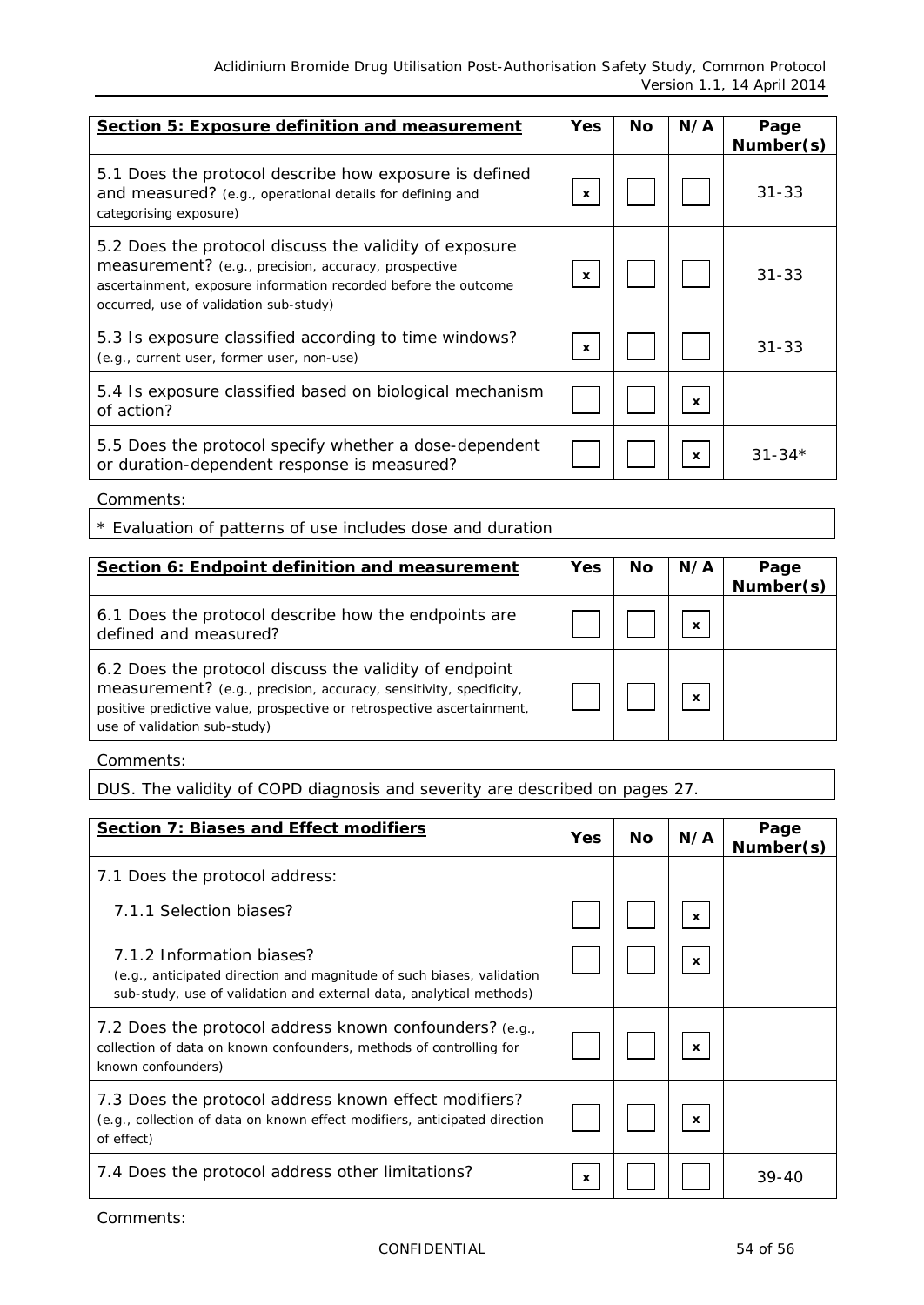Descriptive study to be implemented using information collected in electronic health databases

| <b>Section 8: Analysis plan</b>                            | <b>Yes</b>   | <b>No</b> | N/A                       | Page<br>Number(s) |
|------------------------------------------------------------|--------------|-----------|---------------------------|-------------------|
| 8.1 Does the plan include measurement of absolute effects? |              |           | $\boldsymbol{\mathsf{x}}$ |                   |
| 8.2 Is the choice of statistical techniques described?     |              |           | $\boldsymbol{\mathsf{x}}$ |                   |
| 8.3 Are descriptive analyses included?                     | $\mathbf{x}$ |           |                           | $37 - 38$         |
| 8.4 Are stratified analyses included?                      | $\mathbf{x}$ |           |                           | $37 - 38$         |
| 8.5 Does the plan describe the methods for identifying:    |              |           |                           |                   |
| 8.5.1 Confounders?                                         |              |           | X                         |                   |
| 8.5.2 Effect modifiers?                                    |              |           | $\mathbf{x}$              |                   |
| 8.6 Does the plan describe how the analysis will address:  |              |           |                           |                   |
| 8.6.1 Confounding?                                         |              |           | $\mathbf{x}$              |                   |
| 8.6.2 Effect modification?                                 |              |           | X                         |                   |

#### Comments:

Drug utilization study with descriptive analysis

| Section 9: Quality assurance, feasibility and<br>reporting                                                                                                      | Yes          | <b>No</b> | N/A | Page<br>Number(s) |
|-----------------------------------------------------------------------------------------------------------------------------------------------------------------|--------------|-----------|-----|-------------------|
| 9.1 Does the protocol provide information on data<br>storage? (e.g., software and IT environment, database maintenance<br>and anti-fraud protection, archiving) | $\mathbf{x}$ |           |     | 39                |
| 9.2 Are methods of quality assurance described?                                                                                                                 | $\mathbf x$  |           |     | 39                |
| 9.3 Does the protocol describe quality issues related to<br>the data source(s)?                                                                                 | $\mathbf{x}$ |           |     | $39 - 40$         |
| 9.4 Does the protocol discuss study feasibility? (e.g.,<br>sample size, anticipated exposure, duration of follow-up in a cohort<br>study, patient recruitment)  | $\mathbf{x}$ |           |     | $19 - 23$         |
| 9.5 Does the protocol specify timelines for<br>9.5.1 Study start?                                                                                               | $\mathbf{x}$ |           |     | 12                |
| 9.5.2 Study progress? (e.g., end of data collection, other<br>milestones)                                                                                       | $\mathbf{x}$ |           |     | 12                |
| 9.5.3 Study completion?                                                                                                                                         | $\mathbf{x}$ |           |     | 12                |
| 9.5.4 Reporting? (i.e., interim reports, final study report)                                                                                                    | $\mathbf{x}$ |           |     | 12                |
| 9.6 Does the protocol include a section to document<br>future amendments and deviations?                                                                        | $\mathbf{x}$ |           |     | 12                |